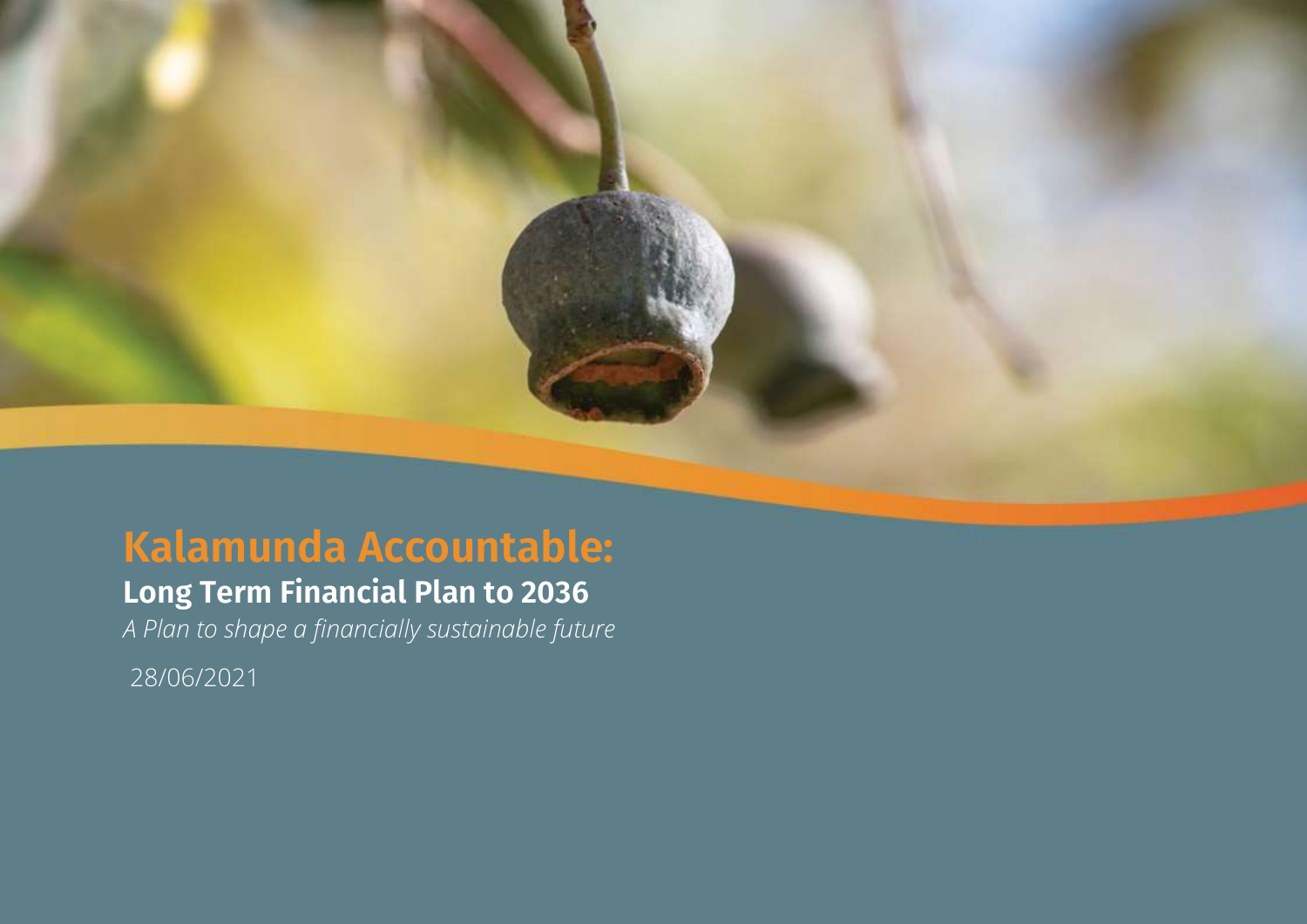### <span id="page-1-0"></span>**Contents**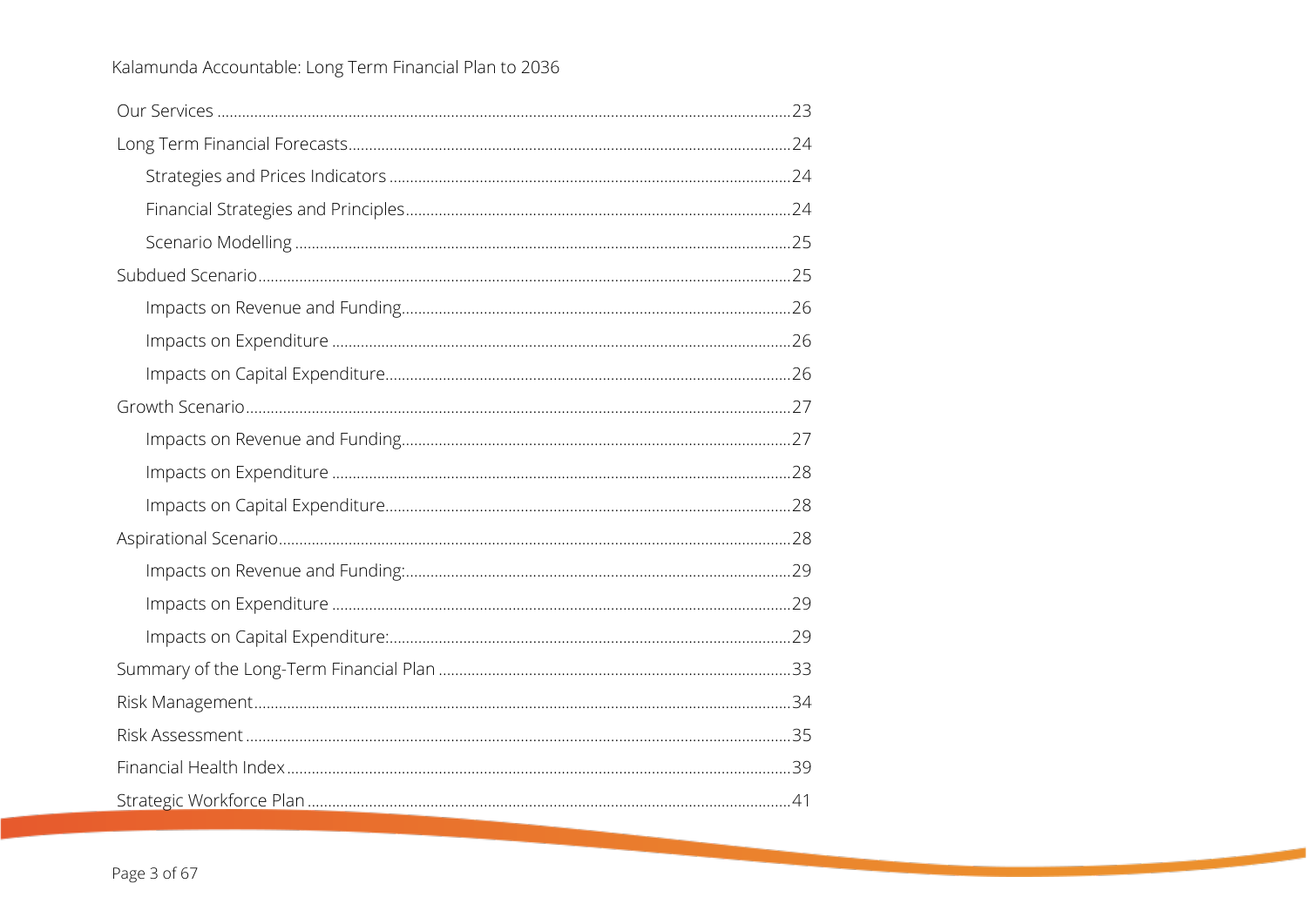| Summarised Statement of Financial Activity (Rate Setting Statement)56 |  |
|-----------------------------------------------------------------------|--|
|                                                                       |  |
|                                                                       |  |
|                                                                       |  |
|                                                                       |  |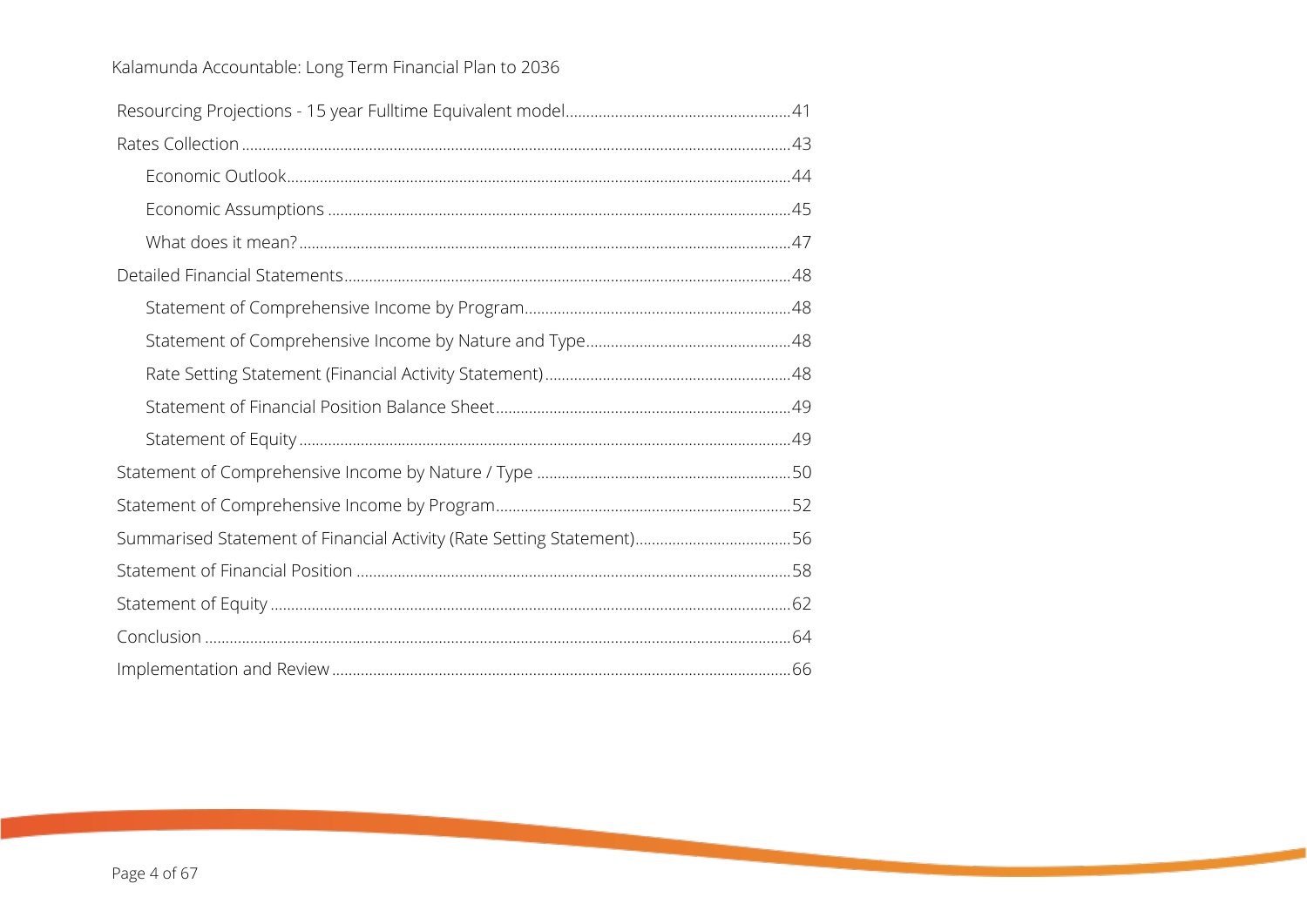### Acknowledgement of Country

We respectfully acknowledge the Traditional Owners, the Whadjuk Noongar People as the Custodians of this land. We also pay respect to all Aboriginal community Elders, past, present and future who have and continue to reside in the area and have been an integral part of the history of this region.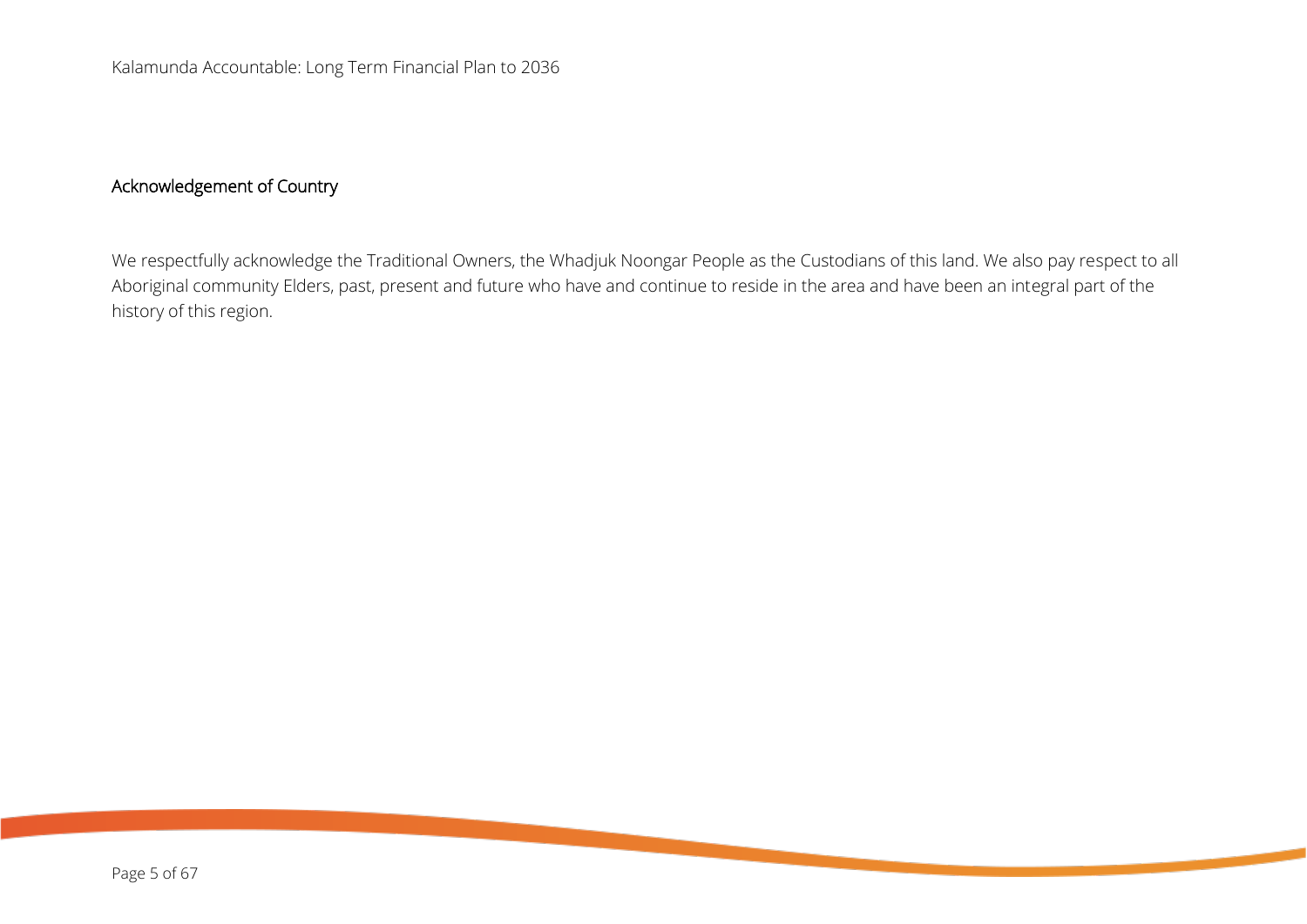### <span id="page-5-0"></span>**Executive Summary**

The City of Kalamunda Long Term Financial Plan (LTFP) is a key component of the Integrated Planning and Reporting Framework that has been developed to map and ensure the financial sustainability of the City into the future. It incorporates financial projections for the period 2021/22 to 2035/36. The City has a legacy of many aged or ageing community assets and the LTFP will ensure that those assets can be adequately maintained and renewed for future generations to enjoy.

The City has net assets of more than \$532 Million which require a carefully planned and well considered asset maintenance and renewal strategy. In response, the City is committed to driving efficiencies, maintaining tight control over expenditure, maximising revenues through other than rate increases whilst continuing to meet the needs of our community. The provision of significant new assets will require heavy emphasis on advocacy, strategic use of borrowings and rationalisation of assets, so as to ensure the City's long term financial sustainability.

The LTFP has been prepared based on several assumptions and scenarios outlined within this document. Operating in an increasingly complex environment, strategies, issues, priorities, and risks are all dynamic factors influencing the City's planning and the LTFP is reviewed and adjusted annually to identify any material changes.

The immediate financial outlook is challenging characterised by relatively low unemployment rates, significant demand for housing and rising house prices and a retail sector experiencing financial stress. In addition, the uncertainty associated with the COVID-19 pandemic remains a threat.

The long-term financial estimates are an integral piece of Council's strategic planning process, informing the Corporate Business Plan which gives life to the Strategic Community Plan priorities. It identifies the City's long term financial sustainability, enables early identification of financial issues, and their potential longer- term impacts.

The City has maintained an operating surplus during the past few years enabling the growth of our reserves which will assist the City in building capacity to meet both current and future needs.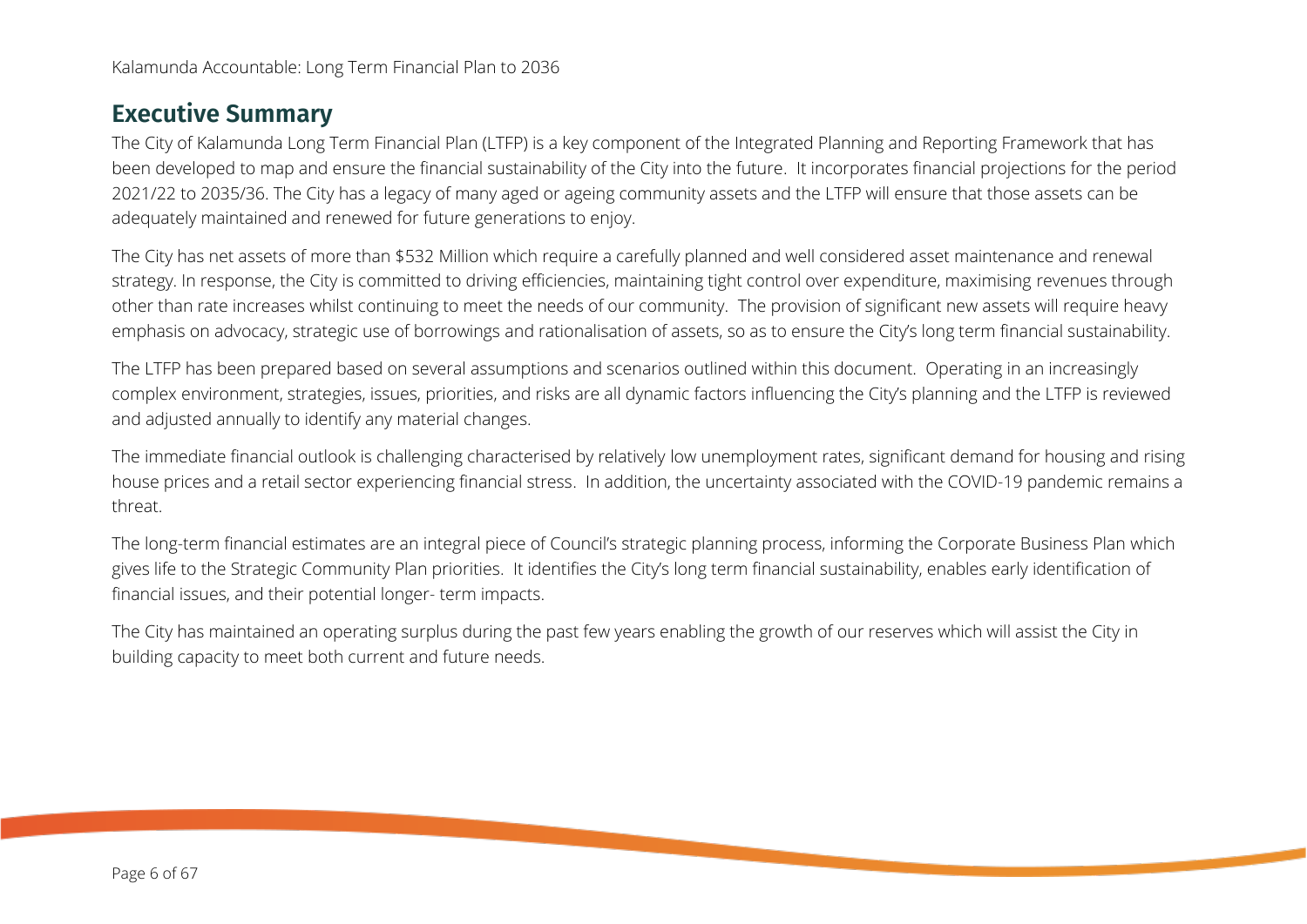### <span id="page-6-0"></span>**Purpose of a Long-Term Financial Plan**

The purpose of the LTFP is to present a financial analysis of the strategic objectives and goals outlined in the integrated planning framework documents over a fifteen-year period. A fifteen-year planning horizon was chosen to enable the delivery of the significant new and renewal infrastructure and service delivery. This decision ensures the City can deliver within acceptable financial parameters and constraints.

It is a core component of the City's strategic planning process, and it is aligned to other core planning documents, including the Kalamunda Advancing - Strategic Community Plan, the Kalamunda Achieving - Corporate Business Plan. Information contained in other strategic documents including the Asset Management and Workforce Plans have informed the LTFP providing the basis for preparation of the City's Annual Budget.

The use of financial, economic, and social indicators is fundamental in predicting future values, costs, service delivery demands. Some of the primary considerations used by the City in developing robust financial projections, includes, the consumer prices index, local government cost index, interest rates, unemployment rates, population growth and demographic trends. Through the analysis of financial trends over a fifteenyear horizon, the City is equipped with information to assess resourcing requirements to achieve its strategic objectives whilst enabling the City to operate in a financially sustainable manner. Finally, the LTFP assists the City in ensuring that an appropriate maintenance, replacement and renewal of community infrastructure can be delivered.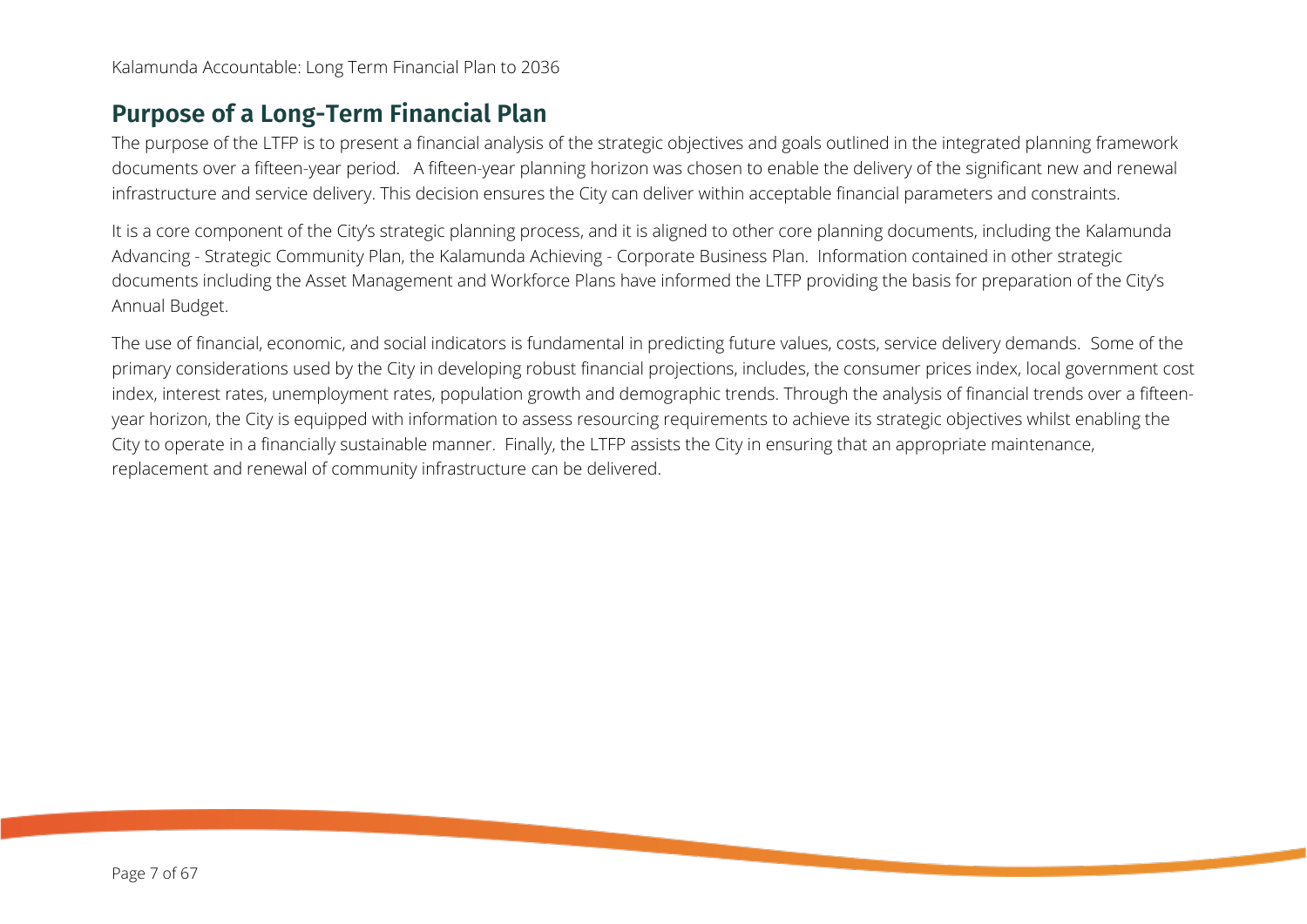### <span id="page-7-0"></span>**Financial Principles**

#### **Sustainability**

Ensuring the City can afford to pay for all its services and manage its assets over the long term.

#### **Responsibility**

Making financial decisions that provide the greatest level of efficacy for the City and its community.

#### **Accountability**

Being compliant with all required financial management regulations.

#### **Transparency**

Ensuring full and proper disclosure of the City's financial arrangements at all times.

#### **Innovation**

To find creative ways and take calculated risks to maximise opportunities to increase revenue or reduce costs.

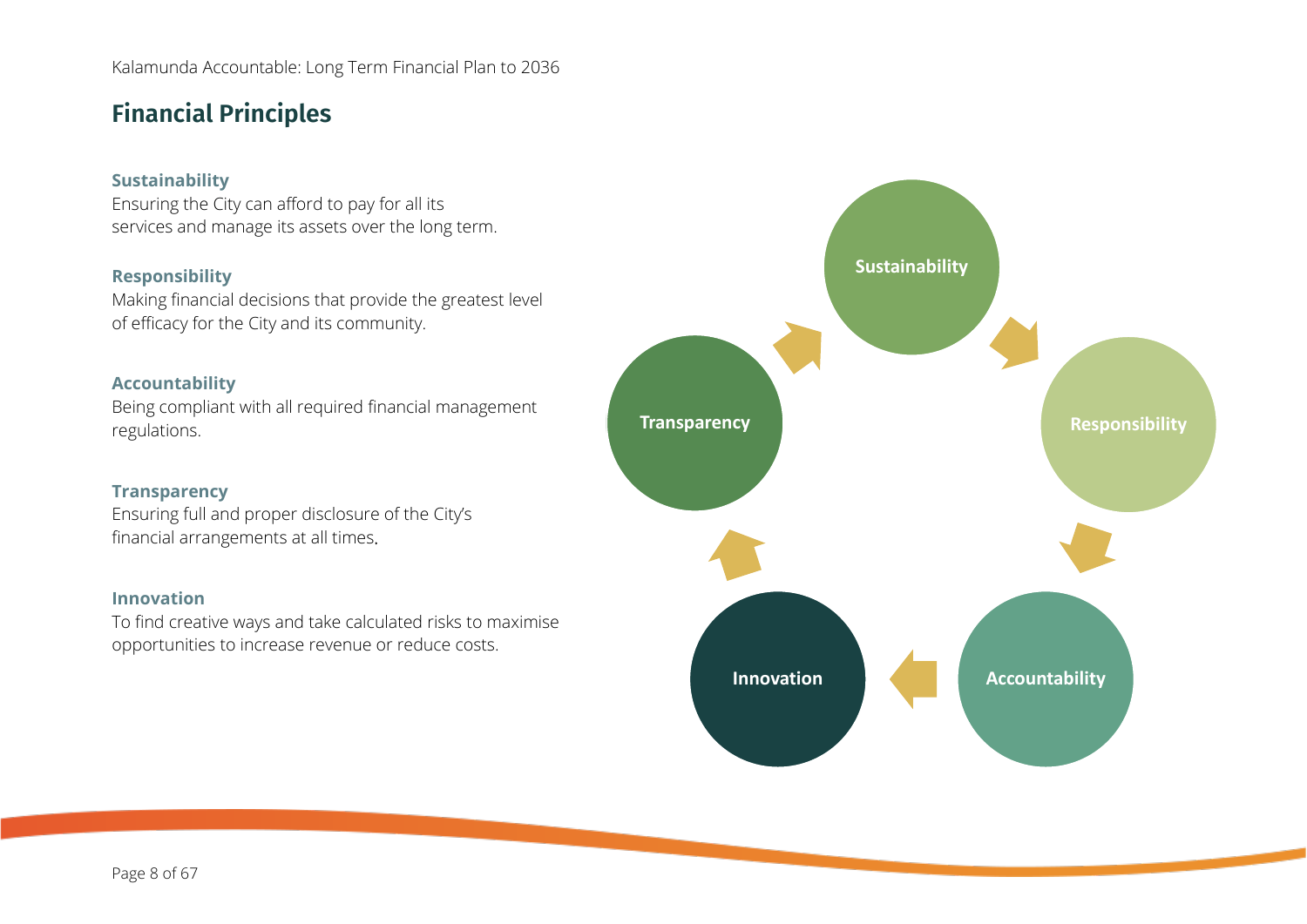### <span id="page-8-0"></span>**City Profile**

The City of Kalamunda is situated on the eastern fringe of the metropolitan area, 24 kilometres from Perth. The City covers 324 square kilometres in area, predominantly consisting of state forest, national parks, regional open space and water catchment areas. With a long history, proud artistic identity, fresh produce, and an abundance of recreational opportunities such as bush walks and mountain bike trails, the City of Kalamunda offers a unique lifestyle for its residents.

The name Kalamunda comes from local Aboriginal words Cala (home or fire) and Munnda (forest – also associated with Munday – the fire of Munday). The City of Kalamunda is located in Perth's south-eastern suburbs, about 24 kilometres from the Perth CBD. The City of Kalamunda is bounded by the City of Swan in the north, the Shire of Mundaring in the east, the Cities of Armadale and Gosnells in the south, and the Cities of Canning and Belmont in the west. Town site of Kalamunda was approved in 1902.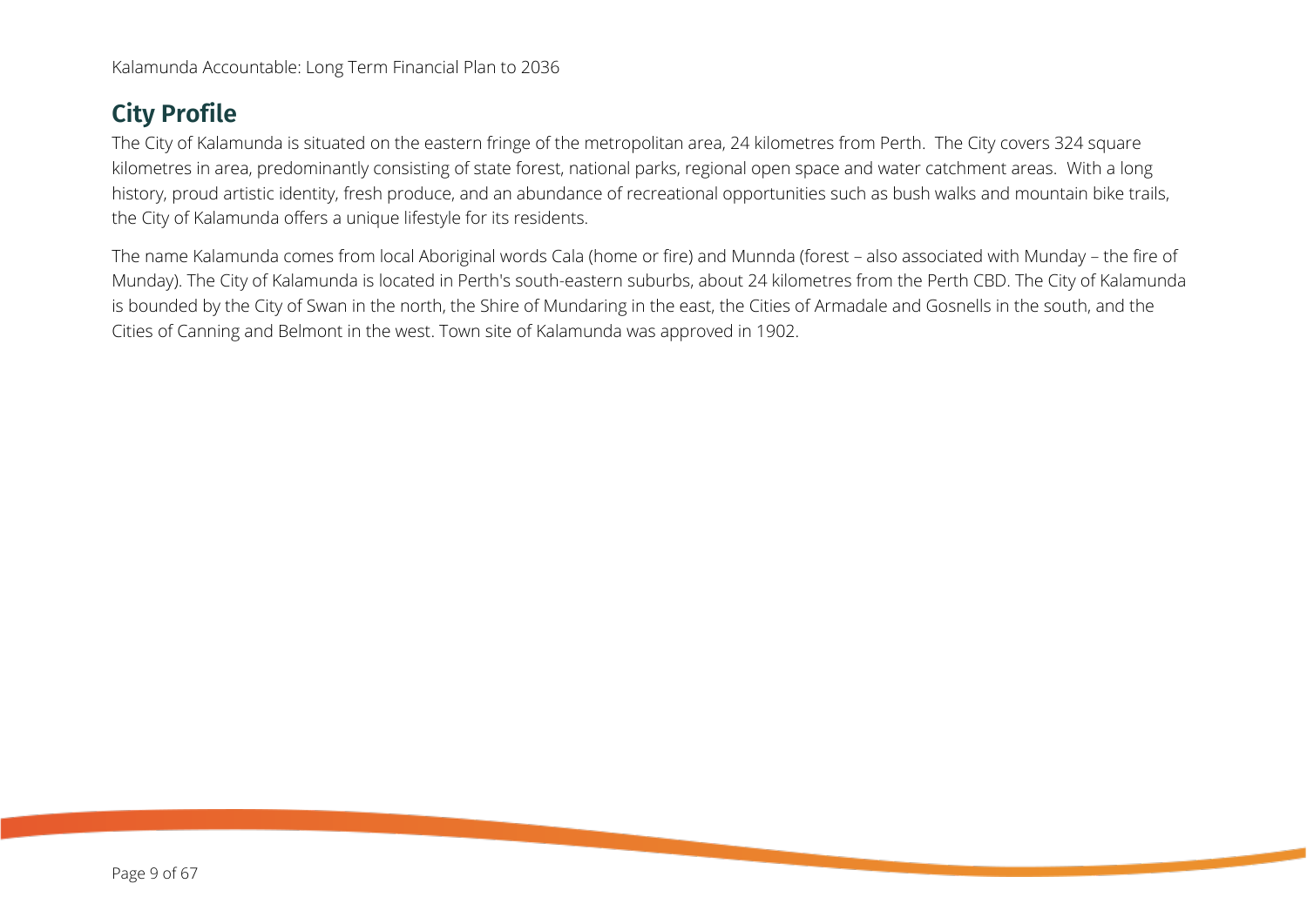## <span id="page-9-0"></span>**Key Statistics**

<span id="page-9-1"></span>Population

| Forecast Population         | 2021   |        | 2036 Increase Figure Increase % |        |
|-----------------------------|--------|--------|---------------------------------|--------|
| Maida Vale                  | 4,650  | 6,588  | $+1,938$                        | 41.68% |
| High Wycombe                | 13,931 | 14,255 | $+324$                          | 2.32%  |
| Forrestfield                | 13,931 | 15,540 | $+1,609$                        | 11.55% |
| <b>Wattle Grove</b>         | 6,236  | 8,120  | $+1,884$                        | 30.21% |
| Gooseberry Hill             | 3,466  | 3,681  | $+215$                          | 6.20%  |
| Kalamunda                   | 7,474  | 8,367  | $+893$                          | 11.95% |
| <b>Walliston Rural East</b> | 3,439  | 3,767  | $+328$                          | 9.54%  |
| Lesmurdie                   | 8,531  | 8,727  | $+196$                          | 2.30%  |
| Total:                      | 61,658 | 69,045 | $+7,387$                        | 11.98% |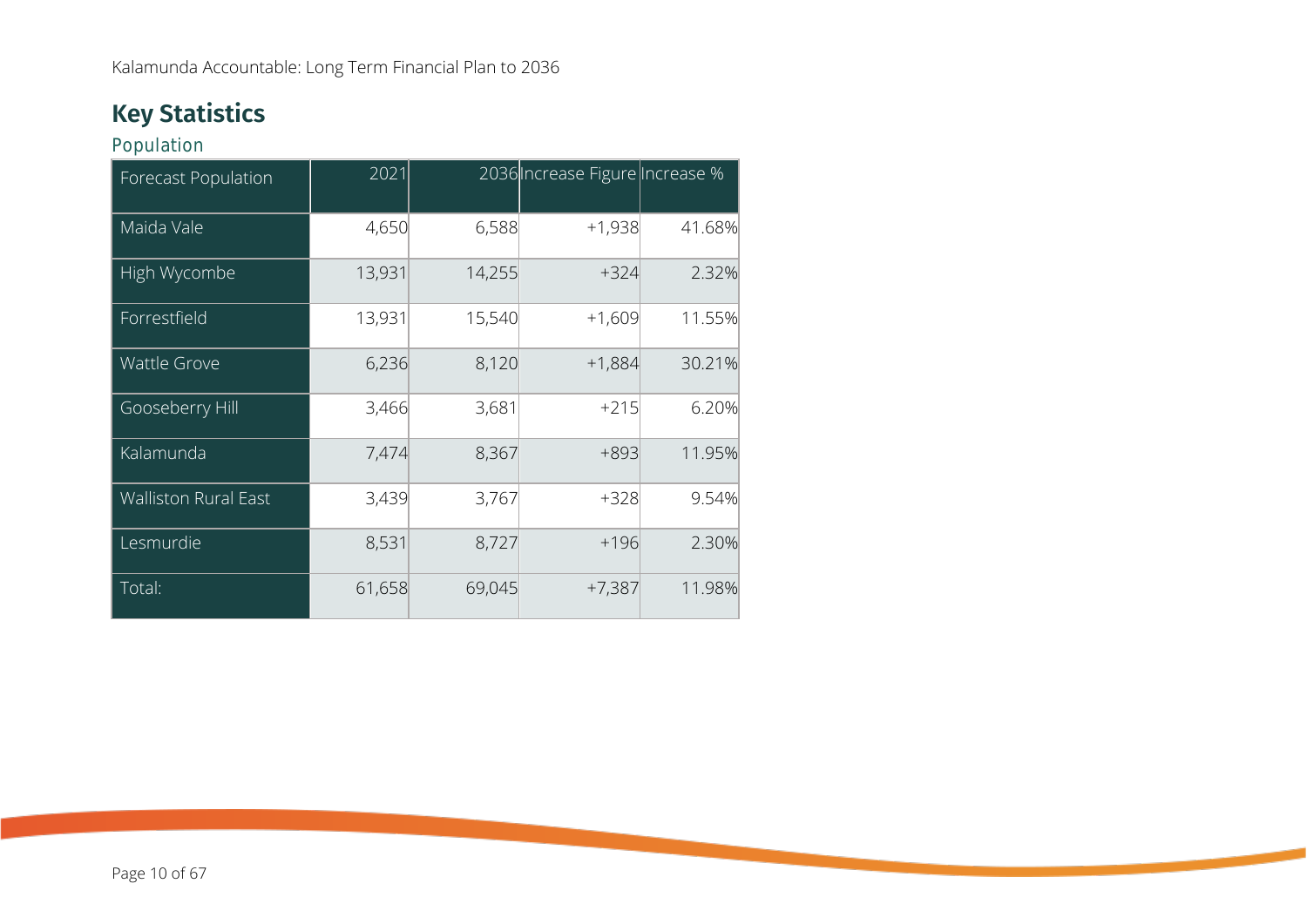### <span id="page-10-0"></span>Rateable Properties

### 23,531

### <span id="page-10-1"></span>Eligible Voters

| Ward            | <b>Suburbs</b>                                                                                                                   | <b>Electors</b> | % Electors |
|-----------------|----------------------------------------------------------------------------------------------------------------------------------|-----------------|------------|
| North Ward      | Kalamunda, Gooseberry Hill, Maida Vale                                                                                           | 9,804           | 23.78%     |
| South East Ward | Kalamunda, Lesmurdie, Bickley, Canning Mills, Carmel, Hacketts Gully,<br>Pickering Brook, Piesse Brook, Paulls Valley, Walliston | 9,997           | 24.25%     |
| North West Ward | High Wycombe, Maida Vale, Forrestfield                                                                                           | 11,102          | 26.93%     |
| South West Ward | Forrestfield, Wattle Grove                                                                                                       | 10,330          | 25.05%     |
| District Total: |                                                                                                                                  | 41,233          | 100.00%    |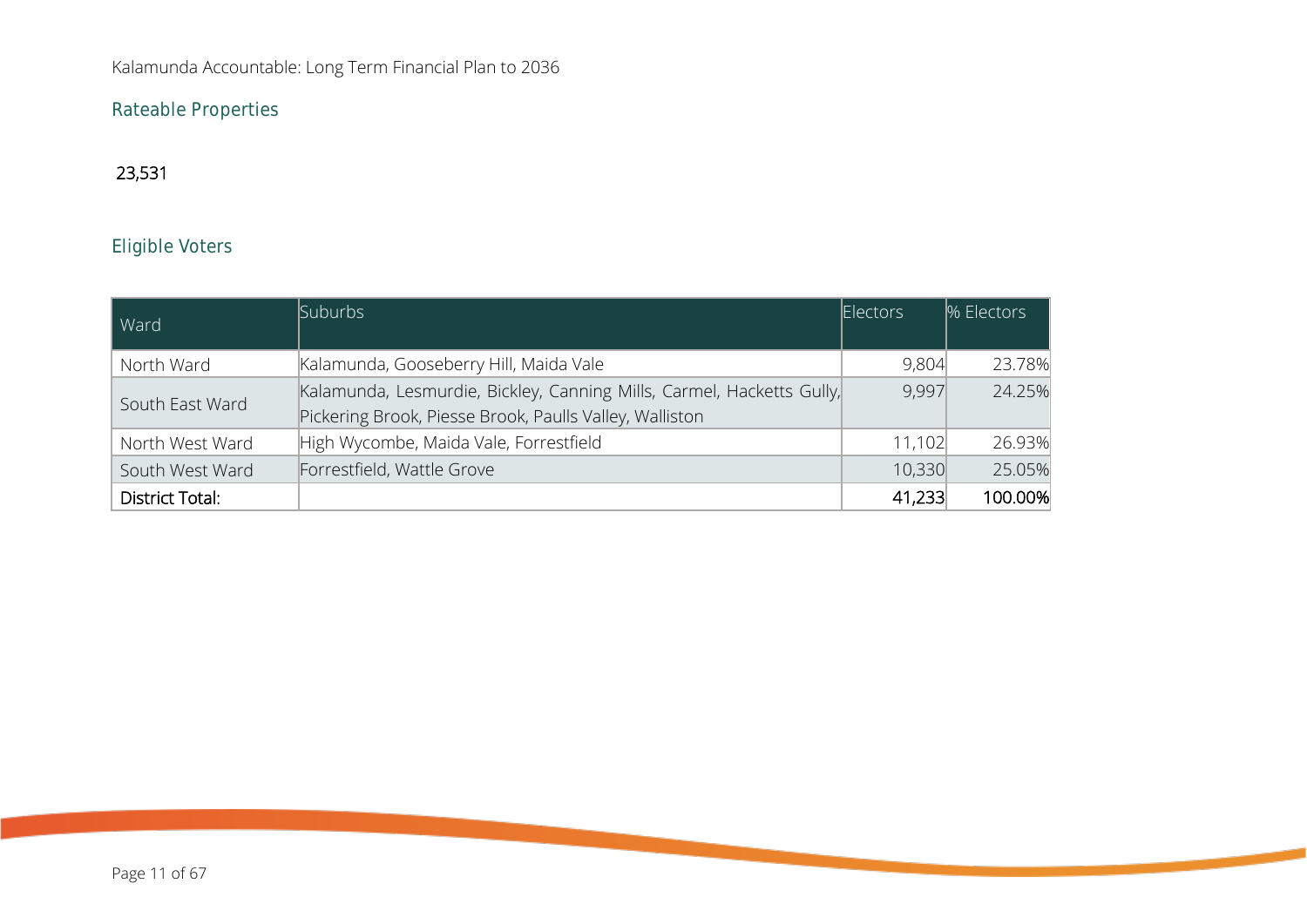### <span id="page-11-0"></span>**Assets and Facilities**

### <span id="page-11-1"></span>Infrastructure Roads & Carparks

| <b>Asset Category</b> | <b>Asset Details</b>                                                                                                                                                                                          | <b>Total Measure</b>                                 |
|-----------------------|---------------------------------------------------------------------------------------------------------------------------------------------------------------------------------------------------------------|------------------------------------------------------|
| Roads                 | Includes road surfaces, pavements and formations within road reserves. 12.5km of   617 km<br>City roads are gravel roads (unsurfaced). Excludes private roads and roads located<br>within private properties. |                                                      |
| Kerbs                 | Kerbs located along the edge of the roads and car parks                                                                                                                                                       | 884 km                                               |
| <b>Bridges</b>        | Includes bridges located on roads for vehicle traffic.                                                                                                                                                        | 4                                                    |
| <b>Bus Shelters</b>   | Bus stop shelters maintained by the City. The concrete boarding pads at bus stops<br>are excluded as they are managed by the Public Transport Authority (PTA)                                                 | 190 shelters                                         |
| Car Parks             | Includes on street and off street car parks managed by the City. Privately managed<br>car parks within shopping centres and other car parks within private properties are<br>excluded.                        | 273 assets covering area<br>of 225,000m <sup>2</sup> |
| Road Safety Barriers  | Semi rigid and flexible barriers erected on roadsides to prevent accidental damage<br>to properties and people.<br>Bollards and fences are included in the Parks AMP.                                         | 94 barriers with total<br>length of 7.5km            |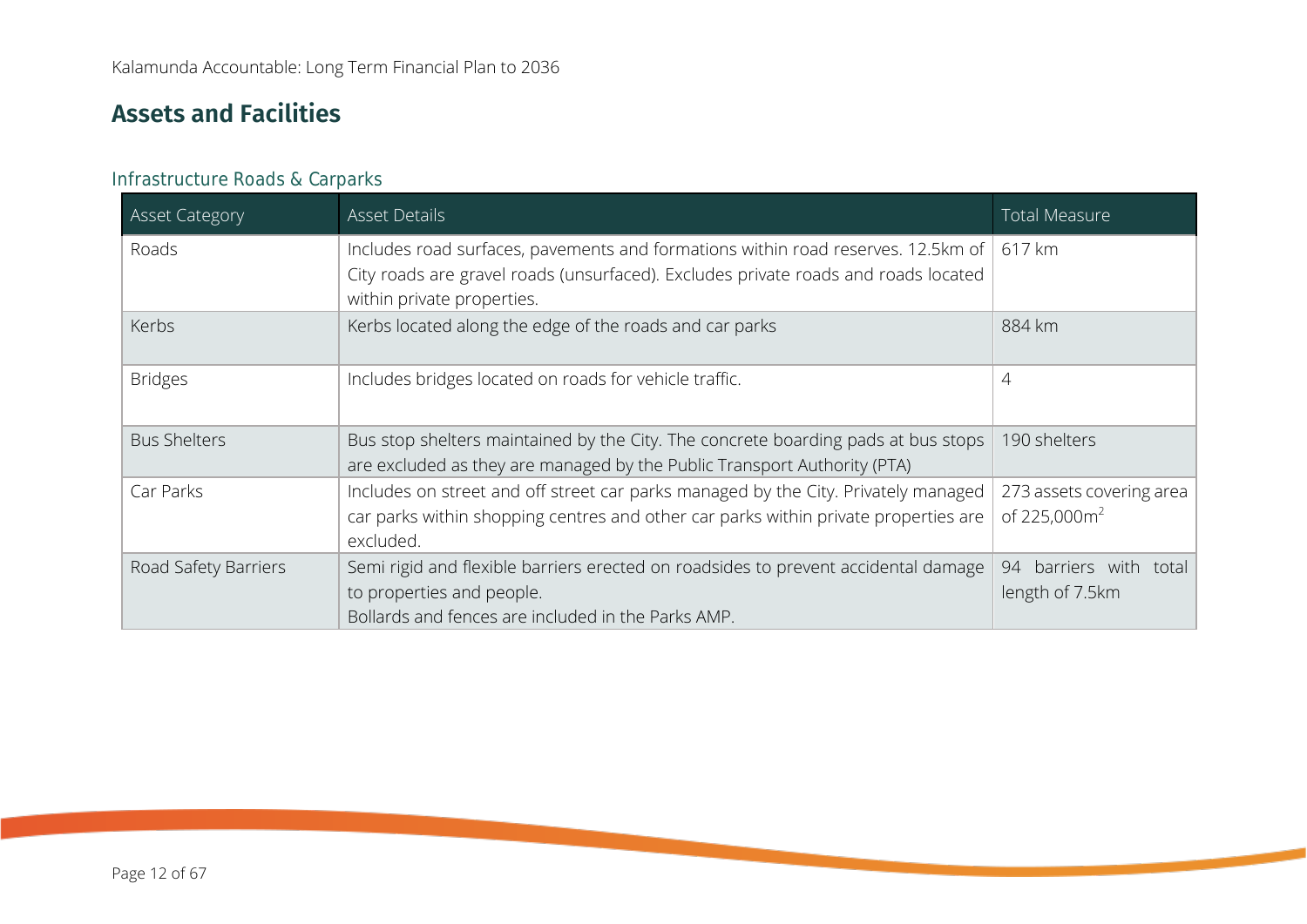| Material            | Area $(1,000 \text{ m}^2)$ | Length (km) | Length<br>(%<br><sub>of</sub><br>pathway network) |
|---------------------|----------------------------|-------------|---------------------------------------------------|
| Cement Concrete     | 581                        | 347         | 94.0                                              |
| Gravel              | 21                         | 11.2        | 2.9                                               |
| Asphalt             | 21                         | 9.4         | 2.4                                               |
| <b>Brick</b>        | 5.6                        | 2.6         | 0.7                                               |
| Cement Slabs        | 0.3                        | 0.2         | 0.1                                               |
| Limestone (special) | 0.3                        | 0.2         | 0.04                                              |
| <b>TOTAL</b>        | 630                        | 371         | 100                                               |

#### <span id="page-12-0"></span>Infrastructure Footpaths

#### <span id="page-12-1"></span>Infrastructure Drains

| Drainage<br>Asset<br>Category | Quantity    | Average<br>Age<br>(years) |
|-------------------------------|-------------|---------------------------|
| Drains                        | 220 km      | 22                        |
| Pits                          | 15,708 pits | 131                       |
| <b>Basins</b>                 | 195,817m2   | 20                        |
|                               | (86 basins) |                           |
| All Categories                |             | 24                        |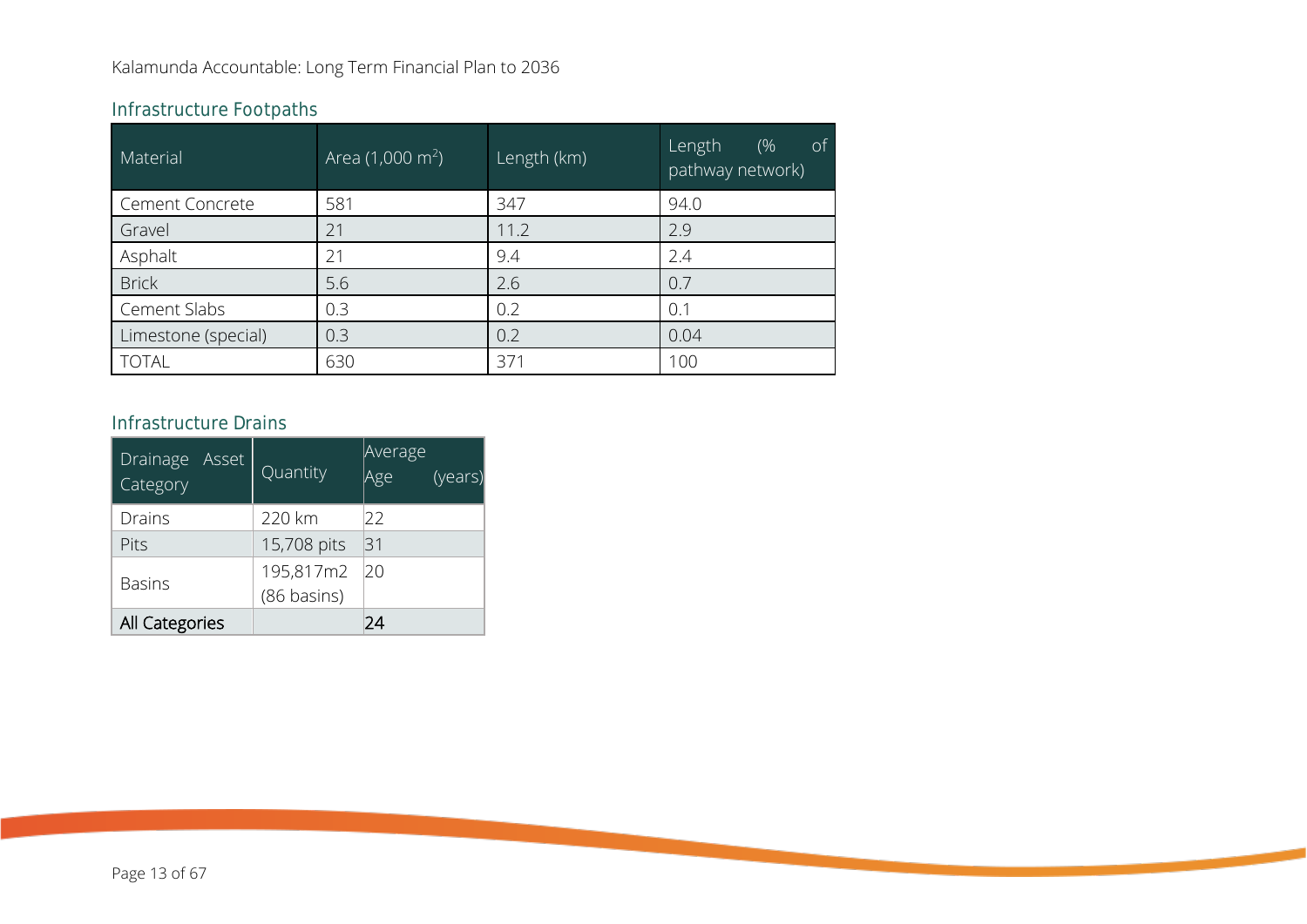### <span id="page-13-0"></span>Infrastructure - Parks and Ovals

| <b>Asset Category</b>   | <b>Asset Details</b>                                                                                                                                                                                                                                                                                                                               | <b>Total Measure</b>                  |
|-------------------------|----------------------------------------------------------------------------------------------------------------------------------------------------------------------------------------------------------------------------------------------------------------------------------------------------------------------------------------------------|---------------------------------------|
| Fences                  | Fences have numerous types based on material and fence height.                                                                                                                                                                                                                                                                                     | 73 km                                 |
| Irrigation              | Irrigation assets are categorised into six system types:<br>Bore and Pump Systems (65 assets)<br>Controller Systems (77 assets)<br>$\bullet$<br>Pond Aerator Systems (10 assets)<br>Reticulation Pipe Systems (196 assets, 102 hectares irrigated)<br>$\bullet$<br>Tank Systems (24 assets)<br>Pump Systems (20 assets)<br>$\qquad \qquad \bullet$ | 392 assets, 102 irrigated<br>hectares |
| Lighting                | Lighting assets have several types of poles / lamps.<br>Malls (10 assets)<br>$\bullet$<br>Parks and Reserves (111 assets)<br>$\bullet$<br>Public Access Ways (8 assets)<br>Security (24 assets)<br>$\bullet$<br>Sports Courts (81 assets)<br>Sports Fields (91 assets)                                                                             | 325 assets                            |
| Open Space<br>Furniture | Includes all bench seats and picnic settings                                                                                                                                                                                                                                                                                                       | 291 assets                            |
| Park Infrastructure     | Includes the following six asset types:<br>Barbeques (17 assets)<br>Bike Racks (3 assets)<br>$\bullet$<br>Drinking Fountains (14 assets)                                                                                                                                                                                                           | 123 assets                            |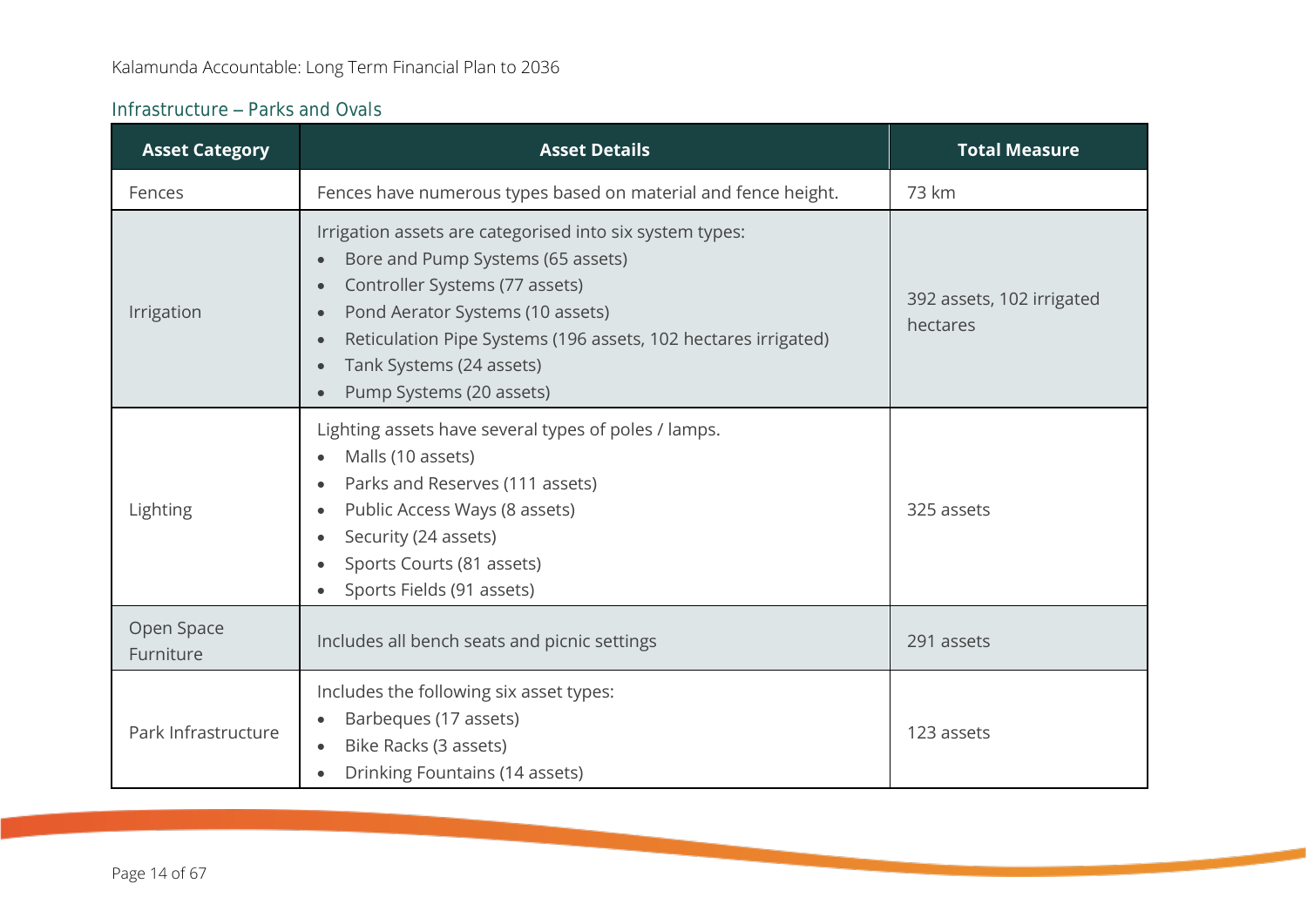| <b>Asset Category</b>   | <b>Asset Details</b>                                                                                                                                                                                                                                                         | <b>Total Measure</b>                              |
|-------------------------|------------------------------------------------------------------------------------------------------------------------------------------------------------------------------------------------------------------------------------------------------------------------------|---------------------------------------------------|
|                         | Dry Stone Walls (1 asset)<br>$\bullet$<br>Parklets (1 asset)<br>Sand Pits (1 asset)<br>Shelters (65 assets)<br>۰<br>Sports Goals (22 assets)                                                                                                                                 |                                                   |
| <b>Sports Surfaces</b>  | These are:<br>Outdoor Sport Hard Courts (61 tennis courts, basketball courts etc.,<br>covering 62,200 $m^2$ )<br>Park Turf (6 items covering 1.89 hectares of grassed areas in parks)<br>Sport Field Turf (19 items covering 40.1 hectares)                                  | 6 hectares of hard courts, 42<br>hectares of turf |
| Playground<br>Equipment | Playground Equipment including soft falls and shade sails located<br>within 86 playground sites:<br>Camp Sites (3 assets)<br>۰<br>Fitness Equipment (24 assets)<br>Play Equipment (237 assets)<br>Shade Sails (70 assets)<br>Skate Parks (5 assets)<br>Softfall (155 assets) | 494 assets, 86 playgrounds                        |

**COLLECTION**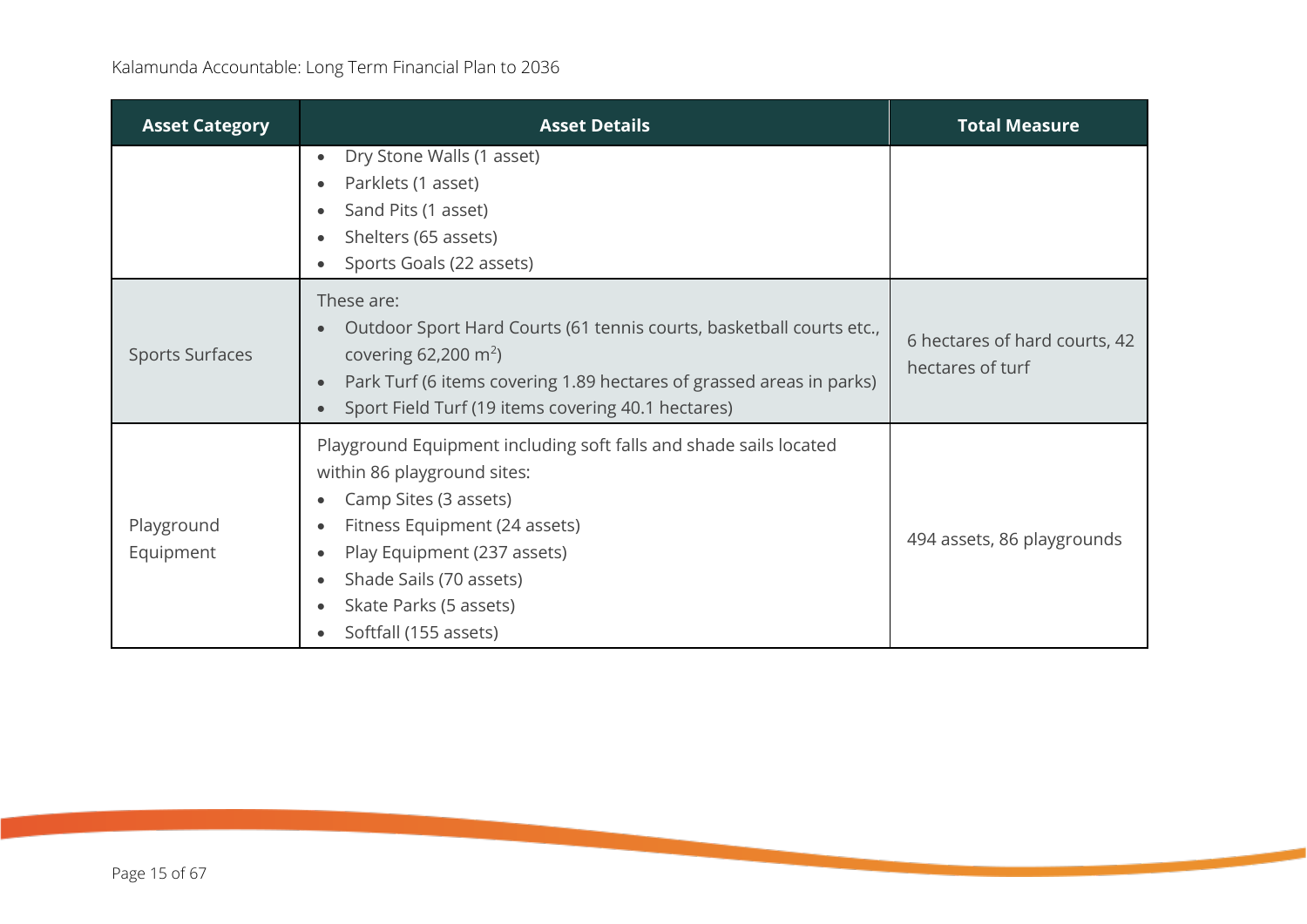### <span id="page-15-0"></span>Buildings

| Type of Building                  | Number |
|-----------------------------------|--------|
| <b>Amenities Blocks</b>           | 32     |
| <b>Communications Towers</b>      | 3      |
| Community Facilities (General)    | 44     |
| <b>Emergency Service/Facility</b> | 4      |
| Heritage Buildings                | 17     |
| Minor Buildings                   | 112    |
| <b>Municipal Buildings</b>        | 15     |
| <b>Sporting Facilities</b>        | 35     |
| Total                             | 262    |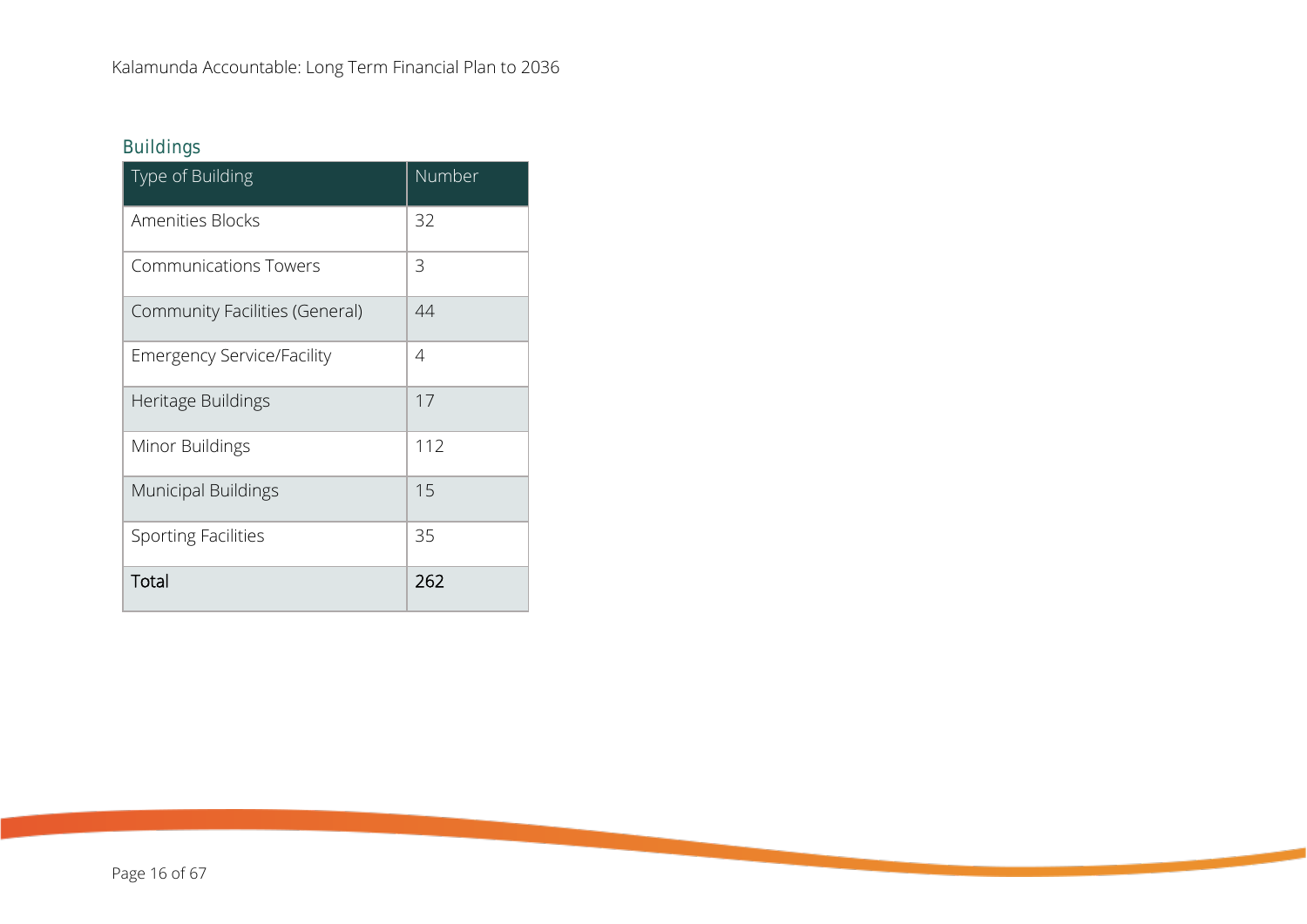### <span id="page-16-0"></span>**Integrated Planning Framework**

The LTFP is a key component of the Integrated Planning and Reporting Framework enabling the city to establish priorities aligning them with available resources to enable the delivery of short term and long-term priorities. The LTFP is a rolling fifteen-year plan informing the Corporate Business Plan to activate Strategic Community Plan priorities.

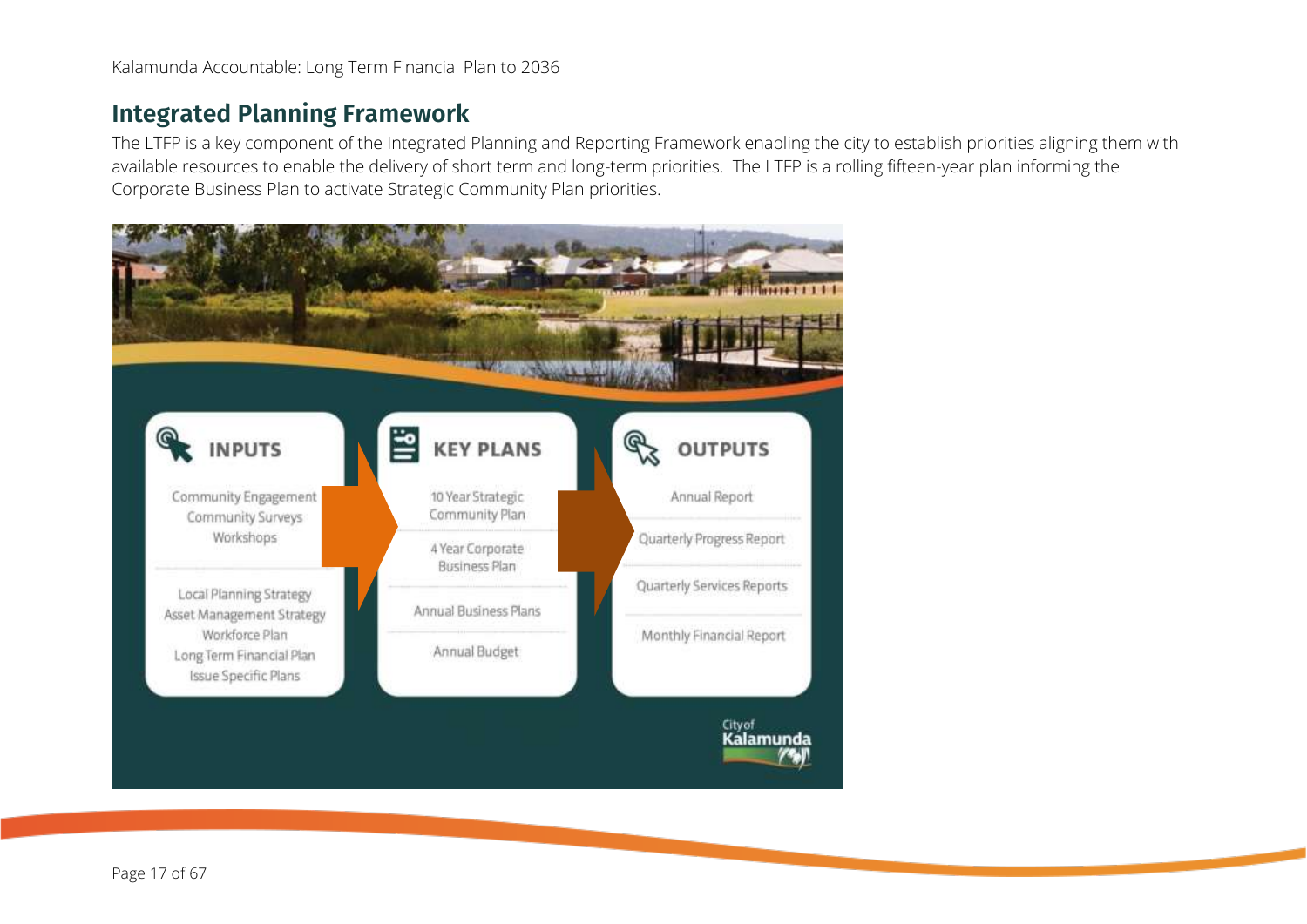The LTFP illustrates the City's financial sustainability, allowing early identification of financial challenges and their longer- term impact, showing linkages between specific plans and strategies and enhances transparency and accountability of the City to its community.

### <span id="page-17-0"></span>**Strategic Directions**

#### Vision: Connected Communities, Valuing Nature and Creating our future together

The City's Strategic Community Plan *– Kalamunda Advancing 2031* is the highest - level plan that the City prepares. Its purpose is to document the community's key priorities, expectations, and aspirations and to plan strategies to achieve them.

The City of Kalamunda has identified the following four core priority areas to guide the Strategic Community Plan:

- Kalamunda Cares and Interacts Looking after our people and providing our people with social and cultural enjoyment.
- Kalamunda Clean and Green Delivering environmental sustainability and maintaining the integrity of the natural environment.
- Kalamunda Develops Supporting our local economy and using our land and assets sustainably, diversely and effectively.
- Kalamunda Leads Providing good government and leadership.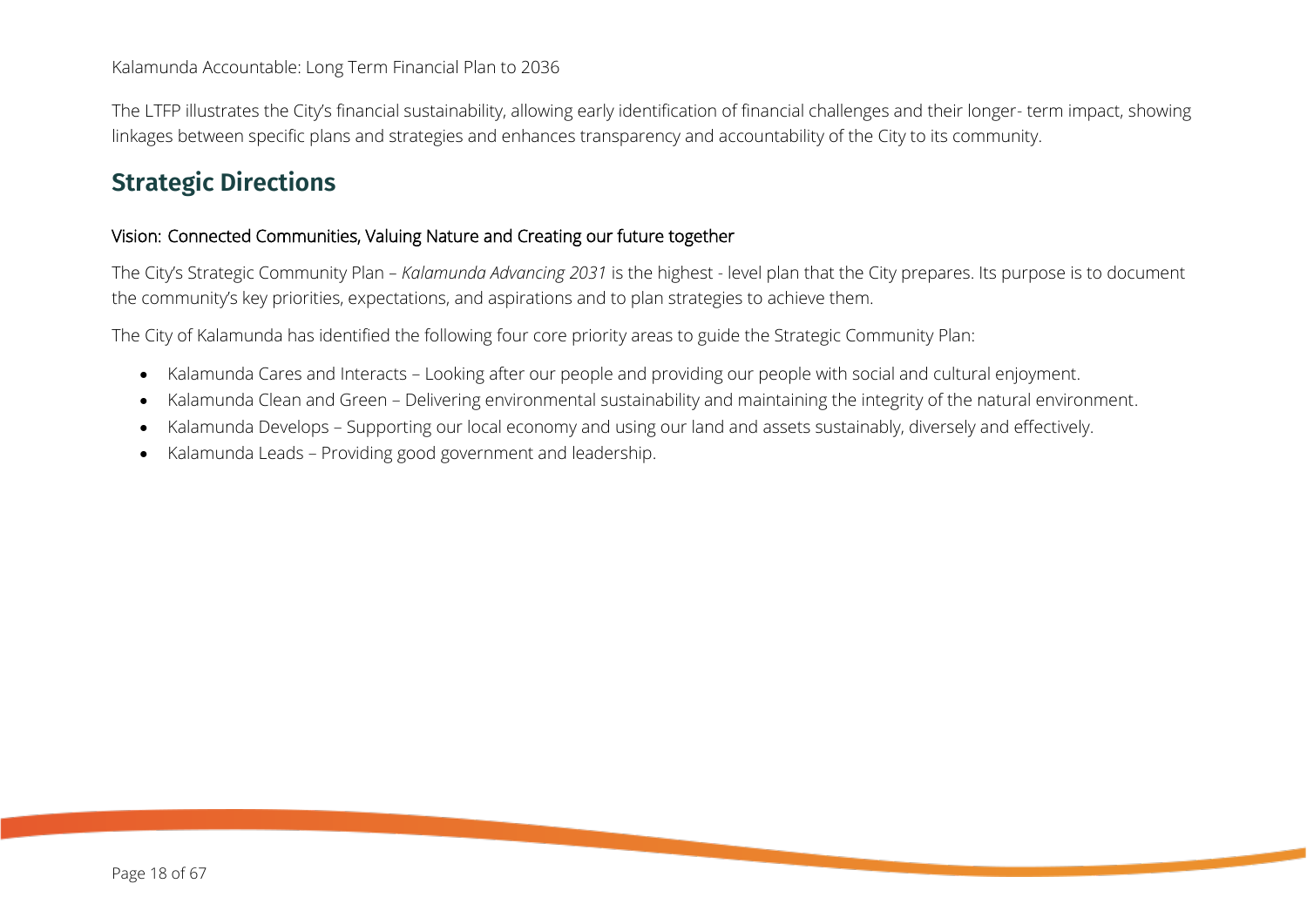#### <span id="page-18-0"></span>Kalamunda Cares and Interacts

The City of Kalamunda is committed to looking after our people and providing people with social and cultural enjoyment. Through our focus on being a community that advocates, facilitates, and provides quality lifestyle choices, the City will:

- Facilitate inclusion of the ageing population and people living with disability to have improved access to services, facilities, and information.
- Empower, support, and engage with young people, families and our culturally diverse community.
- Facilitate opportunities to pursue learning.

The City is committed to providing safe and healthy environments for our community to enjoy. To achieve this, we will focus on:

- Facilitating a safe community environment
- Promoting healthy lifestyle choices through advocacy and encouraging the community to become more physically active.
- Provision of high quality and accessible recreational and social spaces and facilities

The City is committed to supporting the active participation of local communities, which will be achieved by:

- Supporting local communities to connect, grow, and shape the future of Kalamunda.
- Encouraging and promoting the active participation in social and cultural events in the City of Kalamunda
- Empowering community groups and sporting organisations to provide for their communities.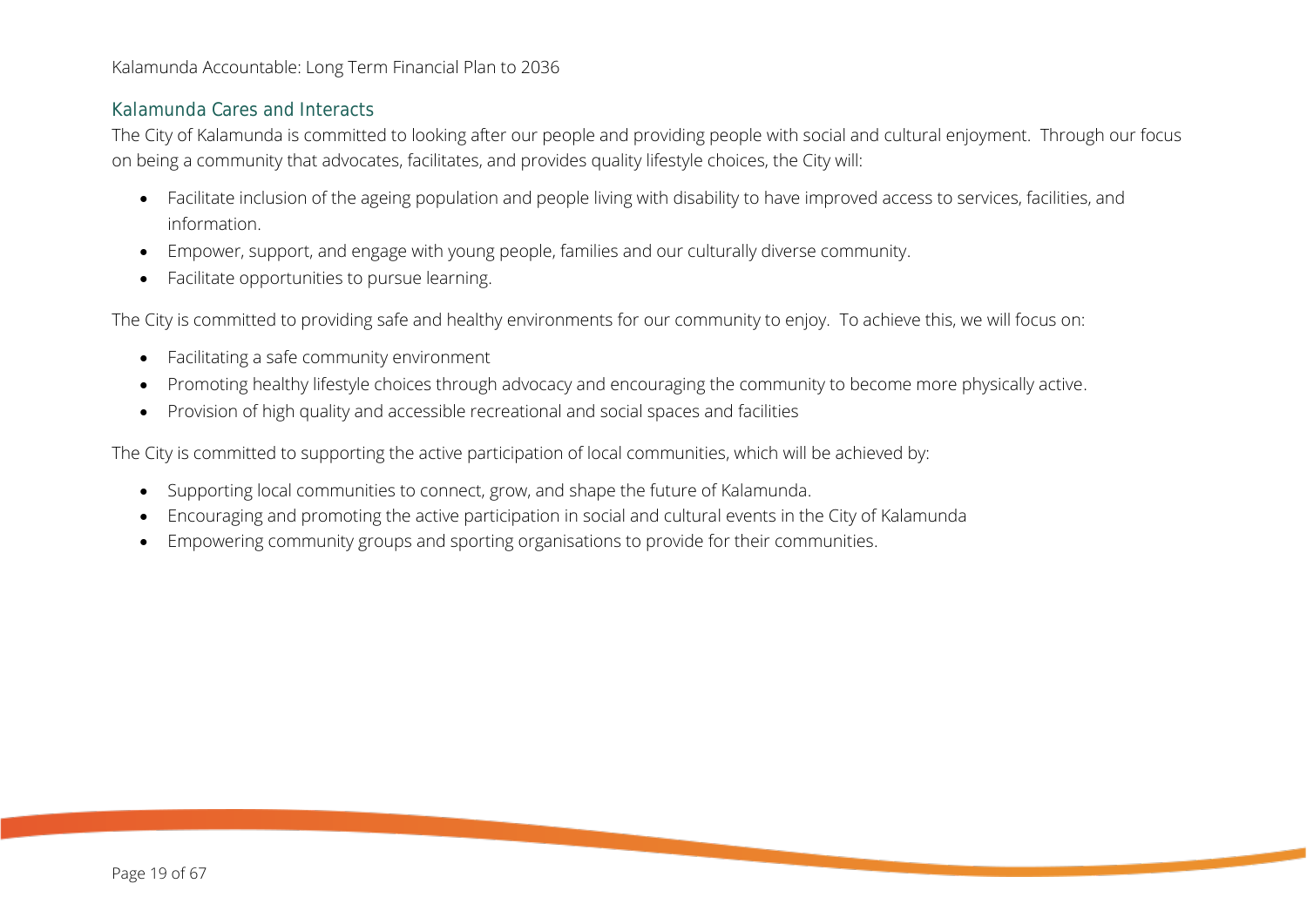#### <span id="page-19-0"></span>Kalamunda Clean and Green

The City of Kalamunda is proud of its natural environment and is strongly committed delivering environmental sustainability and maintaining the integrity of the natural environment. Through our focus on protecting and enhancing the environmental values of the City, we will:

- Implement the Local Environment Strategy
- Develop and implement the Urban Forest Strategy
- Develop and implement the Local Biodiversity Strategy
- Increase and protect local biodiversity wherever possible, through integrating ecosystems and biodiversity protection into planning processes including schemes, policies and strategies
- Enhance our bushland, natural areas, waterways, and reserves.
- Encourage community engagement and education in environmental management.

With a commitment to achieve environmental sustainability through effective natural resource management, the City will:

- Manage the forecast impacts of a changed climate on the environment.
- Work towards a Carbon Neutral Footprint of City operated areas.
- Produce cost effective solutions to reduce the reliance and volume of potable and ground water used by the City.

Through a commitment to reduce the amount of waste produced and increase reuse and recycling of waste, there will be a strong focus on:

• Implementing the City's Waste Plan aligned to the State Waste Avoidance and Resource Recovery Strategy

So as to ensure the effective management of contaminated sites, the City will:

• Identify, examine, and manage risk associated with contaminated sites.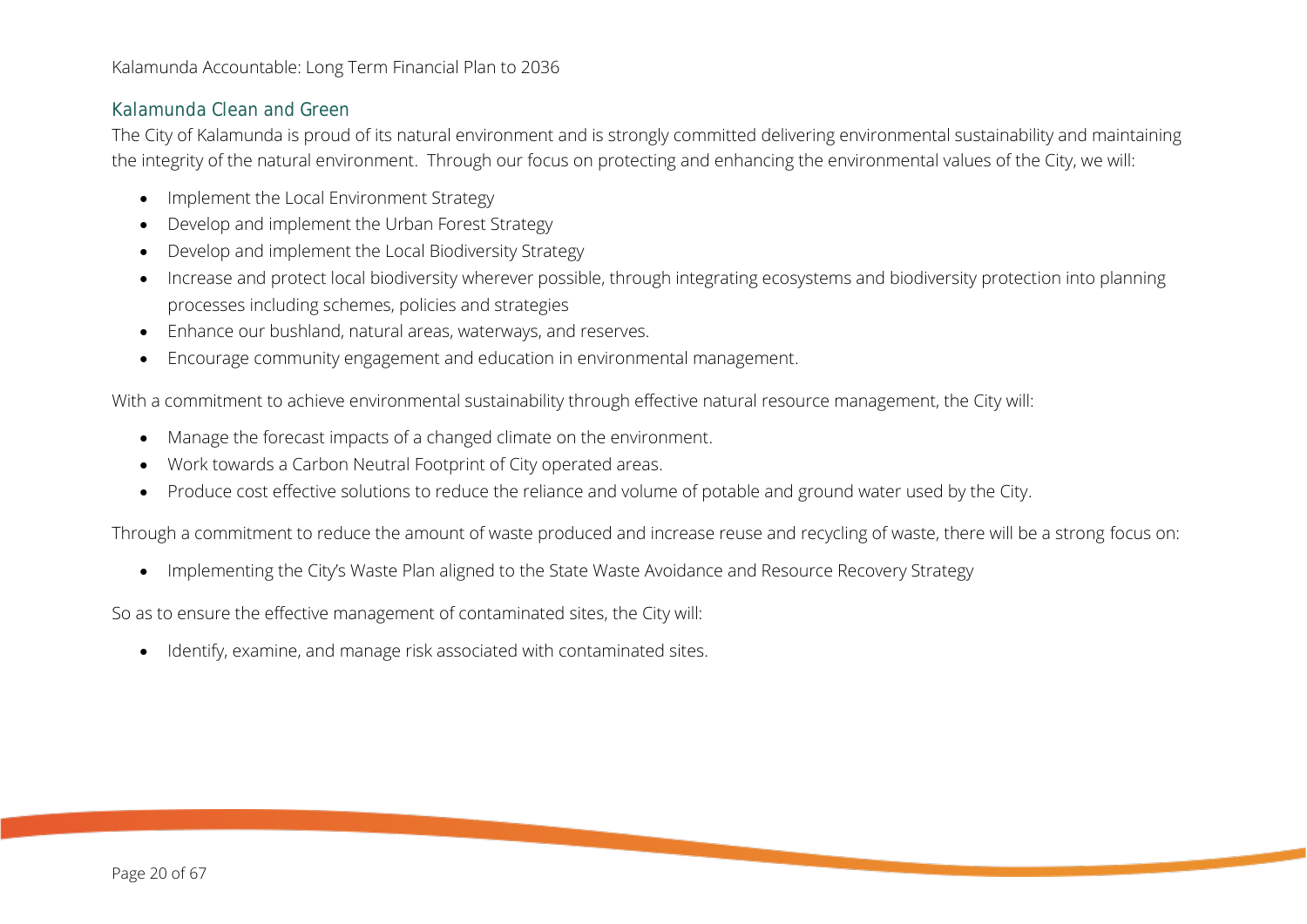#### <span id="page-20-0"></span>Kalamunda Develops

The City of Kalamunda is committed to supporting sustainable urban development that strengthens our local economy and community and manages and protects our diverse natural environment.

Through our focus on planning for sustainable population growth, the City will:

• Plan for diverse and sustainable activity centres, housing community facilities and industrial development to meet future growth, changing social, economic, and environmental needs.

In committing to connect the community to key centres of activity, employment and quality amenities, the City will:

- Ensure that existing assets are maintained to meet community expectations.
- Develop improvement plans for City assets such as parks, community facilities, playgrounds to meet the changing needs of the community.
- Provide and advocate for improved transport solutions and better connectivity through integrated transport planning.

With a focus on developing and enhancing the City's economy, the City will:

- Facilitate and support the success and growth of businesses.
- Attract and enable new investment opportunities.
- Plan for strong activity centres and employment areas to meet the future needs of the community, industry and commerce.

Finally, the City strives to be recognised as a preferred tourism destination by:

- Facilitating support and promoting activities and places to visit
- Advocating and facilitating Agri Tourism opportunities for rural properties to flourish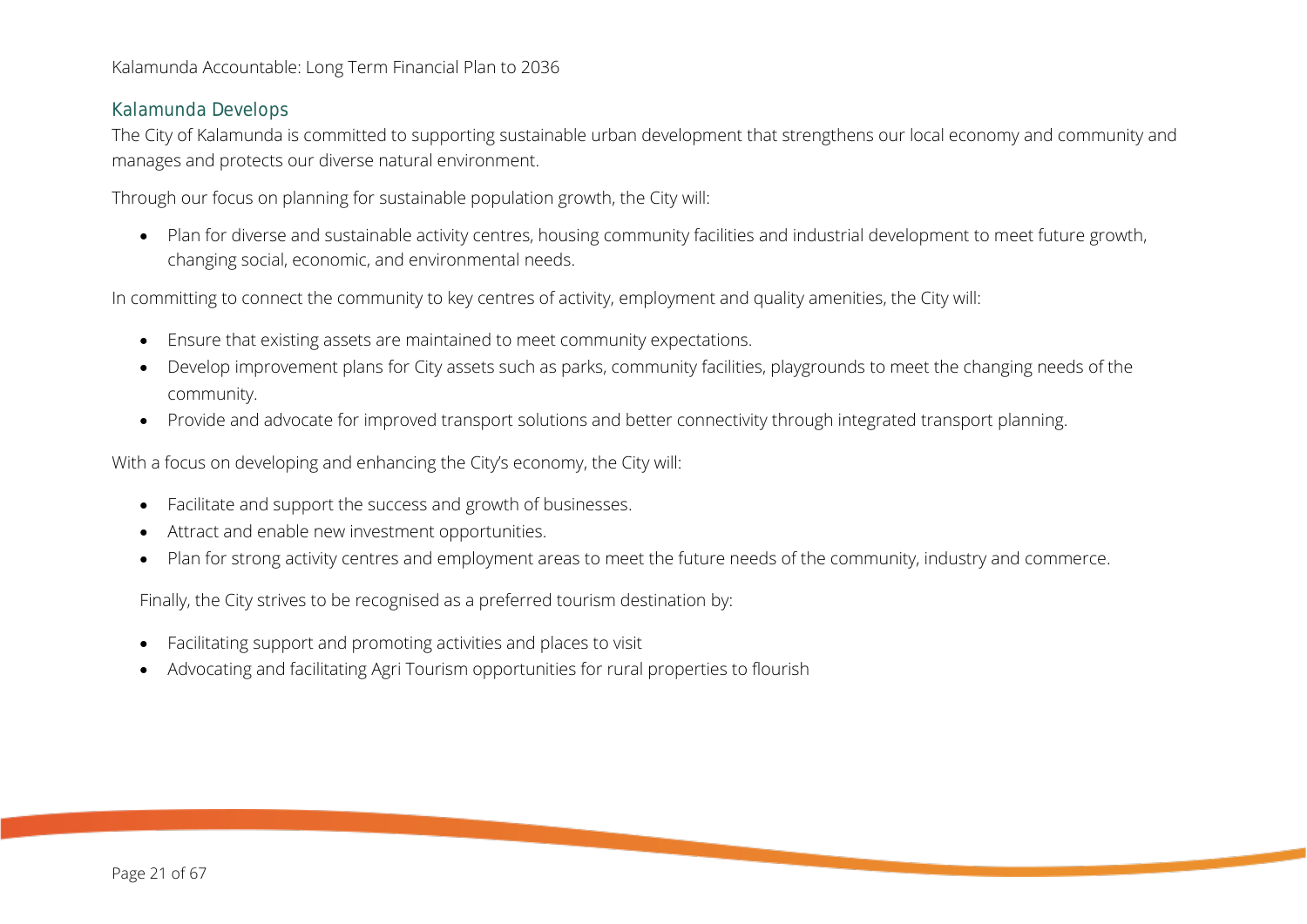#### <span id="page-21-0"></span>Kalamunda Leads

The City of Kalamunda is firmly committed to providing good government and leadership. To provide leadership through transparent governance, we will:

- Provide good governance.
- Build an effective and efficient service-based organisation.

The City values engagement and partnerships for the communities' benefit, in supporting this the City will:

- Actively engage with the community in innovative ways.
- Increase advocacy activities and develop partnerships to support growth and reputation.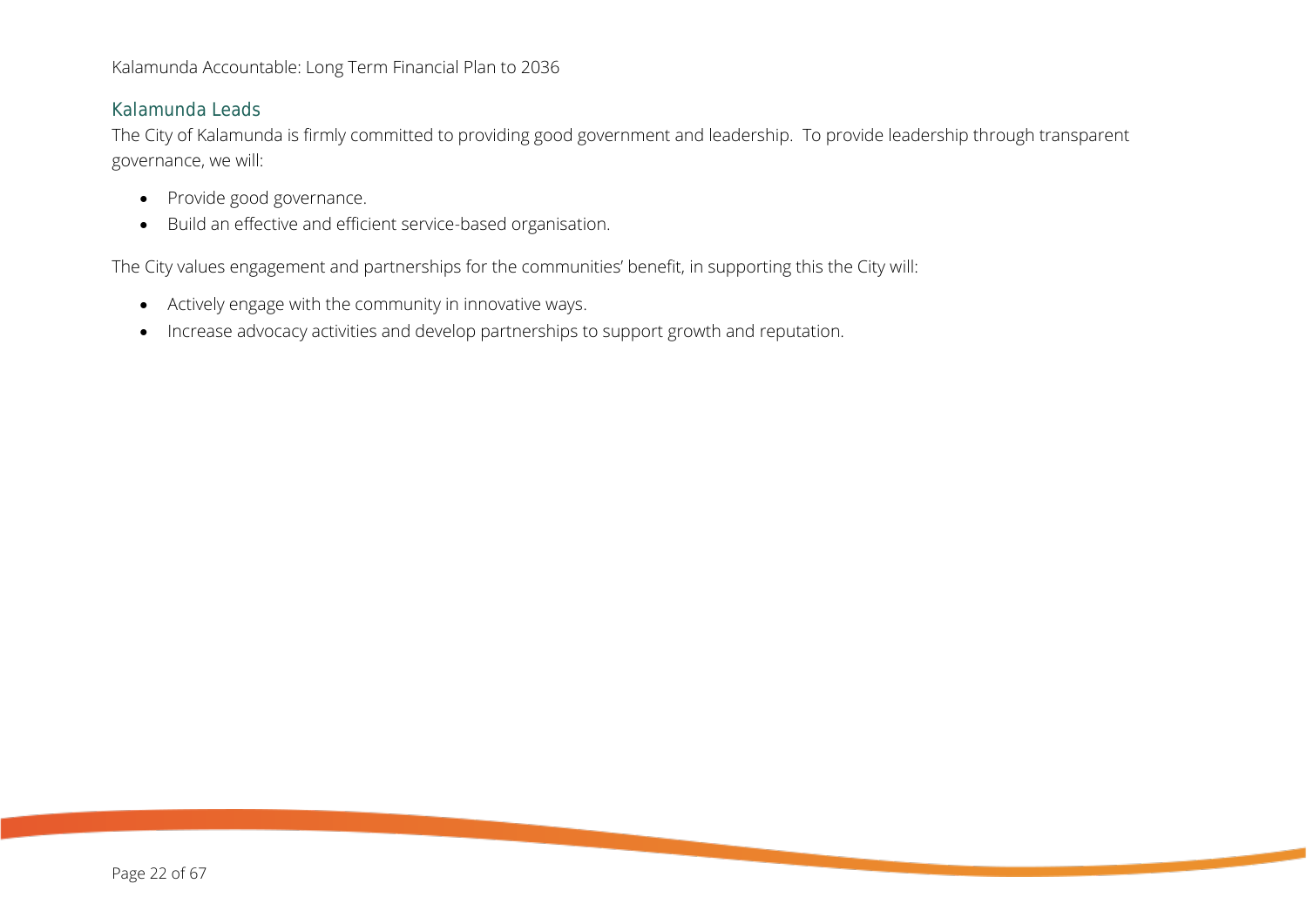### <span id="page-22-0"></span>**Our Services**

The City delivers a wide range of services and facilities to the community. The revenues and expenditures of the city are required to be classified in accordance with the legislation. The Local Government (Financial Management Regulations) 1996 specify the minimum program classifications for disclosure.

| Program Name                    | Objective                                                                                                                 | <b>Activities</b>                                                                                                                                                                                                                                                                                     |
|---------------------------------|---------------------------------------------------------------------------------------------------------------------------|-------------------------------------------------------------------------------------------------------------------------------------------------------------------------------------------------------------------------------------------------------------------------------------------------------|
| Governance                      | To provide a decision-making process for the efficient allocation of<br>scarce resources.                                 | Includes the activities of members of council and the administrative support available<br>to the council for the provision of governance of the district. Other costs relate to the<br>task of assisting elected members and ratepayers on matters which do not concern<br>specific council services. |
| General Purpose<br>Funding      | To collect revenue to allow for the provision of services.                                                                | Rates, general purpose government grants and interest revenue.                                                                                                                                                                                                                                        |
| Law, Order and<br>Public Safety | To provide services to help ensure a safer and environmentally<br>conscious community.                                    | Supervision and enforcement of various local laws relating to fire prevention, animal<br>control and other aspects of public safety including emergency services.                                                                                                                                     |
| Health                          | To provide an operational framework for environmental and<br>community health.                                            | Inspection of food outlets and their control, provision of meat inspection services,<br>noise control and waste disposal compliance                                                                                                                                                                   |
| Education and<br>Welfare        | To provide services to disadvantaged persons, the elderly, children,<br>and youth.                                        | Provision and maintenance of senior citizen and disability services, youth services and<br>other voluntary services.                                                                                                                                                                                  |
| Community<br>Amenities          | To provide services required by the community.                                                                            | Rubbish collection services, operation of rubbish disposal sites, litter control,<br>construction and maintenance of urban storm water drains, protection of the<br>environment and administration of town planning schemes and public conveniences.                                                  |
| Recreation and<br>Culture       | To establish and effectively manage infrastructure and resource<br>which will help the social wellbeing of the community. | Maintenance of public halls, civic centres, aquatic centre, recreation centres and<br>various sporting facilities. Provision and maintenance of parks, gardens, and<br>playgrounds. Operation of library, museum, and other cultural facilities.                                                      |
| Transport                       | To provide safe, effective, and efficient transport services to the<br>community.                                         | Construction and maintenance of roads, footpaths, bridges, lighting, and cleaning of<br>streets.                                                                                                                                                                                                      |
| Economic Services               | To help promote the City and its economic wellbeing.                                                                      | Tourism and area promotion, rural services and building control.                                                                                                                                                                                                                                      |
| Other Property and<br>Services  | To monitor and control Council's overheads operating accounts.                                                            | Provide works operation, plant repair and operation costs and engineering operation<br>costs.                                                                                                                                                                                                         |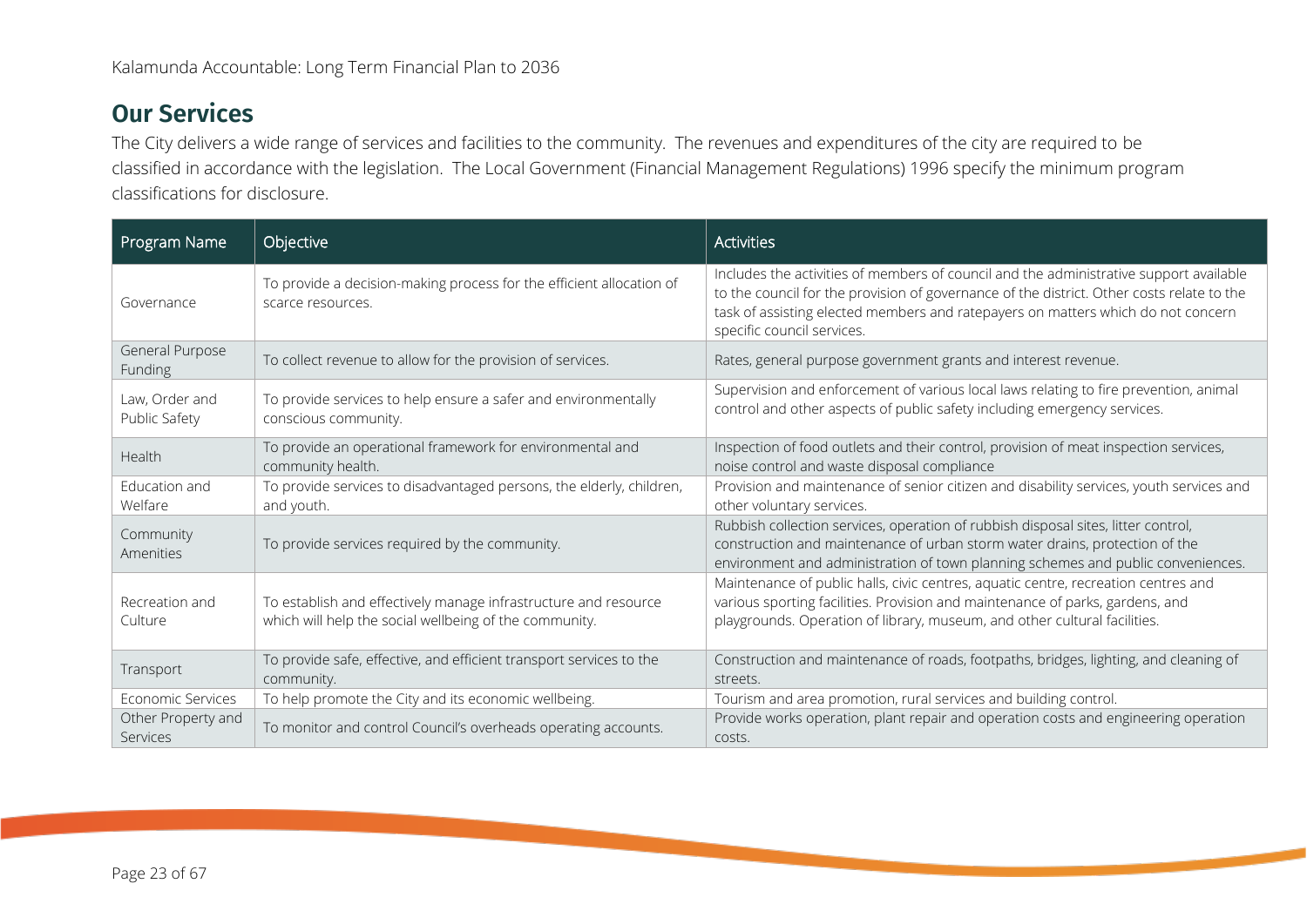### <span id="page-23-0"></span>**Long Term Financial Forecasts**

#### <span id="page-23-1"></span>Strategies and Prices Indicators

The LTFP has been prepared to support the City's strategic planning process. The plan is an informing strategy demonstrating the City's approach to delivering infrastructure assets and community services to the community in a financially sustainable manner during the next 15 years.

The plan is set in an environment of economic uncertainty and is reviewed every twelve months to reflect changes in economic conditions and changes in community demands placed on the City.

Within the plan, the City has identified the key economic drivers that will influence the future cost of providing infrastructure, services and facilities, and revenue estimates generated from rates, fees and charges and, asset sales for the period 2021/22 to 2035/36

The plan provides a financial roadmap informing the City's capacity to meet the competing demands of services and facilities required by the community. The plan identifies a variety of measures available to enable the City to achieve its objectives. This plan balances the funding needs for renewal and new infrastructure assets, current service levels, rating expectations, fees and charges aligned to CPI, appropriate use of debt, use of funds held in reserve and strategic sale of assets.

#### <span id="page-23-2"></span>Financial Strategies and Principles

The LTFP is underpinned by the following principles:

- Strengthening operating results to ensure long term financial sustainability.
- Strategic use of borrowings to fund intergenerational assets or those assets with the capacity to produce an income stream.
- Maintaining tight control over expenditure growth
- Building cash reserves to meet future needs.
- Maintaining a fair and equitable rating structure
- New discretionary services, should be offset with an appropriate revenue stream.
- Regular review of service levels balancing community needs and affordability.
- Use of Developer Contribution Schemes to fund key infrastructure in subject areas.
- Advocacy to generate government funding support for capital works.
- Focus on continuous improvement to drive efficiencies (smart technologies)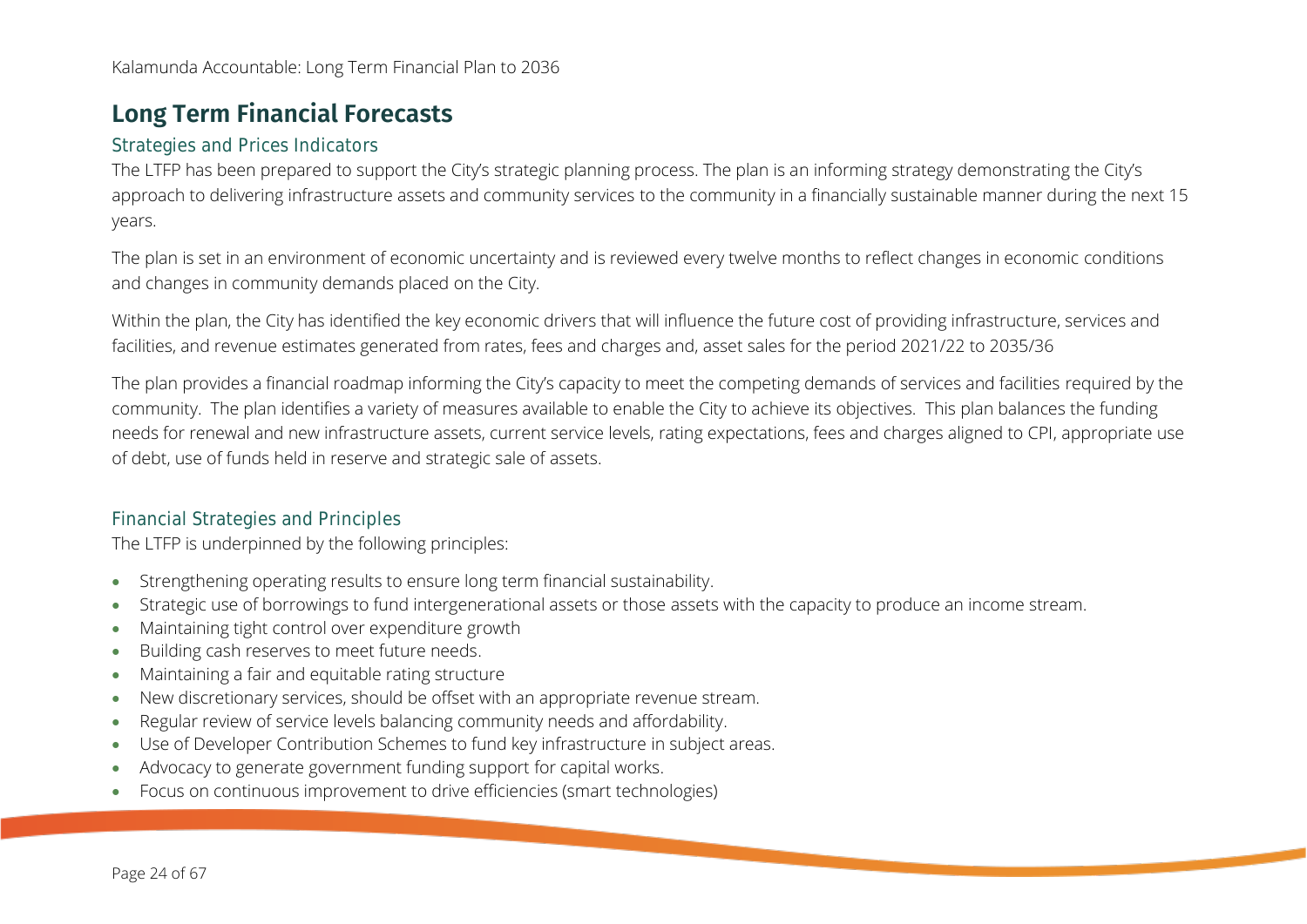- Use of benchmarking to achieve best practice
- Strategic management of assets ensuring underutilised assets are reviewed
- Revenue diversification

#### <span id="page-24-0"></span>Scenario Modelling

The Long-Term Financial Plan has been modelled around three scenarios:

- Subdued
- Growth
- Aspirational

Council confirmed with the City that their preferred scenario to guide modelling was the Moderate Growth scenario. Each of the scenarios including the base assumptions are described in broad terms below.

### <span id="page-24-1"></span>**Subdued Scenario**

- The Western Australian economy is growing slowly with inflation between 1.5% and 1.8% between 2021/22 and 2023/24 and increasing to 2% from 2024/25 over the LTFP.
- Rate rises capped at CPI.
- Total Capital Works program \$265 Million over the LTFP term
- New capital works of \$83 Million over the LTFP term
- Renewal capital works of \$182 Million over the LTFP term.
- Very slight increase in FTE due to increase in service demand
- Total capital works grants of \$60 Million.
- Reserve Balances maintained at approximately \$4 Million over the LTFP term.
- No new borrowings
- Financial Health Index average 83
- Population growth within the City remains static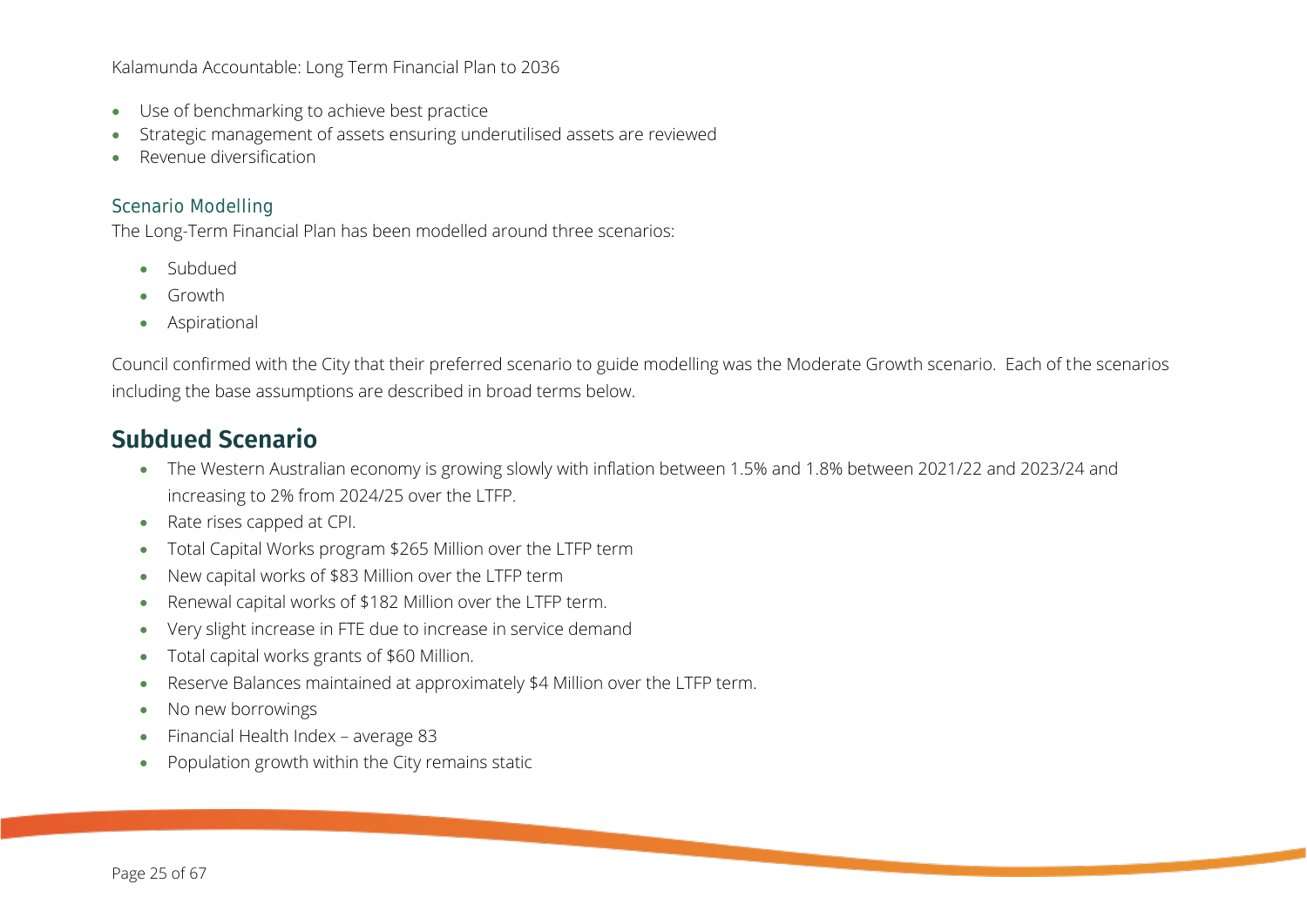#### <span id="page-25-0"></span>Impacts on Revenue and Funding

- Rates under a subdued scenario will not be increased beyond CPI. This would include a moderate increase of 1% to allow for Asset Management and 1% being minimal growth in properties assessable.
- Fees and charges will remain static as the utilisation of services remain low and development of properties and land are minimal.
- Grants from state and federal government agencies will be steady with minimal growth as budgets will be constrained all around. It is noted that the amounts do not decline as the Commonwealth and State Governments would want to maintain an adequate level of stimulus in the economy.
- Interest income remains at a minimal level within a subdued economy.
- Funding from reserves will be drawn upon to maintain momentum in the initial years however this source will tapered in the outer years as capacity to save is constrained.

#### <span id="page-25-1"></span>Impacts on Expenditure

- Employments costs will be steady at 0.38% above CPI, which equates to minimal increase in FTE (less than one per year) as the City looks to restrict any increase in this type of cost.
- Non-core services would be considered for rationalisation.
- All non-recurrent projects will be scrutinised and rationalised.
- The City will explore greater use of leasing assets rather than outright purchase of IT Infrastructure and Plant equipment. This will reduce outlays on Capital expenditure but result in a higher operational leasing charge.

#### <span id="page-25-2"></span>Impacts on Capital Expenditure

- Major capital new projects will be deferred as the City restricts itself from additional loan borrowings.
- The City will focus on spending its limited funds in maintaining existing assets and "New" Capital expenditure will be placed in greater scrutiny.
- New capital works projects only considered with significant funding sources outside the City with acceptable levels of net operating expenditure.
- The Asset Sustainability Ratio will be maintained at the middle of the range as funds on renewal capital expenditure are restricted.
- Assets will be renewed where they have reached conditions similar to what is experienced at present.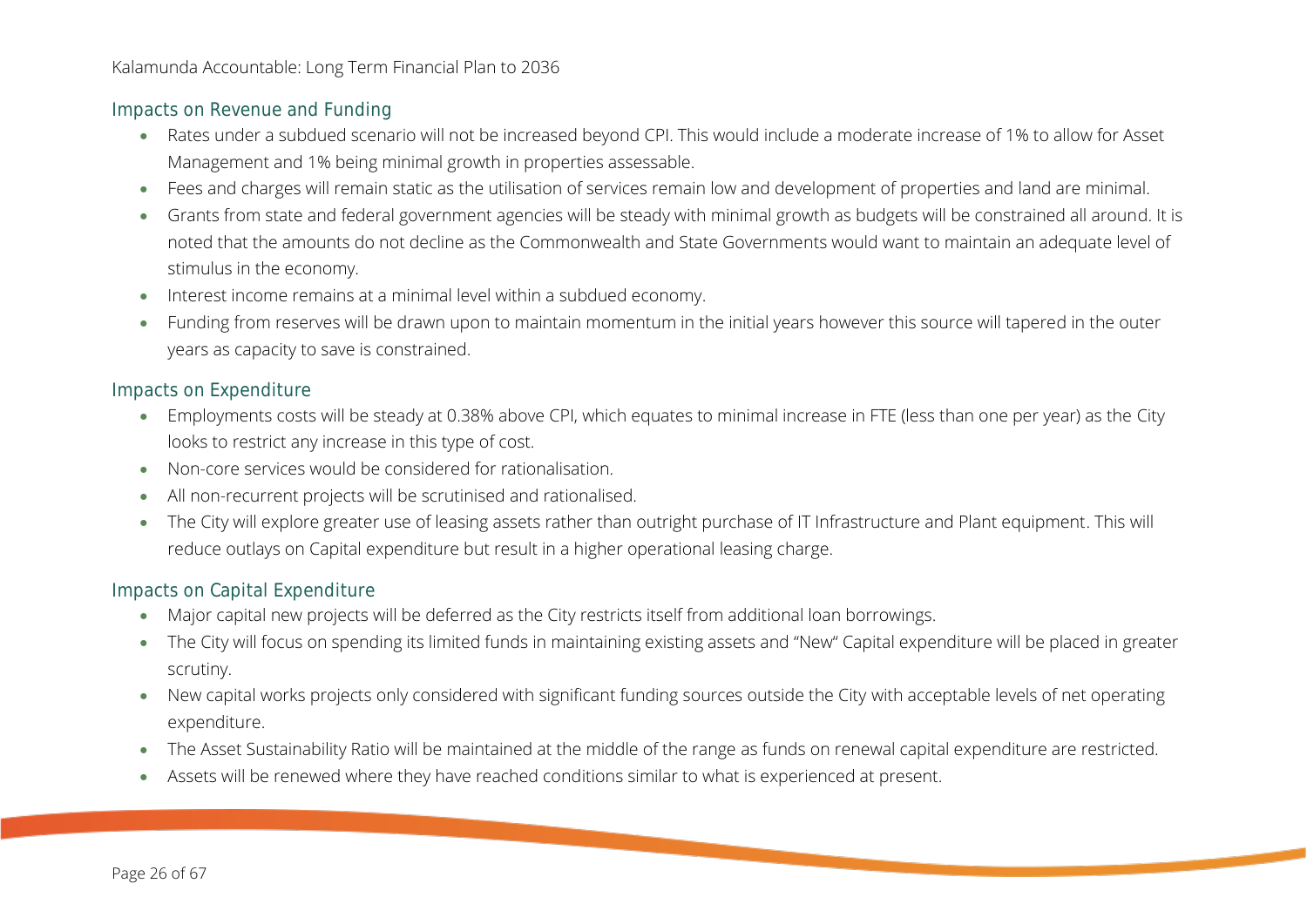• Assets which have the greatest decline in use or have deteriorated beyond repair will be considered for rationalisation.

### <span id="page-26-0"></span>**Growth Scenario**

- The Western Australian economy is growing moderately with inflation between 1.5% and 1.8% between 2021/22 and 2023/24 before increasing to 3% from 2024/25 over the LTFP
- Rate rises capped at CPI plus an additional 0.5% per annum
- Total Capital Works program \$292 Million over the LTFP term
- New capital works of \$51.8 Million over the LTFP term
- Slight increase in FTE due to increase in service demand
- Renewal capital works of \$240 Million over the LTFP term.
- Total capital works grants of \$133.2 Million.
- Reserve Balances maintained at approximately \$10.8 Million over the LTFP term.
- Limited new borrowings proposed
- Financial Health Index average 77
- Population growth within the City is modest

#### <span id="page-26-1"></span>Impacts on Revenue and Funding

- Rates under the growth scenario will not be increased beyond 0.5% above CPI over the life of the plan. This would allow for a moderate increase due to growth in assessable properties.
- Fees and charges will be aligned with growth in inflations as the community utilises the services reduces and development of properties and land are growing steadily.
- Grants from state and federal government agencies will be steady with moderate growth as the economy recovers and the Commonwealth and State Governments would increase spending to stimulate the economy.
- Interest income increases slightly with the improvement in the economy resulting in slightly higher rates.
- No borrowings required for the level of capital works planned.
- Sufficient cashflow to build reserves over the fifteen-year plan.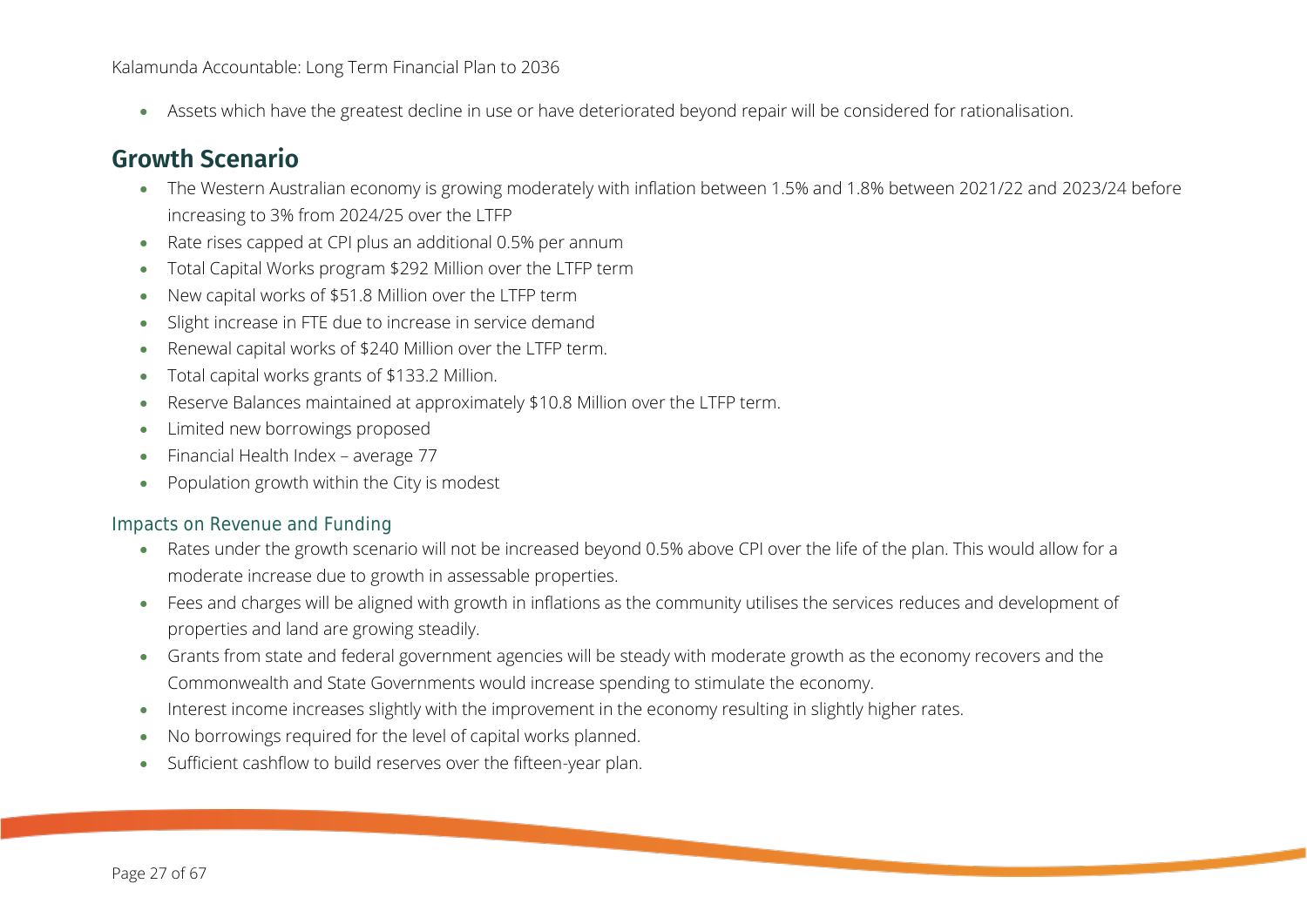#### <span id="page-27-0"></span>Impacts on Expenditure

- Employments costs will be steady, with a FTE's increase of 17 for increase in services or increase demand place on existing resources;
- Expenditure growth assumed to align with inflation levels.
- The City will explore greater use of leasing assets rather than outright purchase of IT Infrastructure and Plant equipment. This will reduce outlays on Capital expenditure but result in a higher operational leasing charge.

#### <span id="page-27-1"></span>Impacts on Capital Expenditure

- Major capital new projects will be considered if significant external funding for the project exists, and the net operating expenditure is acceptable.
- The Asset Sustainability Ratio will be maintained at the middle of the range as funds on "new" capital is restricted.
- The increase proportion spend on assets renewal will see a modest increase in standards of assets available to the community.

### <span id="page-27-2"></span>**Aspirational Scenario**

- The Western Australian economy is growing rapidly with inflation between 1.5% and 1.8% between 2021/22 and 2023/24 before increasing to 4% from 2024/25 over the LTFP
- Rate rises capped at CPI plus an additional 2% 3% per annum
- Total Capital Works program \$502 Million over the LTFP term
- New capital works of \$331 Million over the LTFP term
- Renewal capital works of \$171 Million over the LTFP term.
- Increase in FTE due to increase in service demand
- Total capital works grants of \$193 Million.
- Reserve Balances maintained at approximately \$2 Million over the LTFP term.
- New borrowings of \$30 Million over the LTFP term
- Financial Health Index average 35
- Population growth within the City is modest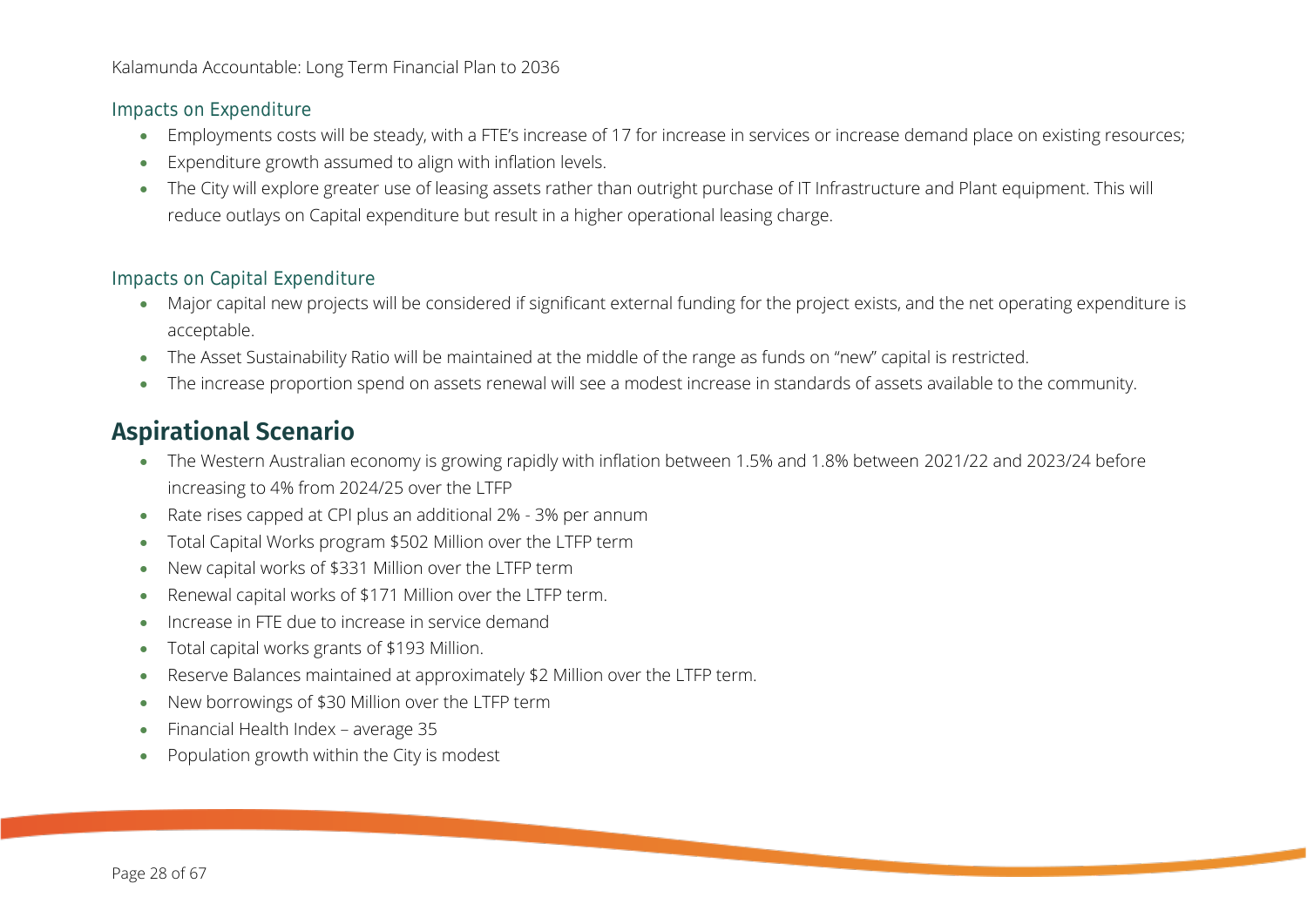#### <span id="page-28-0"></span>Impacts on Revenue and Funding:

- Rates predicted to increase up to 4% above inflation to be able to fund the aspirational level of capital expenditure.
- Fees and charges will be aligned to inflation with the utilisation of services.
- Grants from state and federal government agencies will be slightly higher and do not increase by a significant amount as the Commonwealth and State Governments would still want to maintain a growth outlook.
- Interest income will be higher mainly due to improvement in interest rates as high as 4% in outer years.
- Loan borrowing of \$30m projected to fund a significant capital works plan.
- Overdraft funding will have to be a sufficient contingency plan, as the maximum borrowing capacity will be reached.
- Funding from reserves will be drawn to minimal levels at the end of the plan.

#### <span id="page-28-1"></span>Impacts on Expenditure

- Employment costs will rise to allow for increased asset management and service levels. Where the service increase is considered to be short term or cyclical, casuals and contractors will be utilised to allow the City greater flexibility in how it delivers its services.
- Remaining expenditure to grow aligned to inflation.

#### <span id="page-28-2"></span>Impacts on Capital Expenditure:

- The Asset Sustainability Ratio will be at a minimal level as spending will focused on "new" capital projects with a minimal spend on asset renewals compared to the overall growing asset base.
- The available funding for asset renewal will result in existing assets deteriorating below current standards, prior to renewal works being undertaken.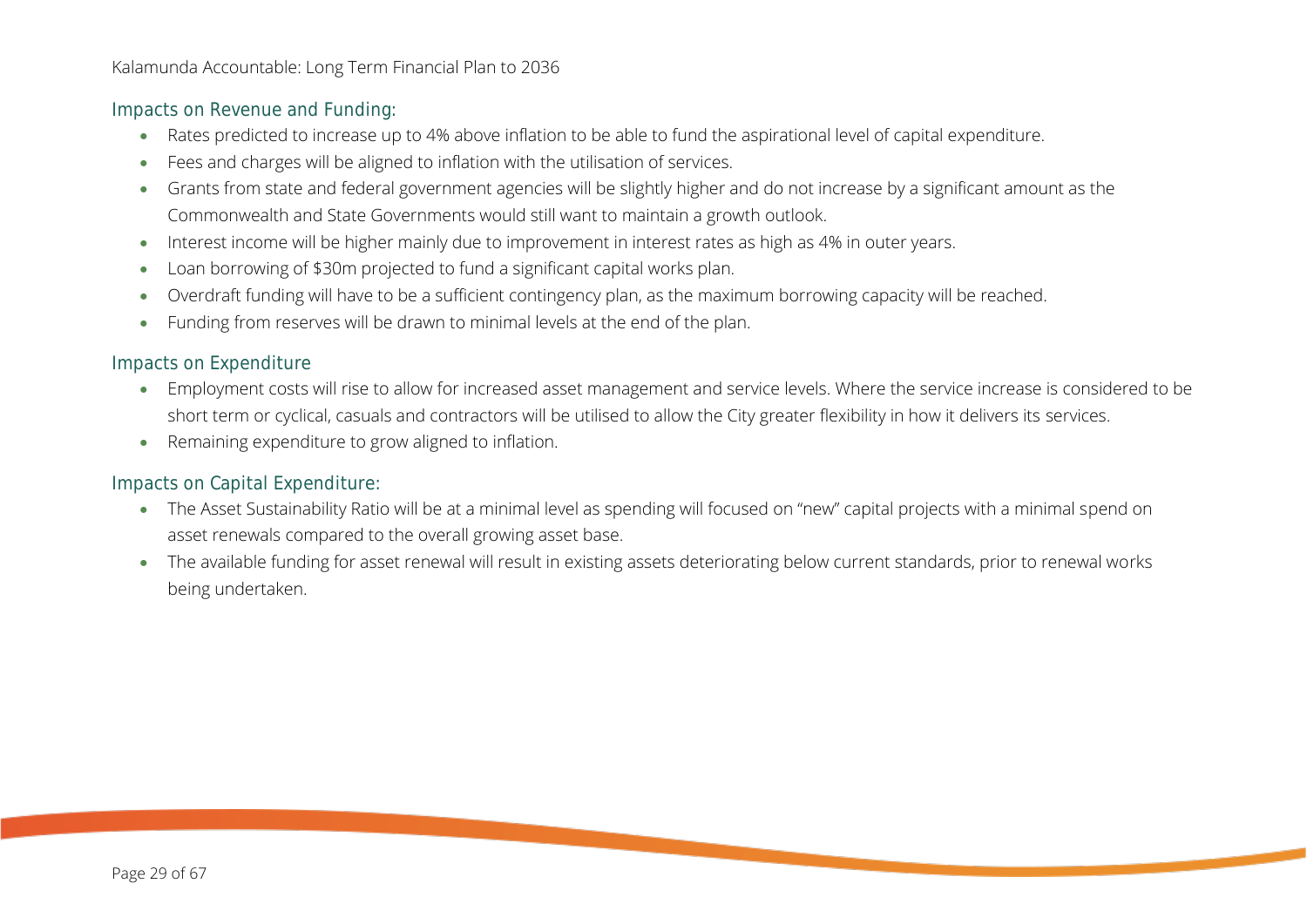

1. Revenue Model - Revenues under subdued, growth and aspirational Scenarios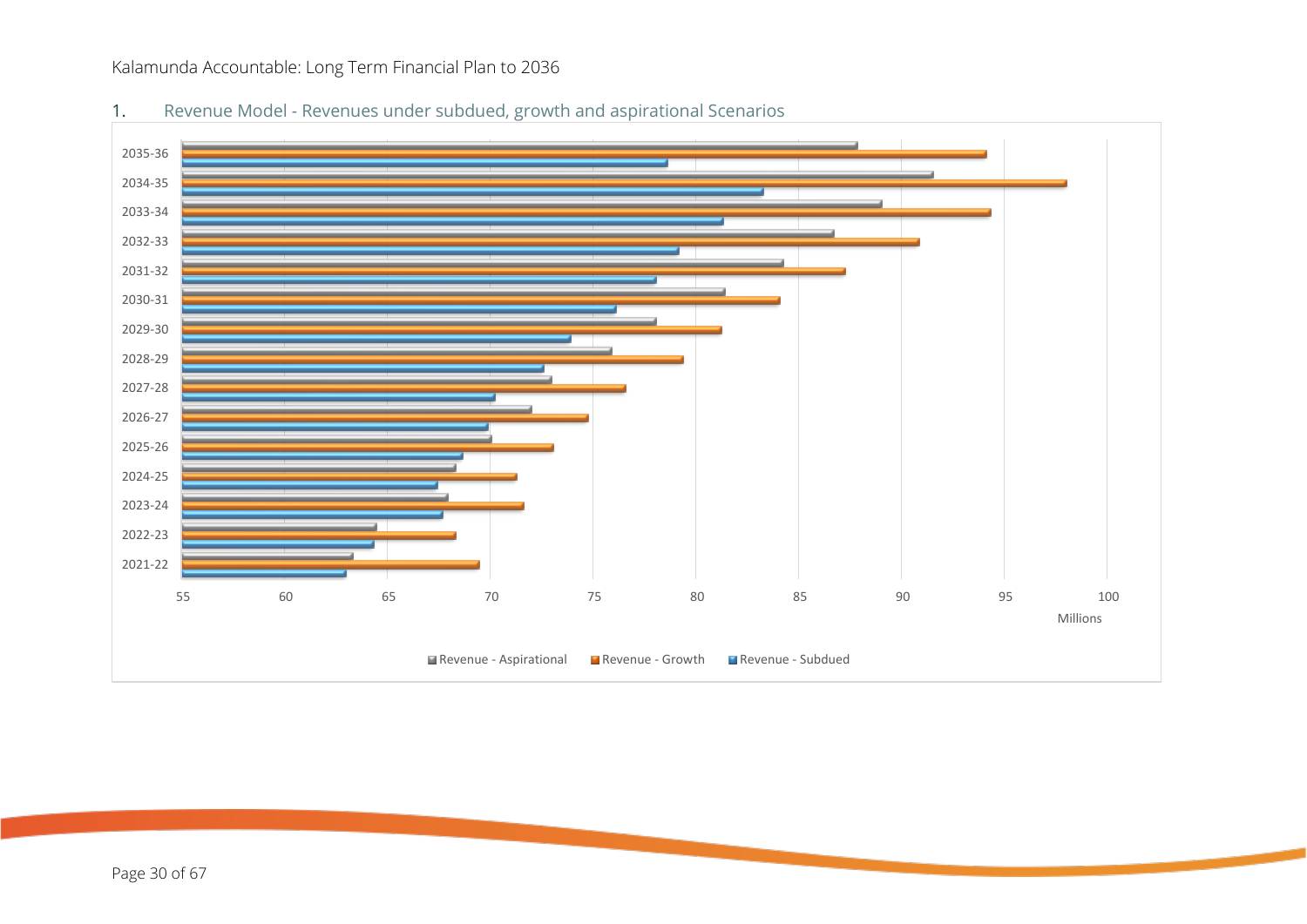- 55 60 65 70 75 80 85 90 2021-22 2022-23 2023-24 2024-25 2025-26 2026-27 2027-28 2028-29 2029-30 2030-31 2031-32 2032-33 2033-34 2034-35 2035-36 Millions **Expenditure - Aspirational** ■ Expenditure - Growth ■ Expenditure - Subdued
- 2. Cost Model Operating Expenditure under subdued, growth and aspirational scenarios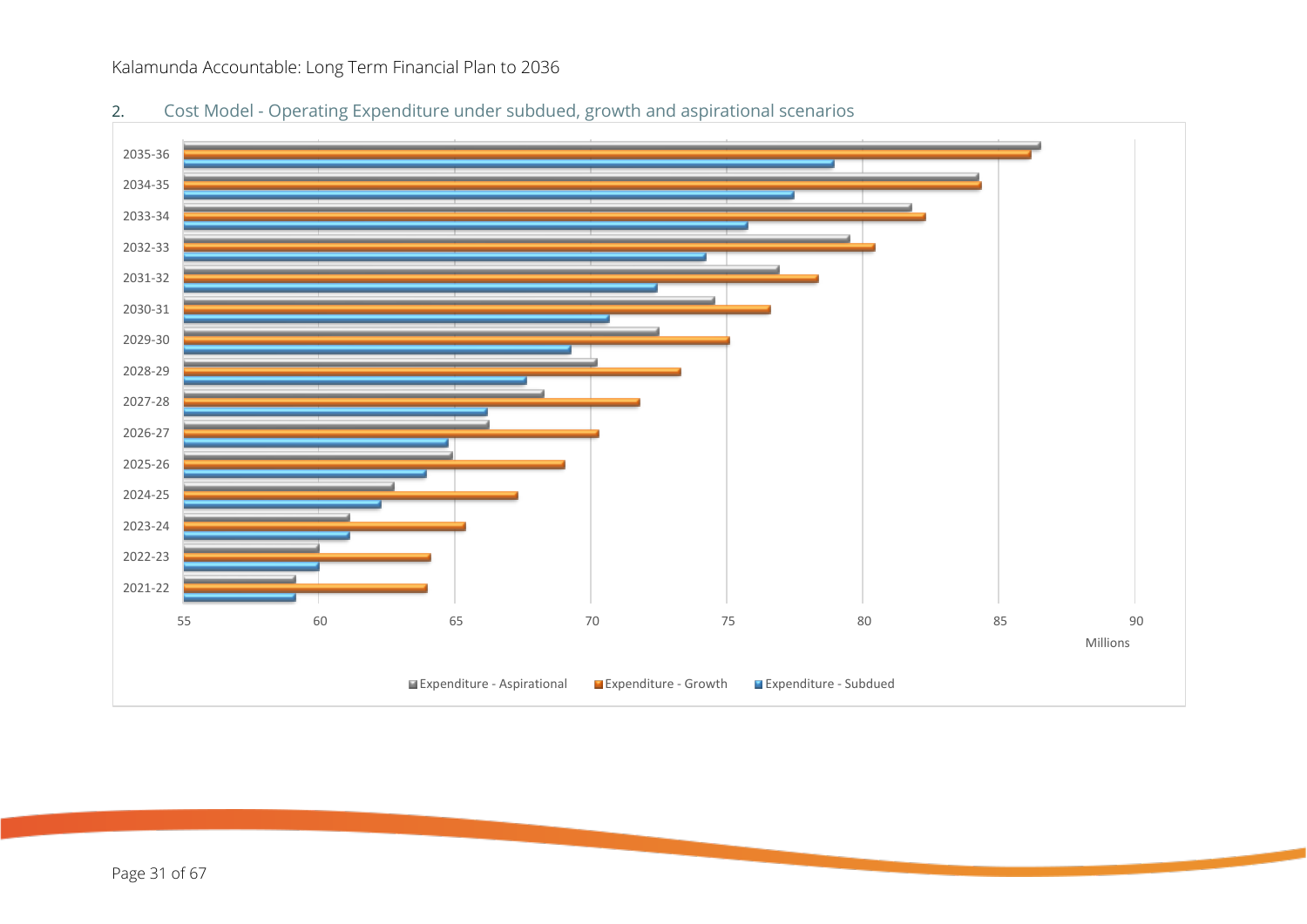

3. Capital Model - Capital Expenditure under subdued, growth and aspirational scenarios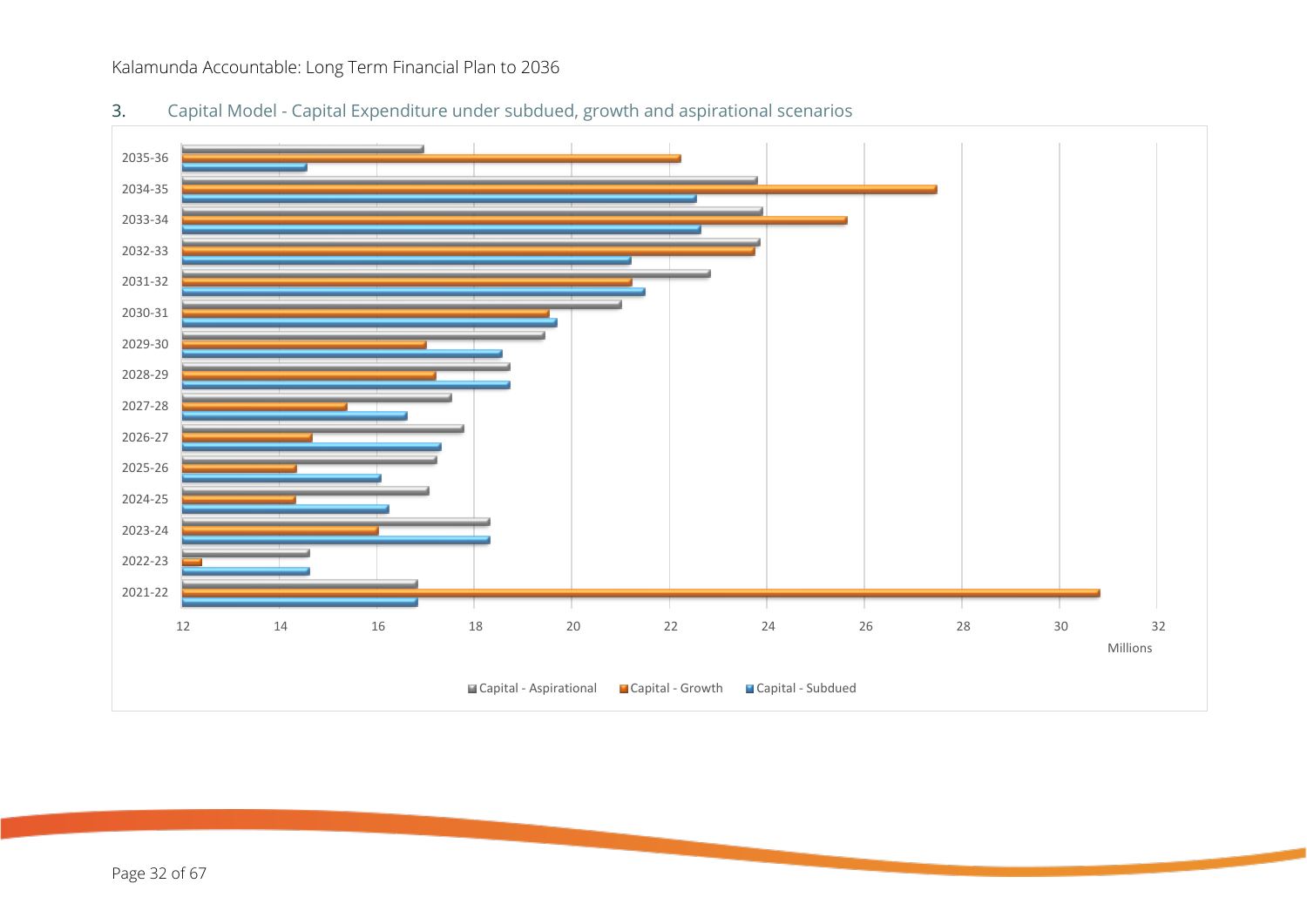### <span id="page-32-0"></span>**Summary of the Long-Term Financial Plan**

Commentary The plan delivers the infrastructure and services from the Strategic Community Plan in a financially sustainable manner and is based on the growth scenario. The Growth Scenario was chosen by Council in it's strategic direction setting. This approach was considered as the most financially sustainable scenario across the term of the LTFP, forming the basis of this document.

The key outcomes of the plan:

- Achieve a Financial Health Indicator of 77 indicating a sound financial position.
- Funding of \$292 Million in capital works projects
- Achieve a surplus budget within compliance parameter for each of the years in the plan.
- Maintain high cash balances for unforeseen circumstances in the future.
- Adequate funding of asset renewal and replacement requirements to the amount of \$240 Million over the plan
- Total Net Assets to increase from \$555 Million to \$771 Million by the year 2035/2036
- Maintaining financial position
- Maintaining a fair and equitable rating structure
- Using advocacy to leverage funding from state and federal governments.
- Make strategic use of borrowings to fund intergenerational assets.

It should be acknowledged that there will be projects and facilities that are not included within this plan as they are not sufficiently detailed. Such projects will be incorporated in future plans once more certainty is gained in terms of project timing, expenditure and revenues and capital requirements are understood.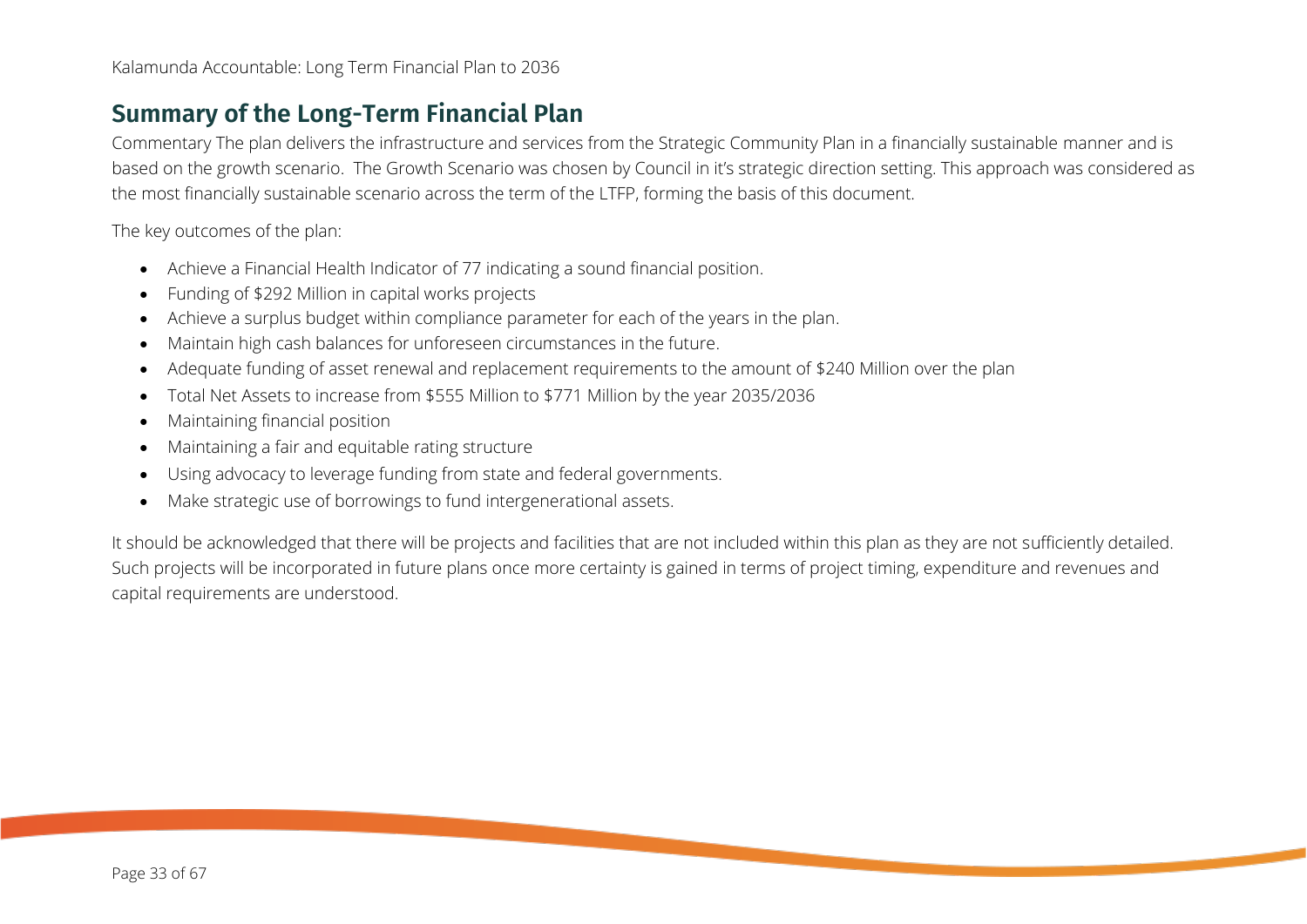### <span id="page-33-0"></span>**Risk Management**

The City manages risk in accordance with AS/NZS /ISO 31000 and the City's Integrated Risk Management Framework.

In preparing the LTFP, the City has considered the likely impact of material risks. Risk events may arise from several areas, including legislative changes, extreme environmental events, cyber security events, significant changes to economic and financial conditions, major health, and safety risks. The quantification of financial and economic risks over longer periods of time is hampered by uncertainty; however, the City regularly reviews its risk profile to mitigate against new and emerging risks.

The key risks and opportunities identified within the Plan are:

- Economic conditions, locally and at the state and federal level.
- High levels of unemployment.
- Adopt rate percentage increases lower than projected.
- Employment costs increases higher than projected.
- Increases in service levels.
- Major projects do not attract grant funding.
- Major projects are introduced that are not within the Plan.
- Record low interest on investments continue.
- Major asset revaluations.
- Further COVID 19 restrictions.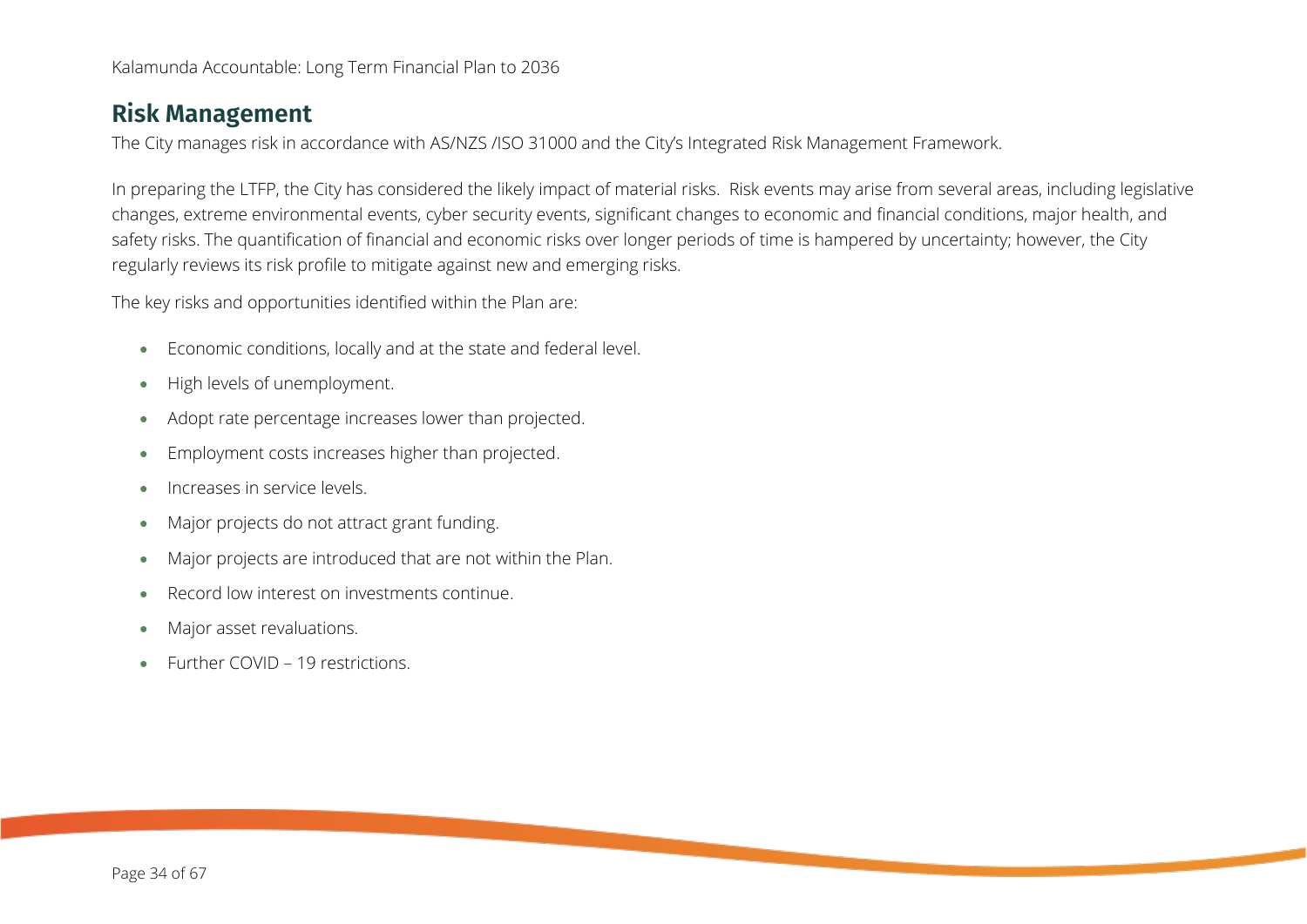### <span id="page-34-0"></span>**Risk Assessment**

When long term planning is undertaken, the key risks to projects are:

- Approvals projects may require approvals from agencies such as the Department of Environment and Conservation or the Western Australian Planning Commission. When a project is some years away, it is not always possible to determine the outcome of such applications in advance, particularly where the future extent of activities such as land clearing is not well defined.
- Land acquisition if a project relies on land acquisition, its viability can be affected by land price movements.
- Funding many projects are funded through grants. It is often not possible to submit grant applications several years in advance, and a subsequent failure to receive grant funding may severely affect the ability of the local government to deliver a project.

The timescale of a long-term plan makes it impractical to attempt to identify and manage all risks for all projects included in the plan. Risks will be identified and treated using AS/NZS /ISO 31000 and the risk appetite and tolerance levels of the City of Kalamunda as a guideline.

The following financial risks profiles for the City have been identified:

| Nature of Risk                                                                                                                                                         | <b>Risk Level</b><br>Low/Medium,<br>High or Extreme | Implication/Impact                                                                                  | Consequence                                                                  | Mitigation/Action                                                                                                                                               |
|------------------------------------------------------------------------------------------------------------------------------------------------------------------------|-----------------------------------------------------|-----------------------------------------------------------------------------------------------------|------------------------------------------------------------------------------|-----------------------------------------------------------------------------------------------------------------------------------------------------------------|
| Risk of Economic Slowdown<br>Decline in New Home Starts<br>by first home buyers/<br>decline in anticipated<br>population growth due to<br>decline in economic activity |                                                     | Decline in land sales medium<br>to long term                                                        | Reduction in land sale and land<br>development Income                        | Defer land sales development projects<br>until market improves                                                                                                  |
|                                                                                                                                                                        | Low                                                 | Slowdown in anticipated<br>growth in population and<br>employment demands from<br>the mining sector | Reduction in income based on<br>growth and development of<br>Industrial land | Reduction in operating and capital<br>expenditure/ and or deferment of<br>projects                                                                              |
|                                                                                                                                                                        |                                                     | Reduction in early cash flows<br>from rates                                                         | Projects may need to be<br>rescheduled to better align with<br>cash flows    | Align major works and capital<br>expenditure with availability of funds<br>and grant funded projects.<br>Spend grant money first preserving<br>municipal funds. |
|                                                                                                                                                                        |                                                     | Higher costs in recovery of<br>debts and bad debts write offs                                       | Increase in operating<br>expenditure                                         | Recovery of income from unpaid rates<br>after 3 years                                                                                                           |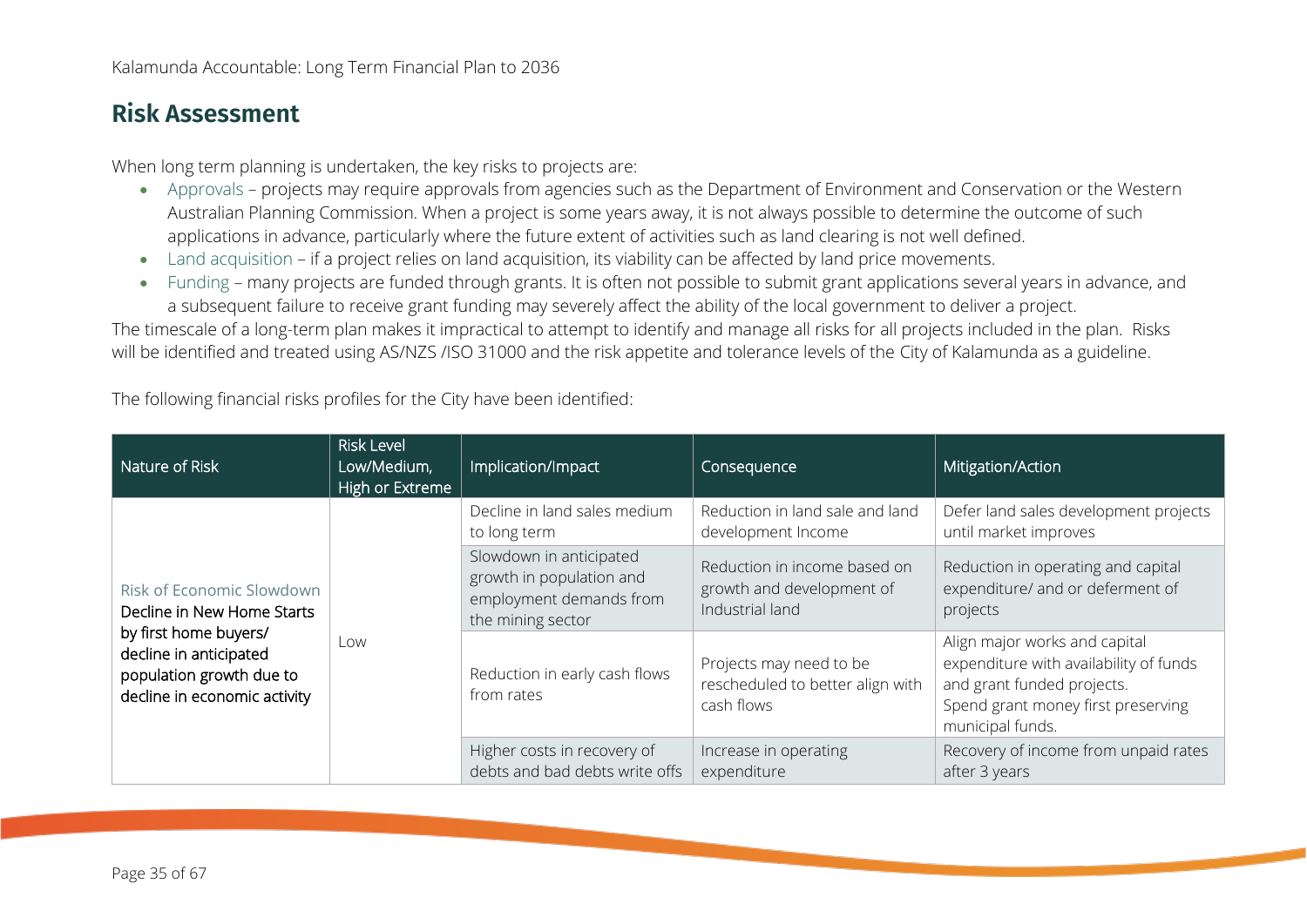| Nature of Risk                                                                                                                                                                              | <b>Risk Level</b><br>Low/Medium,<br>High or Extreme | Implication/Impact                                                                                                                                                                      | Consequence                                                          | Mitigation/Action                                                                                                                                                                                                                           |  |
|---------------------------------------------------------------------------------------------------------------------------------------------------------------------------------------------|-----------------------------------------------------|-----------------------------------------------------------------------------------------------------------------------------------------------------------------------------------------|----------------------------------------------------------------------|---------------------------------------------------------------------------------------------------------------------------------------------------------------------------------------------------------------------------------------------|--|
| Risk that delivery of major<br>projects may be<br>compromised as a result of<br>inability to attract<br><b>Community Support</b>                                                            | Medium                                              | Project is not delivered                                                                                                                                                                | Community dissatisfaction and<br>missed opportunities.               | Strong focus on Community<br>consultation for key projects.                                                                                                                                                                                 |  |
| <b>Risk that Interest Rates will</b><br>Increase.<br>Advice is to lock into fixed<br>rates as rates have never<br>been so low. Interest rates<br>long term to rise.                         | Medium                                              | Borrowing costs increasing<br>Homeowners facing mortgage<br>stress                                                                                                                      | Less attractive to fund works<br>through borrowings.                 | Utilise reserves to reduce the level of<br>loan borrowings as interest rates start<br>to increase in future years<br>Closely monitor rate increases and<br>offer flexible rates repayment<br>arrangements.                                  |  |
| Risk that Proposed Rate<br>Increases are not<br>Affordable.<br>Ensure that rating level<br>reflects the current<br>economic climate.                                                        | Low                                                 | Rate increases may need to be<br>reviewed and adjusted for<br>reduction in anticipated<br>growth                                                                                        | Reduction in income and<br>adverse impact on the City's<br>cashflow. | Reduction in expenditure and<br>deferment of capital projects                                                                                                                                                                               |  |
| <b>Risk that Recurrent Grants</b><br>decline<br>General Purpose and Road<br><b>Grants from WA Grants</b><br>Commission has tended to<br>remain at constant.<br>levels with slight increases | Low                                                 | Low impact on General<br>Purpose and Road Grants<br>received from WA Grants<br>Commission as these are per<br>capita grants linked to<br>population and other<br>predetermined criteria | Grant increases may not keep<br>abreast with inflation and CPI       | Reduction in expenditure based on<br>reduction in anticipated income<br>growth.<br>City will continue to advocate strongly.<br>Need for higher level of rates funding<br>for necessary road renewal projects to<br>offset lost Road Grants. |  |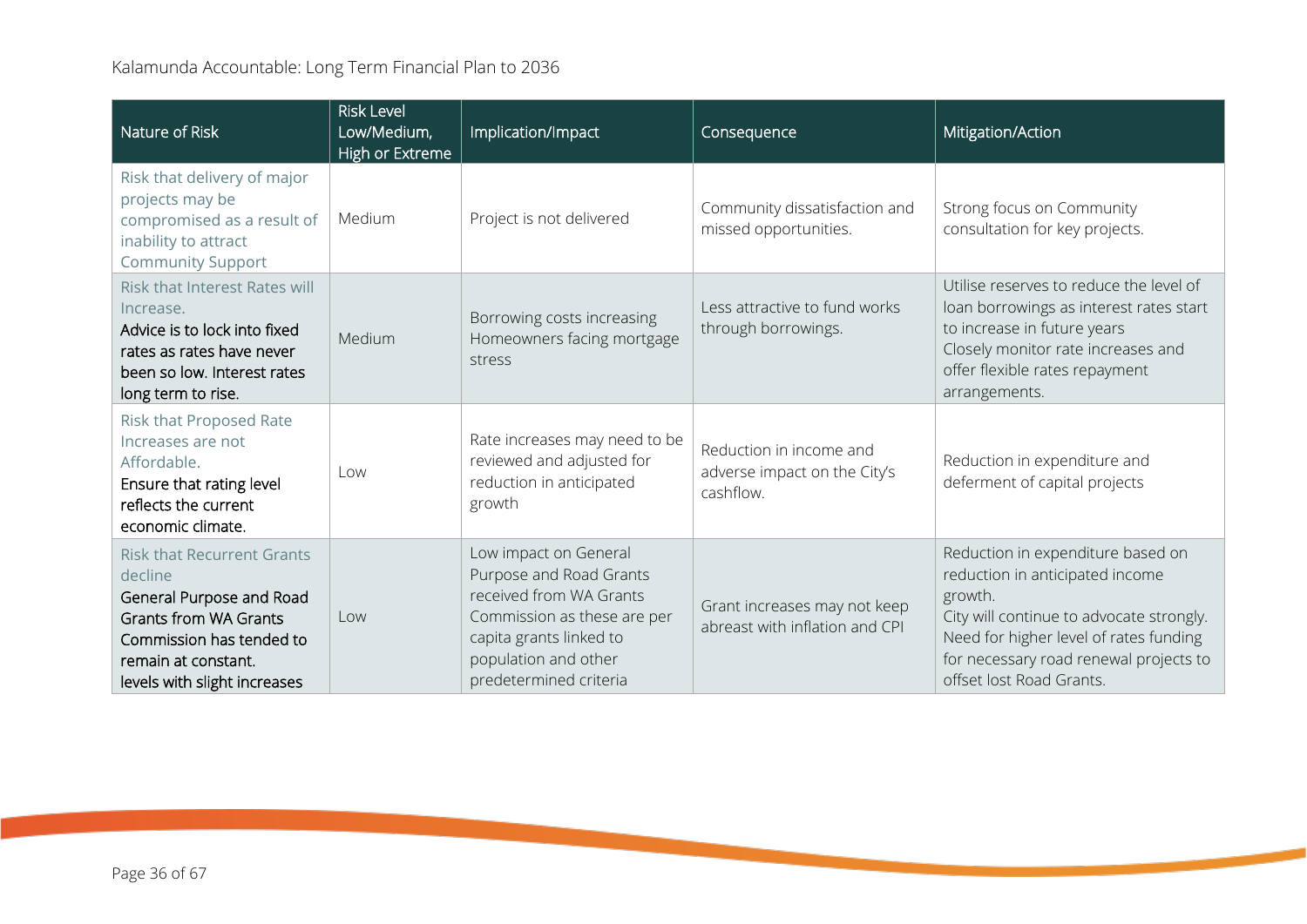| Nature of Risk                                                                                                                                                          | <b>Risk Level</b><br>Low/Medium,<br>High or Extreme | Implication/Impact                                                                                                                                                                                                                                    | Consequence                                                                                                                                                          | Mitigation/Action                                                                                                                                                                                                                                                       |
|-------------------------------------------------------------------------------------------------------------------------------------------------------------------------|-----------------------------------------------------|-------------------------------------------------------------------------------------------------------------------------------------------------------------------------------------------------------------------------------------------------------|----------------------------------------------------------------------------------------------------------------------------------------------------------------------|-------------------------------------------------------------------------------------------------------------------------------------------------------------------------------------------------------------------------------------------------------------------------|
| Risk that Capital Grants will<br>decline<br>Commonwealth and State<br>Governments will probably<br>reign in their deficits by<br>reducing funds to local<br>governments | Medium                                              | Decline in tied capital grants                                                                                                                                                                                                                        | Will need to consider alternative<br>funding streams, such as<br>borrowings and reserves.<br>Decrease in Capital<br>contributions Decline in asset<br>sustainability | Deferment of New Projects<br>Rationalisation of Assets Deferment of<br>Expenditure<br>City will continue to advocate strongly                                                                                                                                           |
| <b>Risk that Salary and Wages</b><br>will increase at or above<br>CPI.<br>Operating budgets under<br>stress as a result of<br>increasing employee costs.                | Medium                                              | Increasing inflation places<br>upward pressure on the City's<br>cost base.                                                                                                                                                                            | Wages to be reviewed<br>considering reduced income.<br>Loss of staff to other sectors<br>offering more competitive<br>remuneration.<br>Reduction in service levels   | Reduction in services and maintenance<br>expenses<br>City to develop creative measures for<br>the retention of staff.                                                                                                                                                   |
| Land and Building<br>Rationalisation<br>Strong community<br>consultation required and<br>relocation strategy for<br>affected user groups.                               | Medium                                              | Reduction in building<br>maintenance costs.<br>Inability to obtain community<br>support for the rationalisation<br>of buildings.<br>Rationalisation of land and<br>buildings enables the City to<br>build and construct higher<br>amenity facilities. | Difficulty in providing suitable<br>relocation option for user<br>groups.<br>Cost savings arise from lower<br>maintenance and depreciation<br>costs.                 | Obtain Council endorsement for a land<br>and building rationalisation program.<br>Allocate funding for the<br>decommissioning of certain buildings.<br>Several large community infrastructure<br>projects will be postponed.<br>Strong engagement with the<br>community |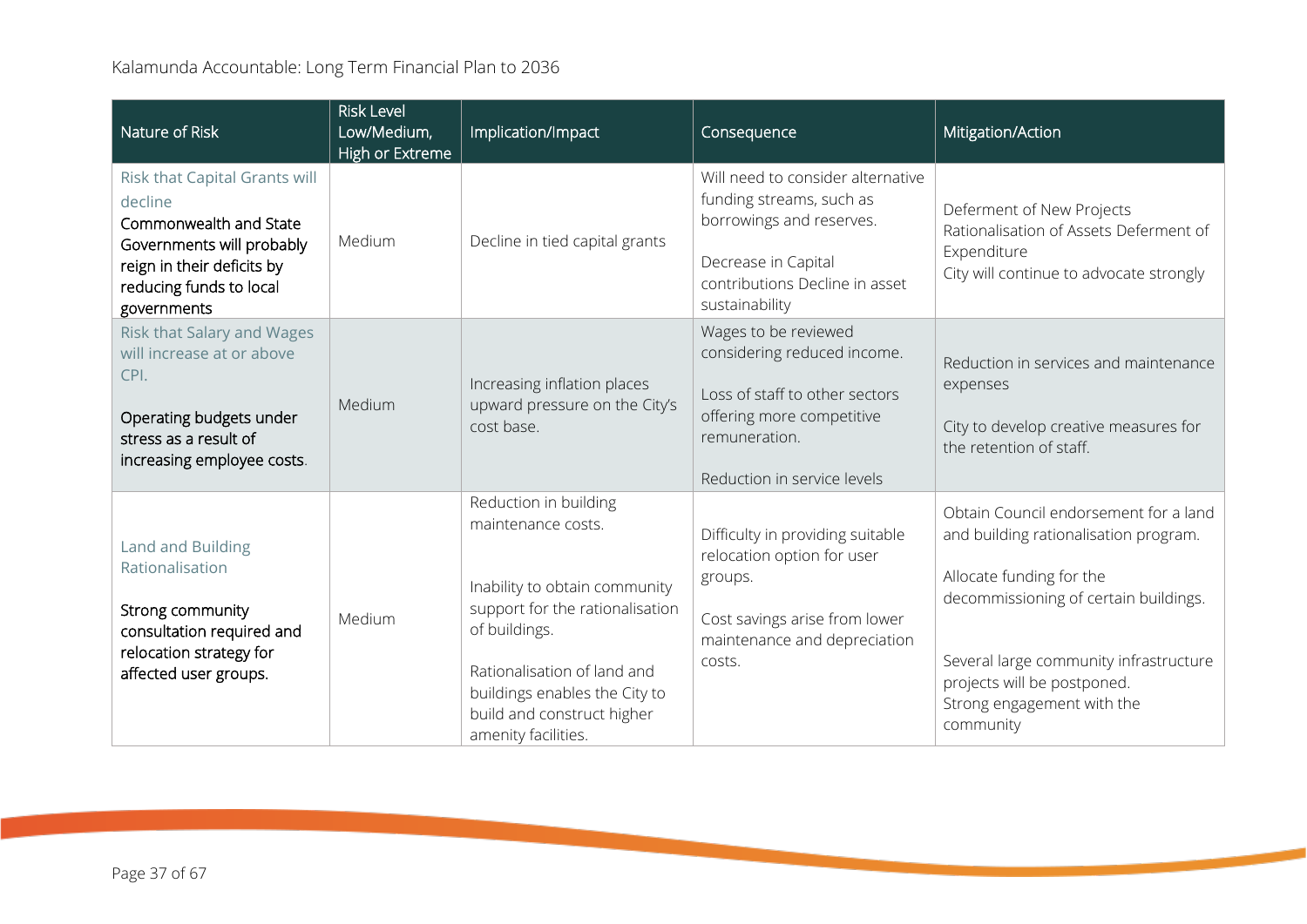| Nature of Risk                                                                    | <b>Risk Level</b><br>Low/Medium,<br>High or Extreme | Implication/Impact                                                                                                                     | Consequence                                                                                                             | Mitigation/Action                                                                                                                  |
|-----------------------------------------------------------------------------------|-----------------------------------------------------|----------------------------------------------------------------------------------------------------------------------------------------|-------------------------------------------------------------------------------------------------------------------------|------------------------------------------------------------------------------------------------------------------------------------|
| Major projects are<br>requested that don't have a<br>funding source               | Medium                                              | City financial sustainability<br>placed at risk.<br>Projects may be considered<br>without full understanding of<br>community benefits. | Adverse trend in Financial<br>Health Index<br>Workforce capacity stretched<br>affecting timely project delivery         | All major projects included within the<br>plan must have a funding source.                                                         |
| COVID - 19 outbreaks<br>leading to COVID<br>restrictions impacting the<br>economy | <b>Medium</b>                                       | Closure of facilities.<br>Increasing levels of<br>unemployment and financial<br>stress within the community.                           | Loss of revenue through<br>financial stress on the<br>community and through closure<br>of City services and facilities. | Closely monitor cash flow.<br>Undertake budget adjustment<br>deferring some projects and providing<br>COVID-19 funding assistance. |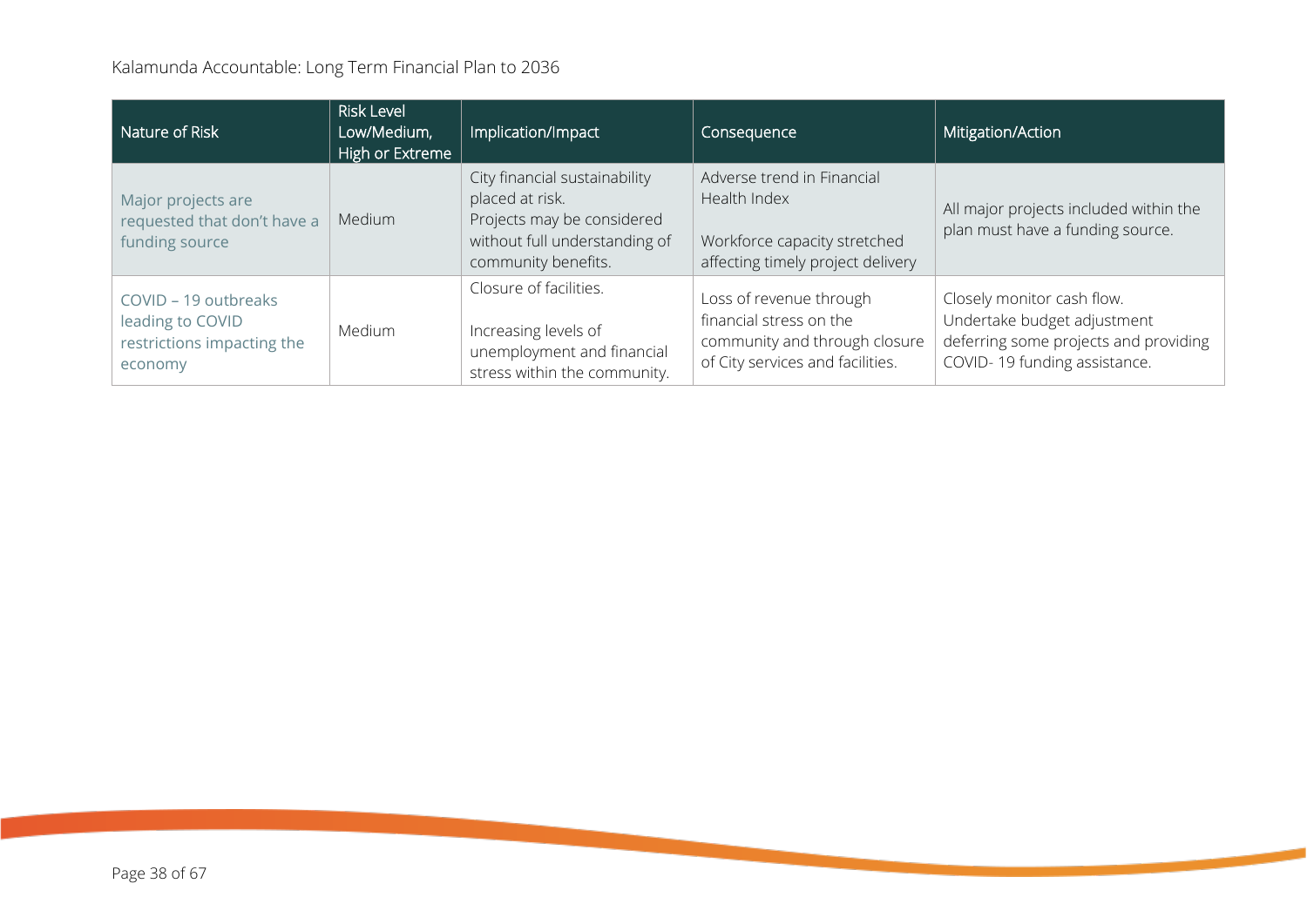### <span id="page-38-0"></span>**Financial Health Index**

The Financial Health Index is derived from seven financial performance indicators which are required to be included in the City's annual financial report in accordance with section 6.4(2) of the Local Government Act 1995 and Regulation 50 of the Local Government (Financial Management) Regulations 1996.

#### **Key Financial Indicators**

| Ratio                             | Average over the Plan |
|-----------------------------------|-----------------------|
| <b>Operating Surplus Ratio</b>    | 2.51                  |
| Own Source Revenue Coverage Ratio | 9.94                  |
| Debt Service Coverage Ratio       | 10.00                 |
| <b>Current Ratio</b>              | 7.20                  |
| <b>Asset Sustainability Ratio</b> | 9.93                  |
| <b>Asset Consumption Ratio</b>    | 10.00                 |
| Asset Renewal Funding Ratio       | 10.00                 |
| Financial Health Index            | 77.20                 |

Operating Surplus Ratio – Measures the extent to which revenue raised not only covers operational expenses, but also provides for capital funding. The basic standard is between 0% and 15% and the advanced standard is with a ratio greater than 15%.

Own Source Revenue Coverage Ratio – Measures revenues derived from local governments operations that exclude third party grants and subsidies. The basic standard is achieved if the ratio is between 40% and 60% (or 0.4 and 0.6), intermediate standard is achieved if the ratio is between 60% and 90% and the advanced standard is achieved if the ratio is above 90%.

Debt Service Coverage Ratio - Measures the City's ability to generate sufficient cash to cover its debt payments. A basic standard is achieved if the ratio is greater than or equal to 2. An advanced standard is achieved if the ratio is greater than 5.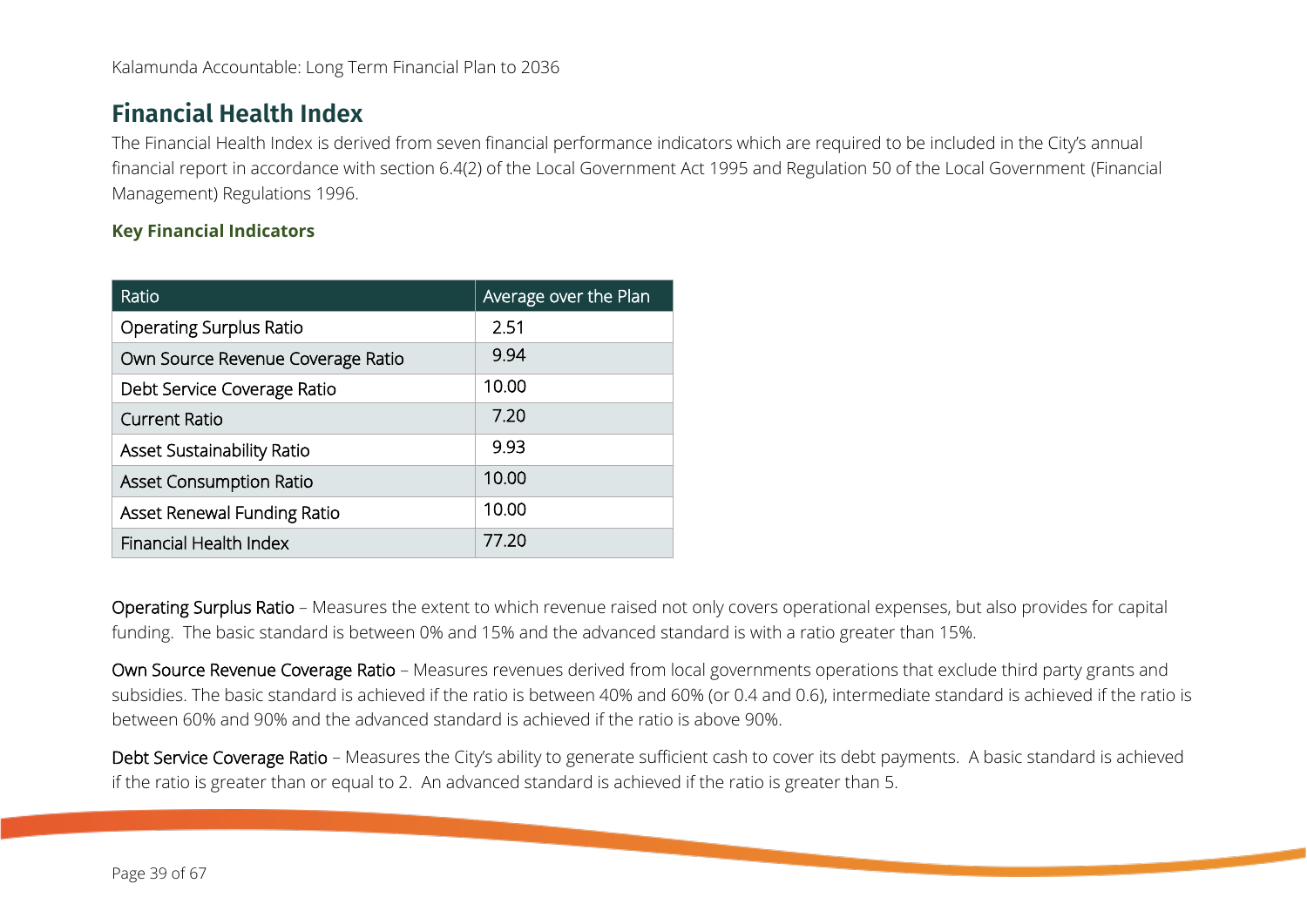Current Ratio – Measures the City's ability to meet its short-term financial obligations out of unrestricted current assets. The standard is met if the ratio is 90% (0.90). Standard is exceeded if the ratio is between 90% and 110% (or 0.90 and 1.10).

Asset Sustainability Ratio - Measures the rate at which the City spends capital expenditure on replacement versus depreciation.

Asset Consumption Ratio – Measures the extent to which depreciable assets have been consumed by comparing their written down value to their replacement cost.

The average Financial Health Index score over the fifteen-year term of the LTFP is 77.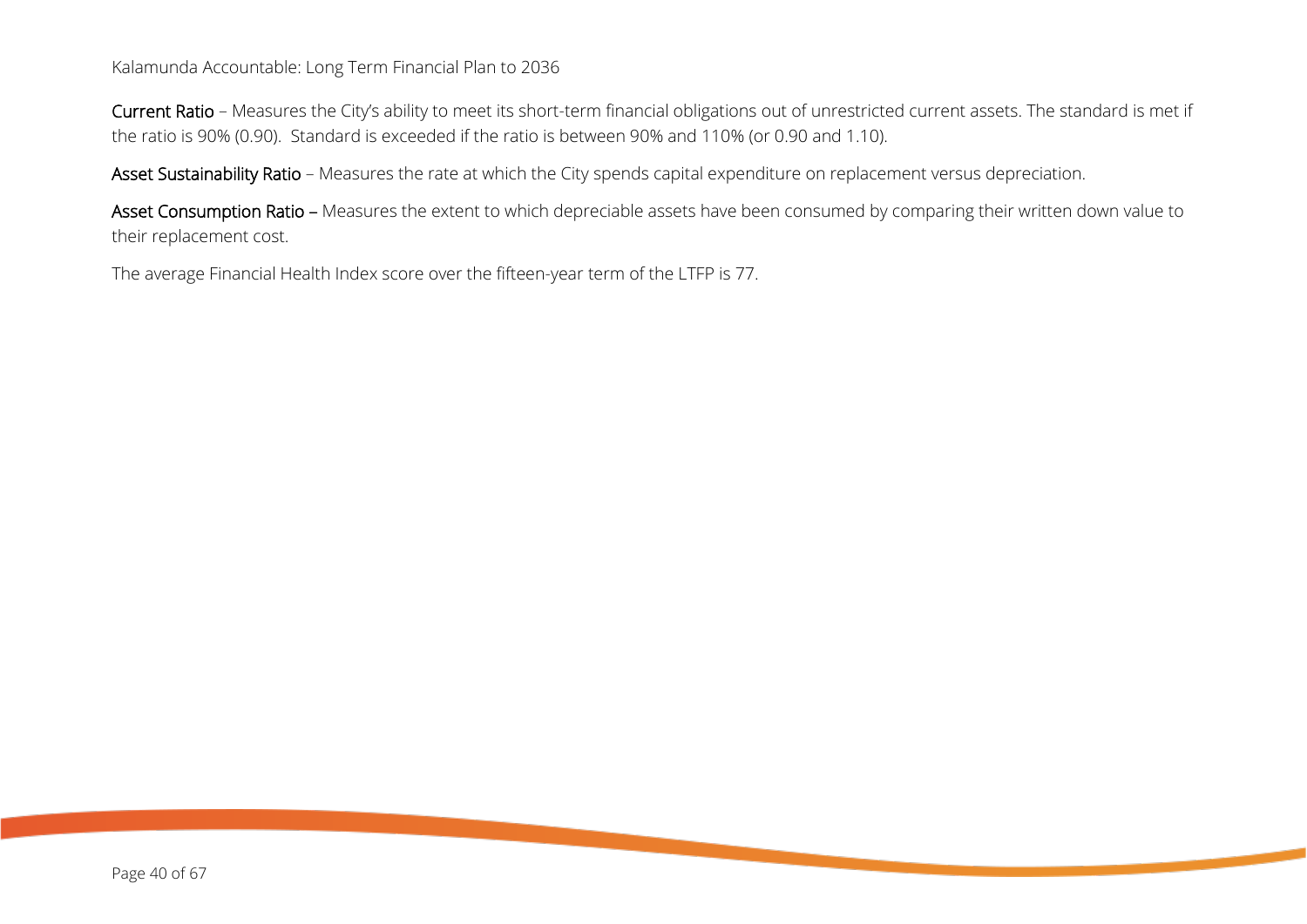### <span id="page-40-0"></span>**Strategic Workforce Plan**

The development of the Workforce Plan is a requirement of the Department of Local Government Integrated Planning and Reporting Framework. The Workforce Plan – Kalamunda Working will used to inform the Long-Term Financial Plan what costs and associated activities are required for the City to manage its workforce over the next ten years.

#### <span id="page-40-1"></span>Resourcing Projections - 15 year Fulltime Equivalent model

The City's Workforce Plan allows for workforce management and required growth. The City's ten-year Workforce Plan projections average at an extra 1.14 Fulltime Equivalent (FTE) per year. Budgetary constraints may continue to restrict the growth of the City's workforce and therefore increase the importance of alternative resourcing and restructuring solutions, such as job redesign and redeployment together with strong consideration of service delivery models.

Outlined below is the planned workforce increase/decrease over the next fifteen-year period:

| Year    | Fulltime Equivalent (FTE) | Total Cost (\$)<br>Estimated/Forecast |
|---------|---------------------------|---------------------------------------|
| 2021-22 | 254.89                    | 25,962,724.                           |
| 2022-23 | 256.09                    | 26,673,984                            |
| 2023-24 | 258.51                    | 27,346,662                            |
| 2024-25 | 263.07                    | 28,385,637                            |
| 2025-26 | 264.07                    | 28,947,070                            |
| 2026-27 | 267.07                    | 29,748,138                            |
| 2027-28 | 267.07                    | 30,341,509                            |
| 2028-29 | 267.07                    | 30,811,357                            |
| 2029-30 | 267.07                    | 31,233,038                            |
| 2030-31 | 267.07                    | 31,639,849                            |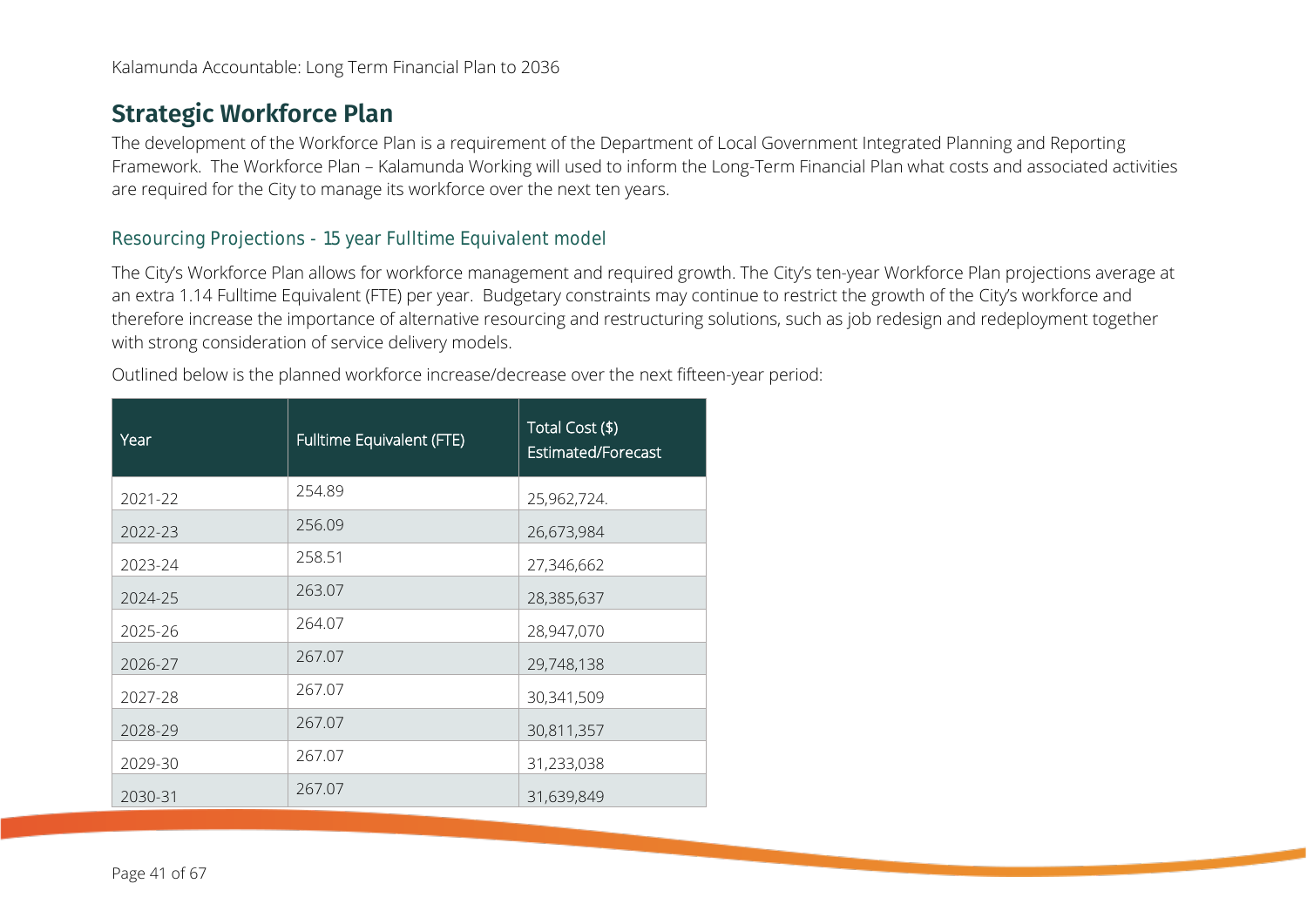| Year    | Fulltime Equivalent (FTE) | Total Cost (\$)<br>Estimated/Forecast |
|---------|---------------------------|---------------------------------------|
| 2031-32 | 268.07                    | 32,114,449                            |
| 2032-33 | 269.07                    | 32,596,175                            |
| 2033-34 | 270.07                    | 33,085,123                            |
| 2034-35 | 271.07                    | 33,581,403                            |
| 2035-36 | 272.07                    | 34,085,120                            |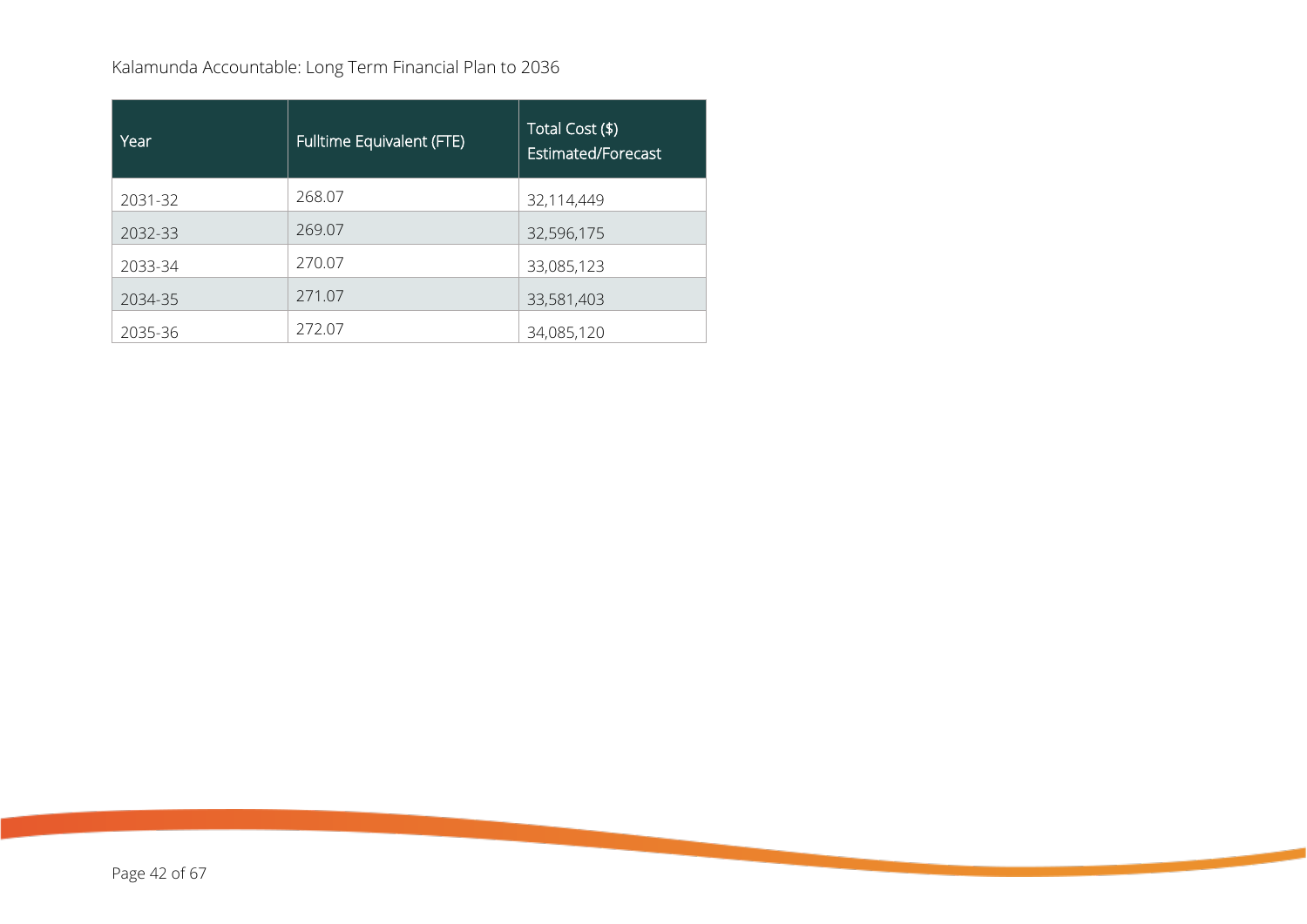|                         | 2021-22   | 2022-23    | 2023-24    | 2024-25    | 2025-26   | 2026-27    | 2027-28   | 2028-29    | 2029-30   | 2030-31    |
|-------------------------|-----------|------------|------------|------------|-----------|------------|-----------|------------|-----------|------------|
| Rates collection<br>(5) | 9,137,784 | 39,920,540 | 40,718,951 | 41,940,520 | 3,198,736 | 44,494,698 | 5,829,539 | 47,204,425 | 8,620,557 | 50,079,173 |
| Rates Increase          |           |            |            |            |           |            |           |            |           |            |
| (5)                     | 782,756   | 798,411    | 1,221,569  | 1,258,216  | ,295,962  | ,334,841   | 1,374,886 | 1,416,132  | ,458,616  | 2,003,167  |

#### <span id="page-42-0"></span>Rates Collection

The City uses differential rates to derive the optimal rates yield. It is envisaged that as the development of the Forrestfield North and the Train station come on stream, the rates yield from infill will supplement overall rates increases.

The rate in the dollar for the various differential categories adopted by Council is shown in the following table. This rate in the dollar will be used as the baseline for the life of the LTFP. Every three years the Valuer General will revalue properties with the next revaluation due in the 2023/24 year. Each revaluation cycle will impact on the rate in the dollar, as property values increase or decrease in line with the economy of the State, the City must adjust the rate in the dollar in order to maintain an increase in total rate yield.

| Category/Levy             | Rate in Dollar<br>2021/2022 |
|---------------------------|-----------------------------|
| <b>General GRV</b>        | 0.070843                    |
| Industrial/Commercial GRV | 0.074927                    |
| Vacant GRV                | 0.088164                    |
| General UV                | 0.003533                    |
| Commercial UV             | 0.004180                    |

Note: GRV = Gross rental value/UV = Unimproved value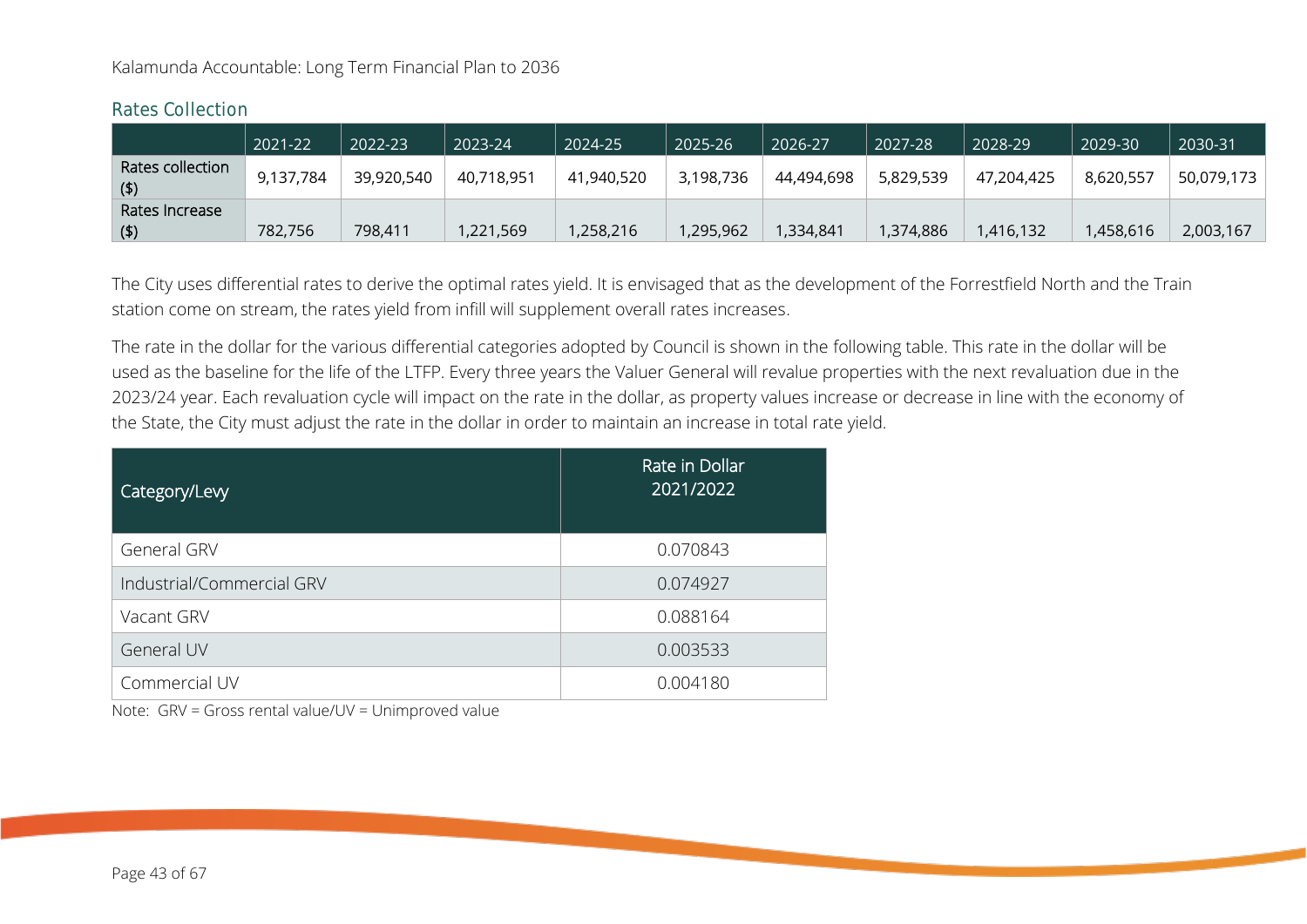#### <span id="page-43-0"></span>Economic Outlook

In 2020 COVID-19 inflicted a significant economic blow on the State's economy cutting domestic economic activity to levels recorded in 2010. However, although our economy remains well below the levels of a year ago, it has rebounded quickly. Notwithstanding, there are two vastly different views when we segment our analysis into the mining and non-mining sectors.

Let us consider the factors driving the economic rebound, which has essentially been fueled by two key factors:

- Success of the mining sector
- Federal Government Stimulus

Global commodity markets have worked in the State's favour with China's recovery and global stimulus fueling record demand for iron ore and underlying consumer fear and uncertainty driving demand for commodities such as gold.

The Federal Government Stimulus initiatives injected an estimated \$17 billion into the local economy. Additionally, the estimated \$6 billion that Western Australians usually spend overseas, has because of travel restrictions, largely remained in the local economy. This stimulus, together with looser restrictions within the state, has enabled household spending to support the economy.

It is expected that global commodity markets will continue working in the State's favour since the rest of the world does not produce enough iron ore to meet China's needs. In addition, other factors working in our favour – ongoing global uncertainty will underpin the gold sector, continued investment in low-carbon products and infrastructure will likely drive demand for copper and nickel.

Complementing these trends, WA households are well placed to manage the withdrawal of Federal Government stimulus payments. Western Australians have spent heavily on lifestyle and recreational goods to adapt to working at home and to make up for reduced spending during the lockdown periods. The big spending has been in household goods, vehicles, and take away food and alcohol.

In contrast to the Global Financial Crisis, household savings have significantly grown. A further significant factor highlighting the resilience of our local economy is that following several years of increasing mortgage arears rates, we are now seeing those arears rates declining.

An additional support for our economy over the next 18 months, is the pipeline of housing construction which has been driven by record support from the Federal and State Governments. This is coupled with net interstate migration to the state, turning positive for the first time in seven years.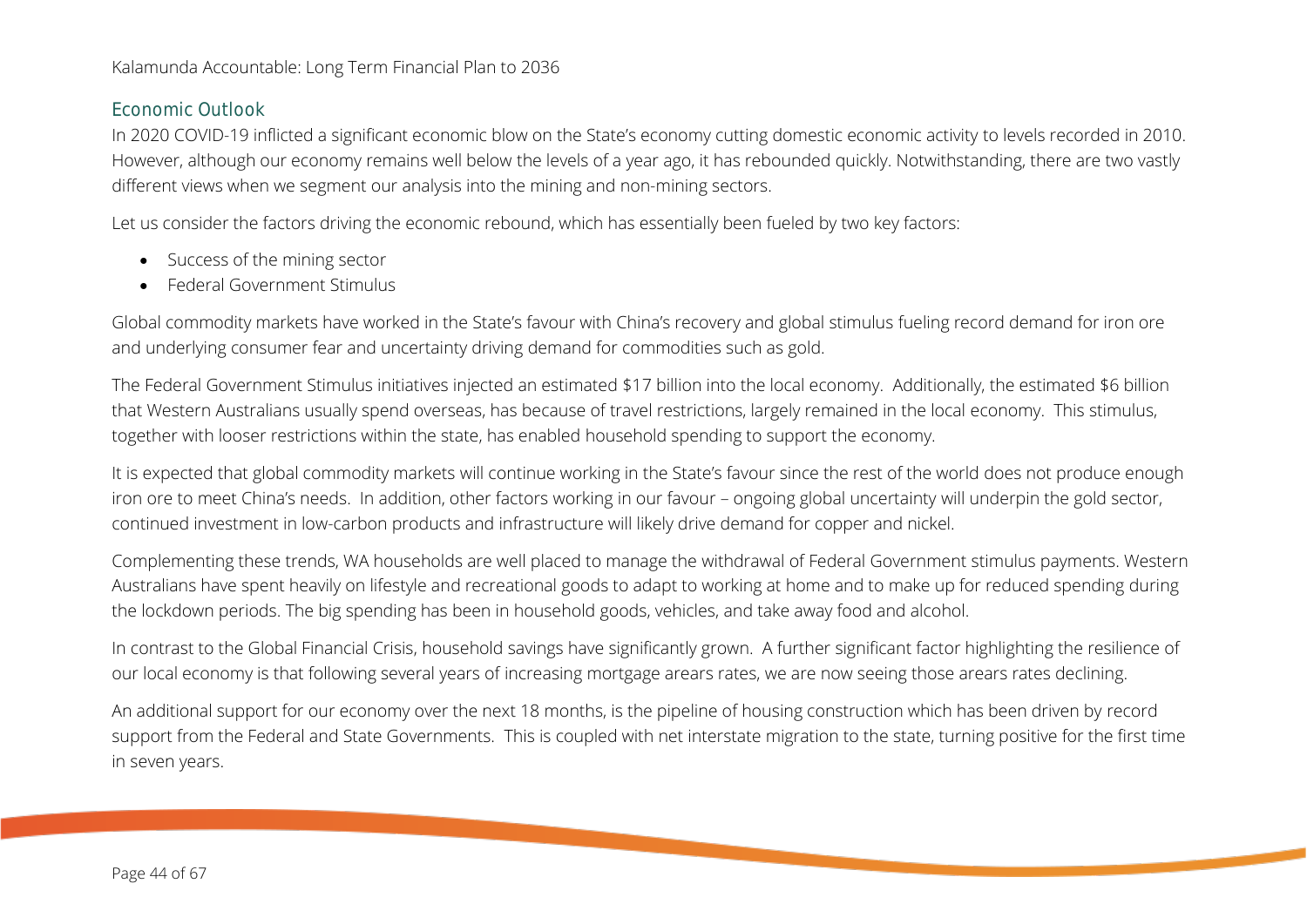It is projected that the domestic economy will grow this financial year by approximately 0.7% and the overall economy (including imports and exports), by 2.7%.

Whilst there is some encouraging signs around the State's economic recovery, many of our businesses still face great uncertainty. Ongoing border restrictions will impact significantly, particularly those businesses that rely on skilled workers, supply chain (especially air freight) and travel to other states. At a local level, tourism, travel, hospitality and events businesses will continue to struggle until there is a return to normal travel.

#### <span id="page-44-0"></span>Economic Assumptions

The below economic assumptions as per the Western Australian Government as part of the 2021-22 Pre-election financial projections statement and can be found on their website at <https://www.wa.gov.au/sites/default/files/2021-02/2020-21-pfps.pdf>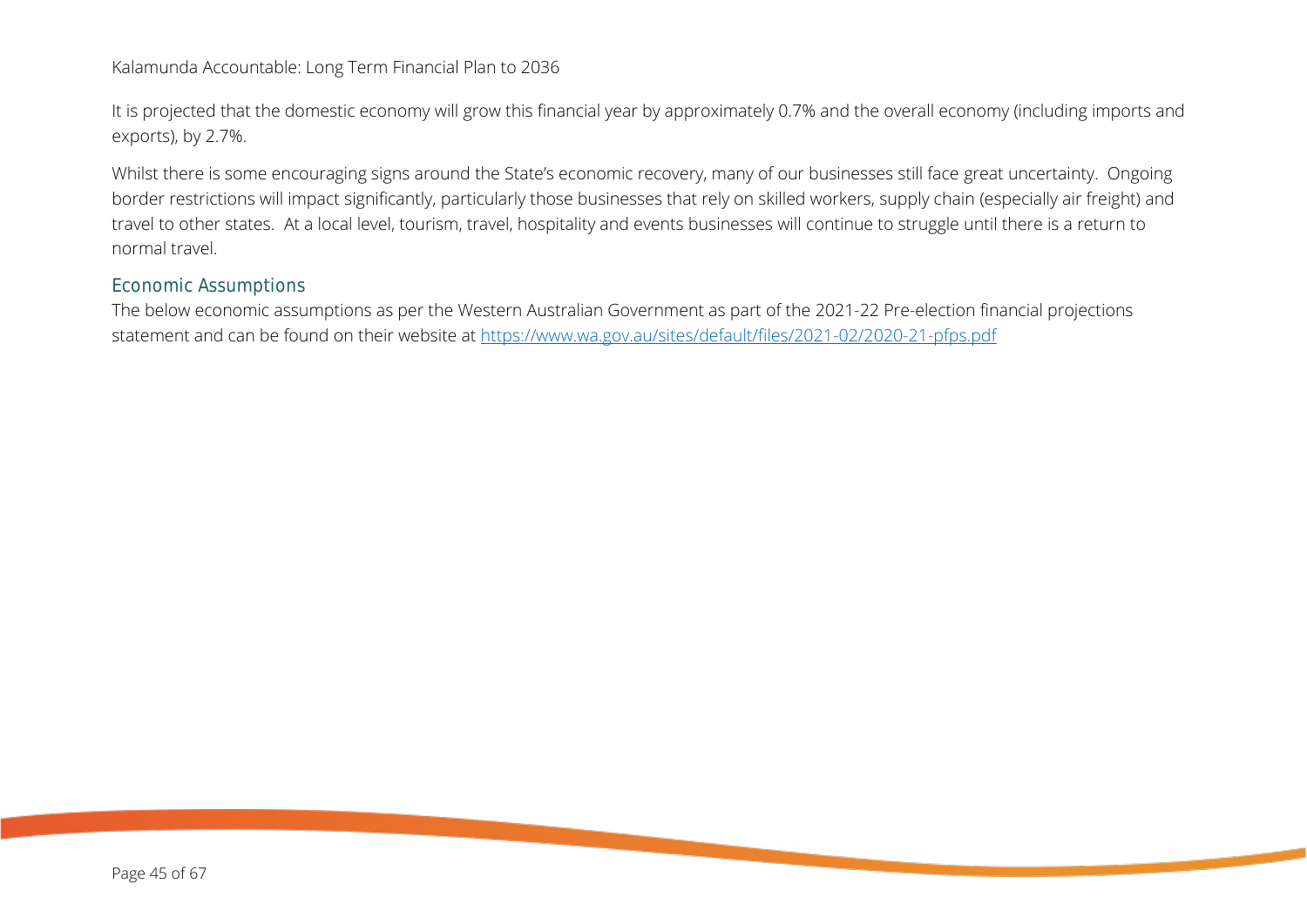#### **ECONOMIC FORECASTS**

Western Australia, Annual Growth (%)

|                                                             | 2019-20 | 2020-21<br>Mid-year | 2020-21<br><b>PFPS</b> | 2021-22<br>Forward | 2022-23<br>Forward | 2023-24<br>Forward |
|-------------------------------------------------------------|---------|---------------------|------------------------|--------------------|--------------------|--------------------|
|                                                             | Actual  | Review              | Revision               | Estimate           | Estimate           | Estimate           |
| Demand and Output <sup>(a)</sup>                            |         |                     |                        |                    |                    |                    |
| <b>Household Consumption</b>                                | $-2.3$  | $-1.0$              | 0.25                   | 3.0                | 2.5                | 2.5                |
| Dwelling Investment                                         | $-13.2$ | 0.75                | 0.75                   | 21.75              | $-13.25$           | $-2.0$             |
| <b>Business Investment</b>                                  | 9.5     | 2.5                 | 2.5                    | 2.5                | 3.25               | 4.75               |
| Government Consumption                                      | 49      | 3.5                 | 3.5                    | 1.5                | 2.5                | 2.5                |
| Government Investment                                       | $-0.1$  | 18.0                | 18.0                   | 13.0               | 2.5                | 0.75               |
| <b>State Final Demand</b>                                   | 0.8     | 1.75                | 2.25                   | 3.75               | 2.25               | 3.0                |
| Merchandise Exports                                         | 0.4     | 0.0                 | 0.0                    | 1.5                | 1.0                | 0.25               |
| Merchandise Imports                                         | 1.3     | $-1.25$             | 0.25                   | 1.0                | 2.25               | 2.5                |
| Net Exports <sup>(b)</sup>                                  | 2.4     | 2.75                | 2.25                   | 1.0                | $-0.25$            | $-1.75$            |
| Gross State Product <sup>(c)</sup>                          | 1.4     | 2.0                 | 2.0                    | 2.75               | 1.25               | 1.5                |
| Labour market                                               |         |                     |                        |                    |                    |                    |
| Employment                                                  | 0.4     | 1.0                 | 1.5                    | 1.5                | 1.75               | 1.5                |
| Unemployment Rate (d)                                       | 6.1     | 7.0                 | 6.5                    | 6.0                | 5.5                | 5.5                |
| Participation Rate (d)                                      | 67.5    | 68.2                | 68.2                   | 68.2               | 68.2               | 68.3               |
| Population                                                  |         |                     |                        |                    |                    |                    |
| Population                                                  | 1.4     | 0.8                 | 0.8                    | 0.7                | 1.0                | 1.3                |
| Working Age Population (15-64)                              | 0.7     | 0.2                 | 0.2                    | 0.5                | 0.9                | 1.2                |
| <b>Prices</b>                                               |         |                     |                        |                    |                    |                    |
| Consumer Price Index <sup>(a)</sup>                         | 1.3     | 1.5                 | 1.5                    | 1.75               | 1.75               | 2.0                |
| Wage Price Index                                            | 1.7     | 1.5                 | 1.5                    | 1.75               | 2.0                | 2.25               |
| Median House Price                                          | $-2.5$  | 0.7                 | 1.3                    | 1.2                | 4.1                | 4.3                |
| Other key parameters (d)                                    |         |                     |                        |                    |                    |                    |
| Exchange Rate \$US/\$A (US cents)                           | 67.1    | 72.6                | 74.8                   | 77.3               | 77.3               | 77.3               |
| Iron Ore Price (\$US/t) cost and freight<br>inclusive (CFR) | 92.9    | 103.7               | 134.3                  | 65.6               | 64.0               | 64.0               |
| Crude Oil Price (\$US/barrel)                               | 51.3    | 40.8                | 46.0                   | 53.5               | 51.7               | 50.9               |

Based on 2019-20 annual State Accounts data, updated with the latest State Final Demand and Balance of Payments data for the  $(a)$ September quarter 2020.

Net exports refer to international trade in both goods and services.  $(b)$ 

(c) Forecasts for ownership transfer costs, international trade in services and the balancing item are not separately reported.

 $(d)$ Data expressed as an annual average during the financial year.

CPI growth rates in 2020-21 and 2021-22 are based on the total index excluding the electricity sub-index.  $(e)$ 

Table 1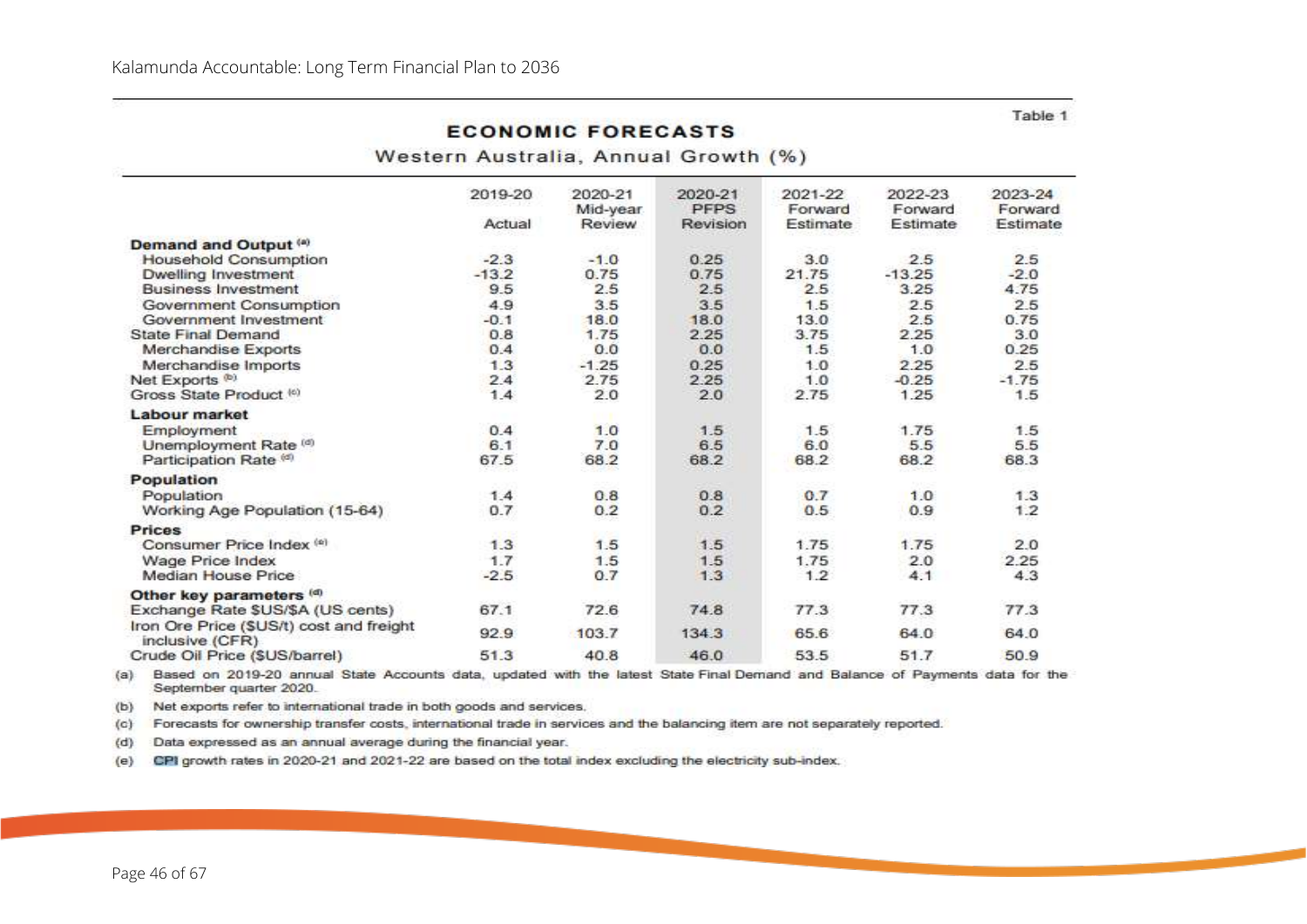#### <span id="page-46-0"></span>What does it mean?

Obtaining economic projections for future years in a COVID – 19 environment is very challenging. Whilst current analysis shows that the state of the economy has rebounded quicker than expected, and is expected to continue in an upwards trend, the real worry is that our greatest strength is undoubtedly our biggest risk; and that is, an unhealthy reliance on the mining sector. We are seeing many businesses that are continuing to struggle in the face of COVID- 19 restrictions.

To mitigate the risk associated with our unhealthy reliance on the mining sector, calls are on the State Government to introduce reforms that are aimed at strengthening and diversifying the economy. Industry groups such as the Chamber of Commerce and Industry are calling for the Government to:

- Further reductions in the levels of payroll tax, with many WA businesses facing the highest payroll tax burden in Australia.
- In line with many other states, provide funding for the delivery of Kindy services to centre-based childcare centres.
- Relax restrictions on shopping hours.
- Fast track the return of international students as soon as it is safe to do so.
- Push hard into international markets to secure trade and investment opportunities.

The economic recovery is fragile with economic growth remaining below the long-term average. The lack of certainty around the extent of Government stimulus packages and the significant uncertainty in the tourism, hospitality and transport sectors are significant for Local Government, particularly the City of Kalamunda.

In the short term the Local Government Cost Index is expected to increase by 3.2% in 2021/22 and 2.8% in 2022/23, this is driven by anticipated wage increases, and increases in the costs for construction, machinery and equipment. This will have a significant impact on in terms of construction and infrastructure projects resulting in the delivery of a smaller number of projects within the same budget.

Finally, the Reserve Bank of Australia, has committed not to increase the cash rate until the economy is showing strong employment growth, and confidence that inflation is sustainably within the 2-3% target band. Furthermore, the Reserve Bank has indicated that it does not expect to increase the cash rate for at least three years. For the City of Kalamunda, the low cash rate presents a good opportunity for the City to strategically use borrowings to fund large intergenerational projects. Conversely, the low cash rates have a negative impact on the City interest earnings.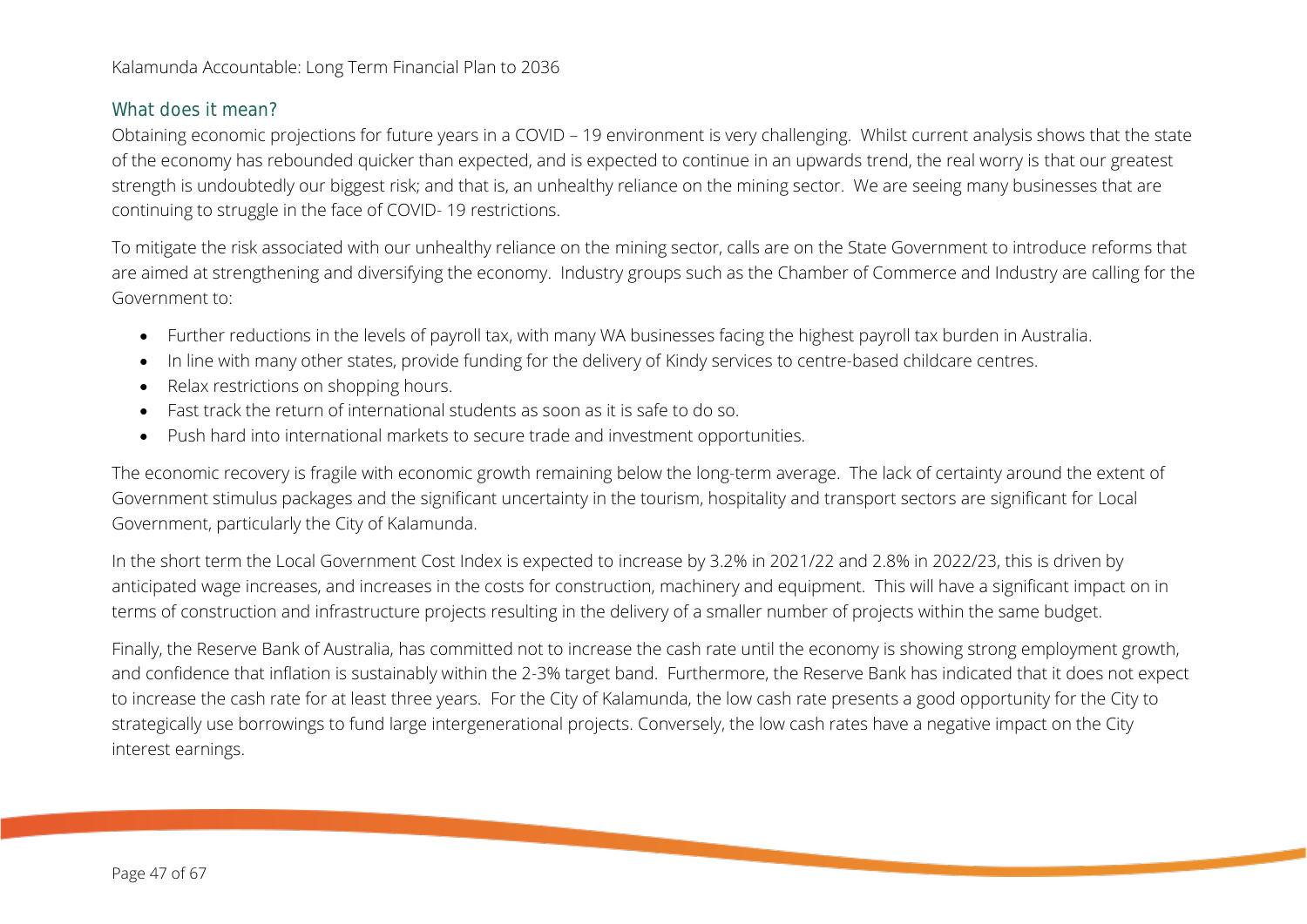### <span id="page-47-0"></span>**Detailed Financial Statements**

The following Financial Statements have been prepared for the fifteen-year period of this plan. These estimates have been prepared giving due consideration to the assumptions shown previously in this document. These statements are based on the growth scenario.

#### <span id="page-47-1"></span>Statement of Comprehensive Income by Program

Identifies the cost of goods and services and the extent to which costs are recovered against revenues. The classification of programs are defined within the provisions of the Local Government Act WA 1995.

#### <span id="page-47-2"></span>Statement of Comprehensive Income by Nature and Type

Identifies the inputs by nature/type of revenue or expense. Descriptions are defined within the provisions of the Local Government Act WA 1995.

This statement is prepared on an accrual basis and recognises income as it is earned and expenses as they are incurred providing a more accurate reflection of the transactions occurring during the accounting period Depreciation, is an expense charged in the Statement of Comprehensive Income, reflect the value of capital assets consumed during the accounting period.

Australian Accounting Standard AASB 1004 Contributions requires contributions to be recognised as revenue when the City obtains control over the assets comprising the contributions, notwithstanding that those contributions may be for a capital item. Based on this requirement, grants for capital works have the potential significantly affect the operating result for a particular year.

#### <span id="page-47-3"></span>Rate Setting Statement (Financial Activity Statement)

This statement summarises the operating, capital, debt and reserves transactions. Importantly, it utilises the same reporting procedures required in the formulation of the City's Annual Budget under the Local Government Act WA 1995. The Statement identifies the funds necessary to balance the budget in each financial year through the collection of rates.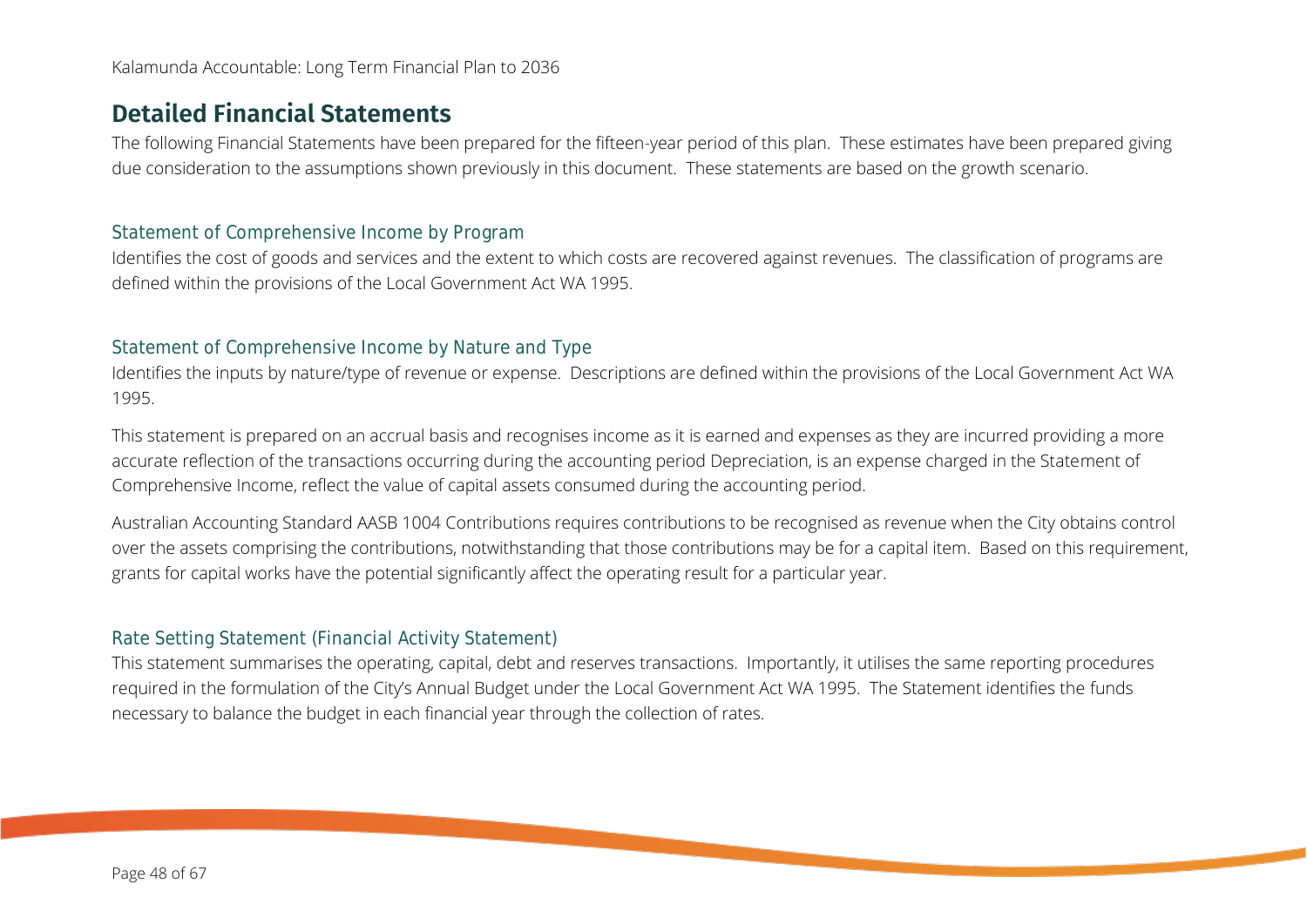#### <span id="page-48-0"></span>Statement of Financial Position Balance Sheet

The purpose of the Statement of Financial Position is to provide a snapshot of the overall financial position of the City. This statement is constructed according to defined accounting principles embodied in the Australian Accounting Standards. The Ratepayer equity in the City can be calculated by deducting the total liabilities from the total assets.

#### <span id="page-48-1"></span>Statement of Equity

The purpose of this Statement is to report the changes in equity over an accounting period. The LTFP uses this to show changes in accumulated funds and reserves over the next fifteen years.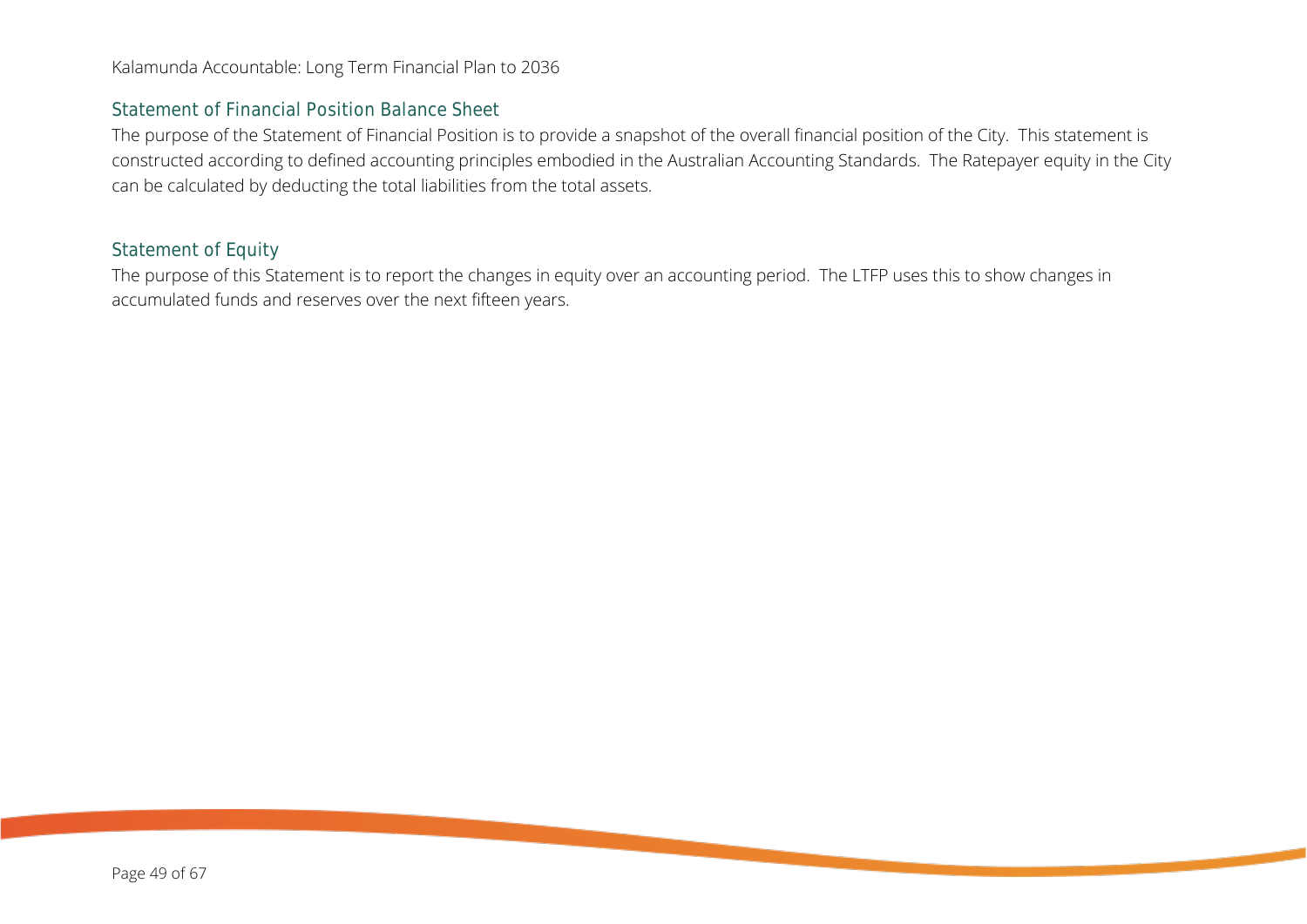### <span id="page-49-0"></span>**Statement of Comprehensive Income by Nature / Type**

|                                                                                               | 1             | $\mathbf{2}$ | 3              | 4              | 5             | 6              | 7              |
|-----------------------------------------------------------------------------------------------|---------------|--------------|----------------|----------------|---------------|----------------|----------------|
|                                                                                               | 2021-22       | 2022-23      | 2023-24        | 2024-25        | 2025-26       | 2026-27        | 2027-28        |
|                                                                                               | \$            | \$           | \$             | Ś              | \$            | Ŝ              | S              |
| <b>Revenues</b>                                                                               |               |              |                |                |               |                |                |
| Rates                                                                                         | 39,137,784    | 39,920,540   | 40,718,951     | 41,940,520     | 43,198,736    | 44,494,698     | 45,829,539     |
| Operating grants, subsidies and contributions                                                 | 3,675,236     | 3,737,721    | 3,804,994      | 3,919,146      | 4,036,718     | 4,157,821      | 4,282,556      |
| Fees and charges                                                                              | 15,542,522    | 15,806,742   | 16,091,263     | 16,574,000     | 17,071,213    | 17,583,358     | 18,110,854     |
| Interest earnings                                                                             | 479,175       | 322,745      | 351,443        | 383,091        | 413,262       | 444,817        | 479,838        |
| Other revenue                                                                                 | 45,600        | 46,376       | 47,211         | 48,627         | 50,086        | 51,587         | 53,134         |
|                                                                                               | 58,880,317    | 59,834,124   | 61,013,862     | 62,865,384     | 64,770,015    | 66,732,281     | 68,755,921     |
| <b>Expenses</b>                                                                               |               |              |                |                |               |                |                |
| Employee costs                                                                                | (25,962,725)  | (26,673,985) | (27, 346, 657) | (28, 385, 637) | (28,947,068)  | (29,748,140)   | (30, 341, 506) |
| <b>Materials and contracts</b>                                                                | (22,885,136)  | (22,865,821) | (23, 177, 379) | (23,822,717)   | (24,987,388)  | (25,357,008)   | (26,017,692)   |
| Utility charges                                                                               | (2,017,443)   | (2,047,704)  | (2,078,419)    | (2,109,602)    | (2, 141, 247) | (2, 173, 365)  | (2,205,963)    |
| Depreciation on non-current assets                                                            | (11,858,611)  | (11,396,673) | (11,684,837)   | (11,909,735)   | (11,906,528)  | (11, 957, 633) | 12,212,810     |
| Interest expenses                                                                             | (282, 193)    | (309, 371)   | (275,085)      | (239,548)      | (204,050)     | (168,905)      | (132, 535)     |
| Insurance expenses                                                                            | 636,026)      | (645,566)    | (655, 249)     | (665,076)      | (675,051)     | (685,177)      | (695, 453)     |
| Other expenditure                                                                             | (1, 156, 700) | 185,405)     | 188,187)       | (191,009)      | (193,876)     | (196, 784)     | (199,736)      |
|                                                                                               | 64,798,884)   | 64,124,525)  | (65, 405, 813) | 67,323,324)    | (69,055,208)  | (70, 287, 012) | 71,805,695)    |
|                                                                                               | (6,916,975)   | (4,290,401)  | (4,391,951)    | (4,457,940)    | (4, 285, 193) | (3,554,731)    | (3,049,774)    |
| Non-operating grants, subsidies and contributions                                             | 11,326,966    | 8,486,915    | 10,616,067     | 8,445,731      | 8,324,069     | 8,045,798      | 7,846,401      |
| Share of net profit of associates and joint ventures<br>accounted for using the equity method | 998,408       | 1,013,384    | 1,028,585      | 1,044,014      | 1,059,674     | 1,075,569      | 1,091,703      |
| <b>NET RESULT</b>                                                                             | 5,408,399     | 5,209,898    | 7,252,701      | 5,031,805      | 5,098,550     | 5,566,636      | 5,888,330      |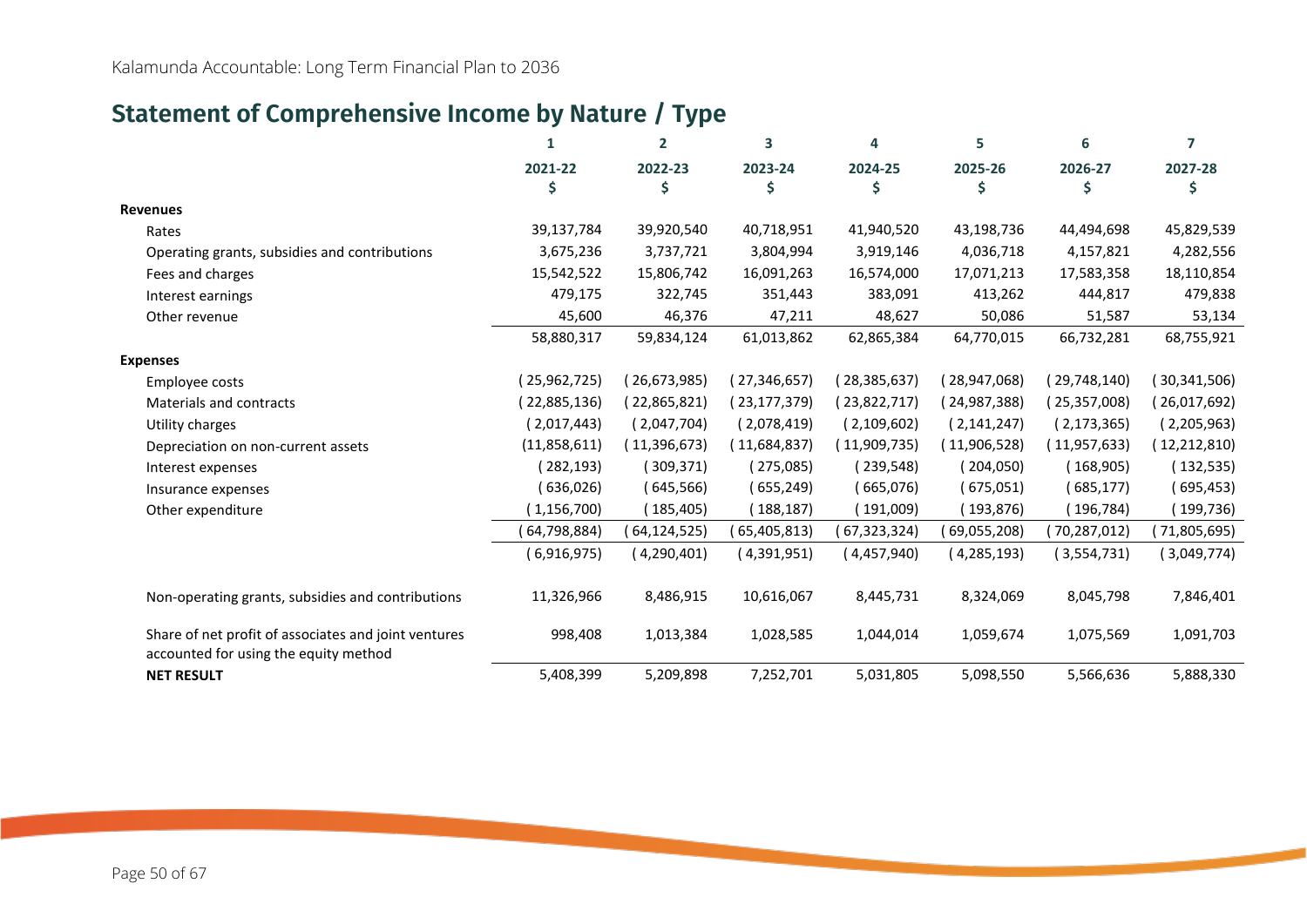|                                                                                               | 8              | 9              | 10             | 11             | 12             | 13             | 14             | 15           |
|-----------------------------------------------------------------------------------------------|----------------|----------------|----------------|----------------|----------------|----------------|----------------|--------------|
|                                                                                               | 2028-29        | 2029-30        | 2030-31        | 2031-32        | 2032-33        | 2033-34        | 2034-35        | 2035-36      |
|                                                                                               |                | Ş.             | S              | S              | S              |                |                | S            |
| Rates                                                                                         | 47,204,425     | 48,620,557     | 50,079,173     | 52,082,340     | 54,165,633     | 56,332,259     | 58,585,549     | 60,928,970   |
| Operating grants, subsidies and contributions                                                 | 4,411,032      | 4,543,366      | 4,679,664      | 4,820,056      | 4,964,660      | 5,113,603      | 5,267,012      | 5,425,024    |
| Fees and charges                                                                              | 18,654,179     | 19,213,803     | 19,790,221     | 20,383,925     | 20,995,450     | 21,625,315     | 22,274,071     | 22,942,296   |
| Interest earnings                                                                             | 512,320        | 546,824        | 585,323        | 619,440        | 658,241        | 692,622        | 730,461        | 771,521      |
| Other revenue                                                                                 | 54,727         | 56,369         | 58,059         | 59,801         | 61,595         | 63,443         | 65,347         | 67,307       |
|                                                                                               | 70,836,683     | 72,980,919     | 75,192,440     | 77,965,562     | 80,845,579     | 83,827,242     | 86,922,440     | 90,135,118   |
|                                                                                               |                |                |                |                |                |                |                |              |
| <b>Employee costs</b>                                                                         | (30,811,353)   | (31, 233, 030) | (31,639,846)   | 32,114,449)    | (32,596,175)   | (33,085,123)   | (33,581,403)   | (34,085,120) |
| Materials and contracts                                                                       | (26, 748, 228) | (27,800,669)   | (28, 434, 695) | (29, 257, 724) | (30, 265, 491) | (31,023,474)   | (31,954,176)   | (32,912,828) |
| Utility charges                                                                               | (2,239,051)    | (2,272,640)    | (2,306,730)    | (2,341,334)    | (2,376,453)    | (2,412,100)    | (2,448,284)    | (2,485,009)  |
| Depreciation on non-current assets                                                            | (12,516,375)   | (12,813,729)   | (13, 240, 402) | (13,666,441)   | (14, 222, 531) | (14, 767, 028) | (15,355,998)   | (15,680,062) |
| Interest expenses                                                                             | (98, 326)      | (70,608)       | (45,068)       | (29,200)       | (23, 240)      | (20,666)       | (18,028)       | (15, 326)    |
| Insurance expenses                                                                            | (705,886)      | (716, 474)     | (727,222)      | (738, 130)     | (749, 202)     | (760, 441)     | (771,850)      | (783, 429)   |
| Other expenditure                                                                             | (202,732)      | (205,772)      | (208, 860)     | (211,992)      | (215, 172)     | (218, 400)     | (221,675)      | (224,999)    |
|                                                                                               | 73,321,951)    | (75,112,922)   | 76,602,823)    | 78,359,270)    | (80, 448, 264) | (82, 287, 232) | (84, 351, 414) | 86,186,773)  |
|                                                                                               | (2,485,268)    | (2, 132, 003)  | (1,410,383)    | (393,708)      | 397,315        | 1,540,010      | 2,571,026      | 3,948,345    |
| Non-operating grants, subsidies and contributions                                             | 8,580,615      | 8,301,492      | 8,916,393      | 9,325,200      | 10,043,573     | 10,515,533     | 11,140,866     | 4,000,000    |
| Share of net profit of associates and joint ventures<br>accounted for using the equity method | 1,108,079      | 1,124,700      | 1,141,571      | 1,158,695      | 1,176,075      | 1,193,716      | 1,211,622      | 1,229,796    |
| <b>NET RESULT</b>                                                                             | 7,203,426      | 7,294,189      | 8,647,581      | 10,090,187     | 11,616,963     | 13,249,259     | 14,923,514     | 9,178,141    |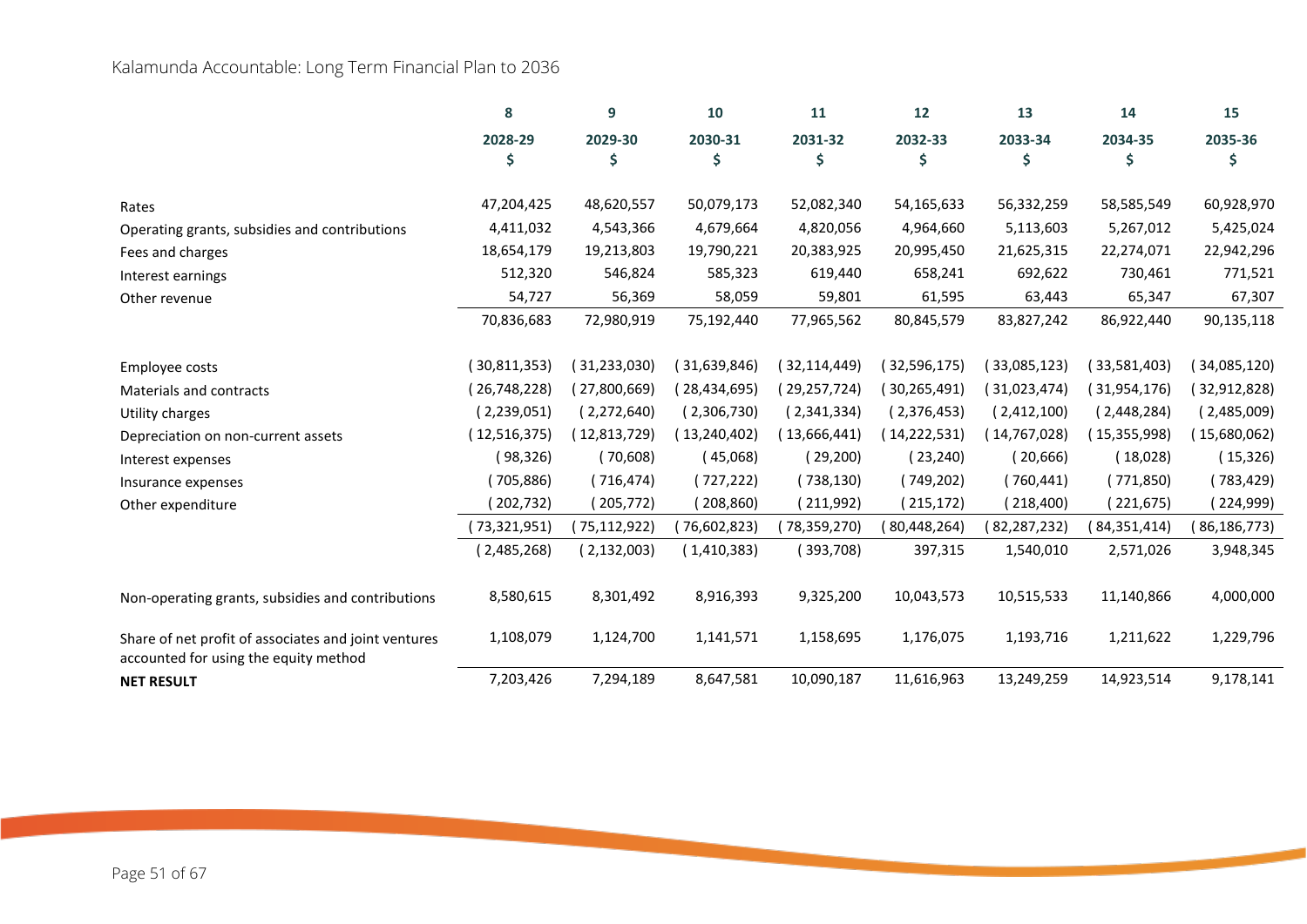### <span id="page-51-0"></span>**Statement of Comprehensive Income by Program**

|                                         | $\mathbf{1}$   | $\overline{2}$ | 3              | 4             | 5              | 6              | 7             |
|-----------------------------------------|----------------|----------------|----------------|---------------|----------------|----------------|---------------|
|                                         | 2021-22<br>Ś   | 2022-23<br>\$  | 2023-24<br>\$  | 2024-25<br>\$ | 2025-26<br>Ś   | 2026-27<br>Ś   | 2027-28<br>\$ |
| Revenue                                 |                |                |                |               |                |                |               |
| Governance                              | 0              | 0              | 0              | 0             | 0              | $\mathbf 0$    | $\Omega$      |
| General purpose funding                 | 40,971,022     | 42,803,382     | 43,676,573     | 45,007,977    | 46,385,027     | 47,802,556     | 49,259,860    |
| Law, order, public safety               | 508,499        | 529,862        | 539,400        | 555,584       | 572,250        | 589,419        | 607,101       |
| Health                                  | 635,617        | 903,484        | 919,747        | 947,337       | 975,757        | 1,005,032      | 1,035,184     |
| <b>Education and welfare</b>            | 30,750         | 31,743         | 32,314         | 33,283        | 34,282         | 35,311         | 36,370        |
| Community amenities                     | 13,721,580     | 13,583,964     | 13,828,474     | 14,243,328    | 14,670,628     | 15,110,747     | 15,564,069    |
| Recreation and culture                  | 1,489,832      | 1,390,819      | 1,415,851      | 1,458,328     | 1,502,071      | 1,547,137      | 1,593,547     |
| Transport                               | 54,800         | 46,246         | 47,078         | 48,491        | 49,946         | 51,444         | 52,987        |
| Economic services                       | 209,080        | 238,097        | 242,382        | 249,653       | 257,142        | 264,856        | 272,801       |
| Other property and services             | 260,729        | 306,527        | 312,043        | 321,403       | 331,045        | 340,978        | 351,207       |
|                                         | 57,881,909     | 59,834,124     | 61,013,862     | 62,865,384    | 64,778,148     | 66,747,480     | 68,773,126    |
| <b>Expenses excluding finance costs</b> |                |                |                |               |                |                |               |
| Governance                              | (3,037,893)    | (7, 170, 062)  | (7,316,770)    | (7, 556, 136) | (7,755,985)    | (7,982,260)    | (8, 194, 199) |
| General purpose funding                 | (679, 300)     | (638, 565)     | (652, 327)     | (674, 476)    | (691, 290)     | (711, 234)     | (729,043)     |
| Law, order, public safety               | (2, 185, 295)  | (2, 198, 636)  | (2, 247, 312)  | (2,322,561)   | (2,374,953)    | (2,439,536)    | (2,496,905)   |
| Health                                  | (1,842,687)    | (1,693,932)    | (1,732,330)    | (1,793,237)   | (1,835,075)    | (1,887,305)    | (1,931,636)   |
| <b>Education and welfare</b>            | (363,808)      | (326, 239)     | (333, 394)     | (344, 134)    | (351,572)      | (360, 681)     | (369, 279)    |
| Community amenities                     | (16,864,816)   | (16, 181, 140) | (16, 398, 957) | (16,870,321)  | (17, 785, 413) | (18,008,639)   | (18,407,470)  |
| Recreation and culture                  | (19, 912, 675) | (18,972,370)   | (19, 371, 182) | (19,946,158)  | (20, 360, 958) | (20,853,198)   | (21,358,176)  |
| Transport                               | (13, 843, 755) | (13,421,661)   | (13,732,187)   | (14,058,186)  | (14, 206, 940) | (14, 408, 028) | (14,744,583)  |
| Economic services                       | (1, 274, 380)  | (1,425,379)    | (1,458,312)    | (1,510,326)   | (1,544,661)    | (1,588,457)    | (1,624,802)   |
| Other property and services             | (4,512,081)    | (1,787,170)    | (1,887,957)    | (2,008,241)   | (1,944,311)    | (1,878,769)    | (1,817,067)   |
|                                         | (64, 516, 690) | 63,815,154)    | 65,130,728)    | 67,083,776)   | 68,851,158)    | 70,118,107)    | 71,673,160    |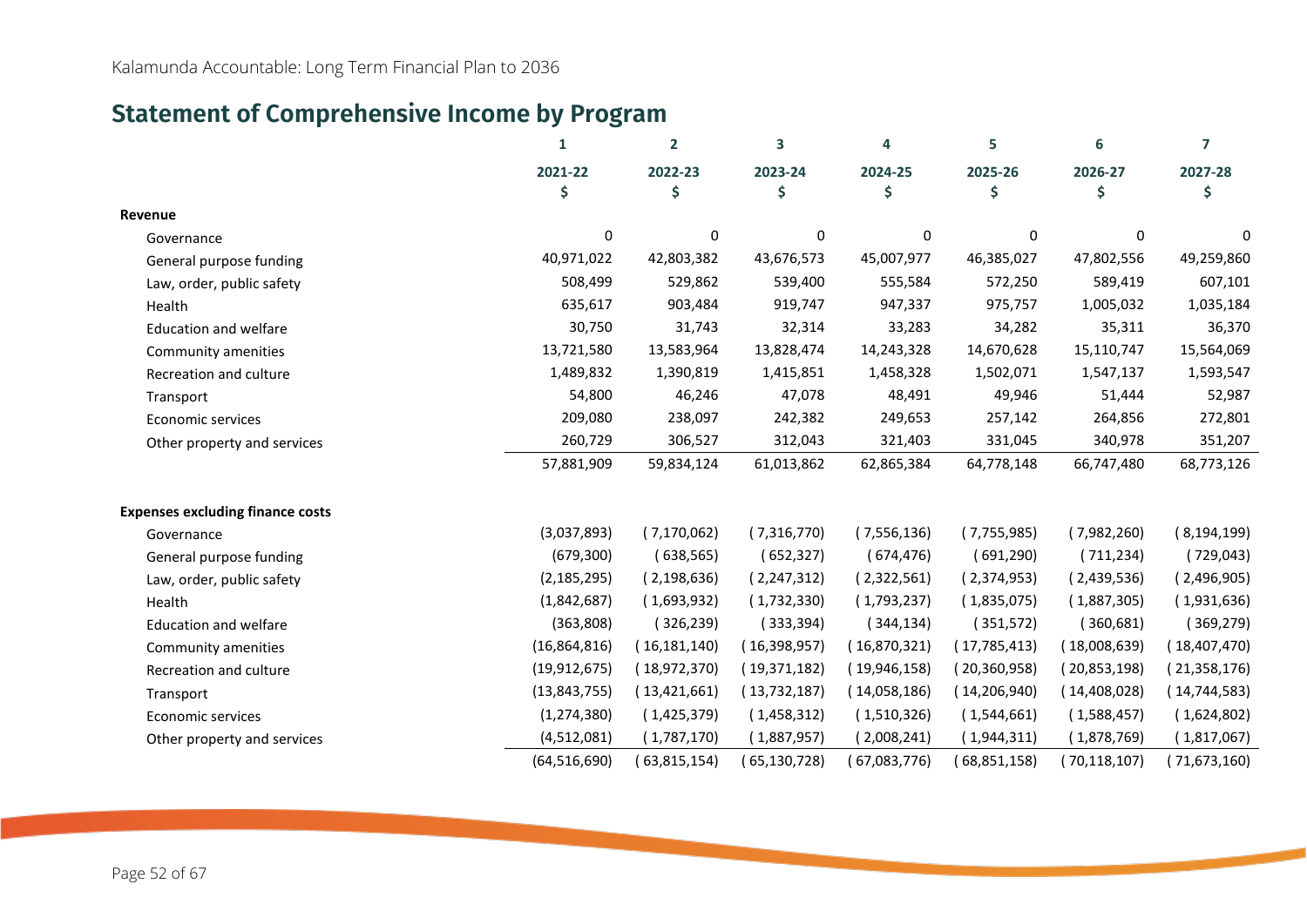|                                                                                               |            |           |            | 4         |            | 6          |            |
|-----------------------------------------------------------------------------------------------|------------|-----------|------------|-----------|------------|------------|------------|
|                                                                                               | 2021-22    | 2022-23   | 2023-24    | 2024-25   | 2025-26    | 2026-27    | 2027-28    |
|                                                                                               |            |           |            |           |            |            |            |
| <b>Finance costs</b>                                                                          | (282, 193) | (282,193) | (309, 371) | (275,085) | (239, 548) | (204, 050) | (168, 905) |
| Recreation and culture                                                                        | 943,968    | 1,909,309 | 4,262,500  | 2,487,971 | 2,375,575  | 1,689,850  | 312,734    |
| Transport                                                                                     | 6,747,876  | 7,566,250 | 6,353,567  | 5,957,760 | 6,262,267  | 6,541,367  | 7,533,667  |
| Other property and services                                                                   | 3,635,122  | (988,644) | 0          | $\Omega$  |            |            | 0          |
|                                                                                               | 11,326,966 | 8,486,915 | 10,616,067 | 8,445,731 | 8,637,842  | 8,231,217  | 7,846,401  |
| Share of net profit of associates and joint ventures<br>accounted for using the equity method | 998.408    | 1,013,384 | 1,028,585  | 1,044,014 | 1,059,674  | 1,075,569  | 1,091,703  |
| <b>NET RESULT</b>                                                                             | 5,408,399  | 5,209,898 | 7,252,701  | 5,033,993 | 5,413,951  | 5,762,154  | 5,900,357  |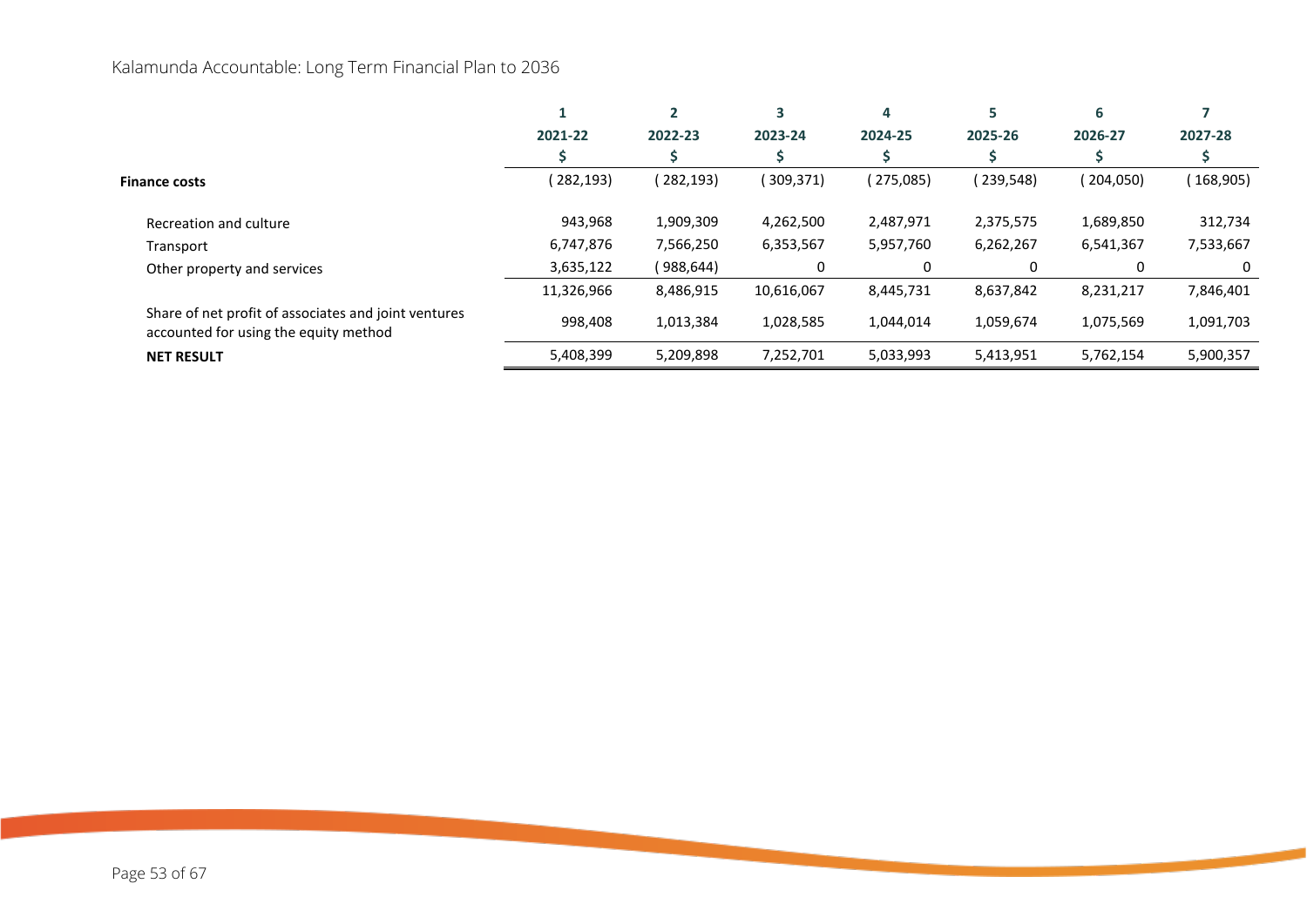|                                         | 8              | 9              | 10           | 11             | 12            | 13            | 14             | 15           |
|-----------------------------------------|----------------|----------------|--------------|----------------|---------------|---------------|----------------|--------------|
|                                         | 2028-29        | 2029-30        | 2030-31      | 2031-32        | 2032-33       | 2033-34       | 2034-35        | 2035-36      |
|                                         | S              | \$             | S            | \$             | Ŝ             | Ŝ             | \$             | Ş.           |
| Revenue                                 |                |                |              |                |               |               |                |              |
| Governance                              | 0              | 0              | 0            | $\Omega$       | 0             | $\mathbf 0$   | n              | O            |
| General purpose funding                 | 50,738,022     | 52,279,297     | 53,869,770   | 56,003,211     | 58,224,349    | 60,527,371    | 62,923,574     | 65,416,282   |
| Law, order, public safety               | 625,313        | 644,073        | 663,396      | 683,298        | 703,798       | 724,913       | 746,659        | 769,058      |
| Health                                  | 1,066,238      | 1,098,226      | 1,131,172    | 1,165,108      | 1,200,062     | 1,236,064     | 1,273,147      | 1,311,340    |
| <b>Education and welfare</b>            | 37,461         | 38,585         | 39,742       | 40,934         | 42,162        | 43,427        | 44,730         | 46,072       |
| Community amenities                     | 16,030,990     | 16,511,921     | 17,007,278   | 17,517,496     | 18,043,022    | 18,584,314    | 19,141,843     | 19,716,098   |
| Recreation and culture                  | 1,641,354      | 1,690,595      | 1,741,313    | 1,793,550      | 1,847,361     | 1,902,783     | 1,959,865      | 2,018,666    |
| Transport                               | 54,576         | 56,213         | 57,899       | 59,636         | 61,425        | 63,268        | 65,166         | 67,121       |
| <b>Economic services</b>                | 280,984        | 289,412        | 298,095      | 307,039        | 316,251       | 325,739       | 335,511        | 345,577      |
| Other property and services             | 361,745        | 372,597        | 383,775      | 395,290        | 407,149       | 419,363       | 431,945        | 444,904      |
|                                         | 70,836,683     | 72,980,919     | 75,192,440   | 77,965,562     | 80,845,579    | 83,827,242    | 86,922,440     | 90,135,118   |
| <b>Expenses excluding finance costs</b> |                |                |              |                |               |               |                |              |
| Governance                              | (8,399,575)    | (8,605,398)    | (8,814,932)  | (9,035,832)    | (9,262,770)   | (9,495,837)   | (9,735,232)    | (9,980,999)  |
| General purpose funding                 | (745, 723)     | (762, 168)     | (778, 784)   | (796, 552)     | (814,772)     | (833, 452)    | (852,605)      | (872, 245)   |
| Law, order, public safety               | (2,549,793)    | (2,601,278)    | (2,653,922)  | (2,710,579)    | (2,769,465)   | (2,829,560)   | (2,891,309)    | (2,952,453)  |
| Health                                  | (1,971,507)    | (2,010,016)    | (2,048,572)  | (2,090,565)    | (2, 133, 543) | (2, 177, 509) | (2,222,501)    | (2,268,490)  |
| <b>Education and welfare</b>            | (377, 430)     | (385, 420)     | (393,828)    | (402,769)      | (412, 264)    | (421, 923)    | (431,903)      | (441,347)    |
| Community amenities                     | (18,849,042)   | (19,595,285)   | (19,910,535) | (20, 412, 811) | (21,089,557)  | (21,505,522)  | (22,083,050)   | (22,675,981) |
| Recreation and culture                  | (21,855,876)   | (22, 349, 984) | 22,883,032)  | (23, 441, 189) | (24,044,103)  | (24,655,933)  | (25, 291, 336) | (25,871,752) |
| Transport                               | (15, 112, 608) | (15, 477, 827) | (15,935,963) | (16,400,802)   | (16,960,322)  | (17,516,343)  | (18, 107, 898) | (18,520,421) |
| <b>Economic services</b>                | (1,656,892)    | (1,687,590)    | (1,718,165)  | (1,751,760)    | (1,786,094)   | (1,821,183)   | (1,857,049)    | (1,893,710)  |
| Other property and services             | (1,705,179)    | (1,567,348)    | (1,420,022)  | (1, 287, 211)  | (1, 152, 134) | (1,009,304)   | (860, 503)     | (694,049)    |
|                                         | (73,223,625)   | (75,042,314)   | 76,557,755)  | (78,330,070)   | 80,425,024)   | 82,266,566)   | (84, 333, 386) | 86,171,447)  |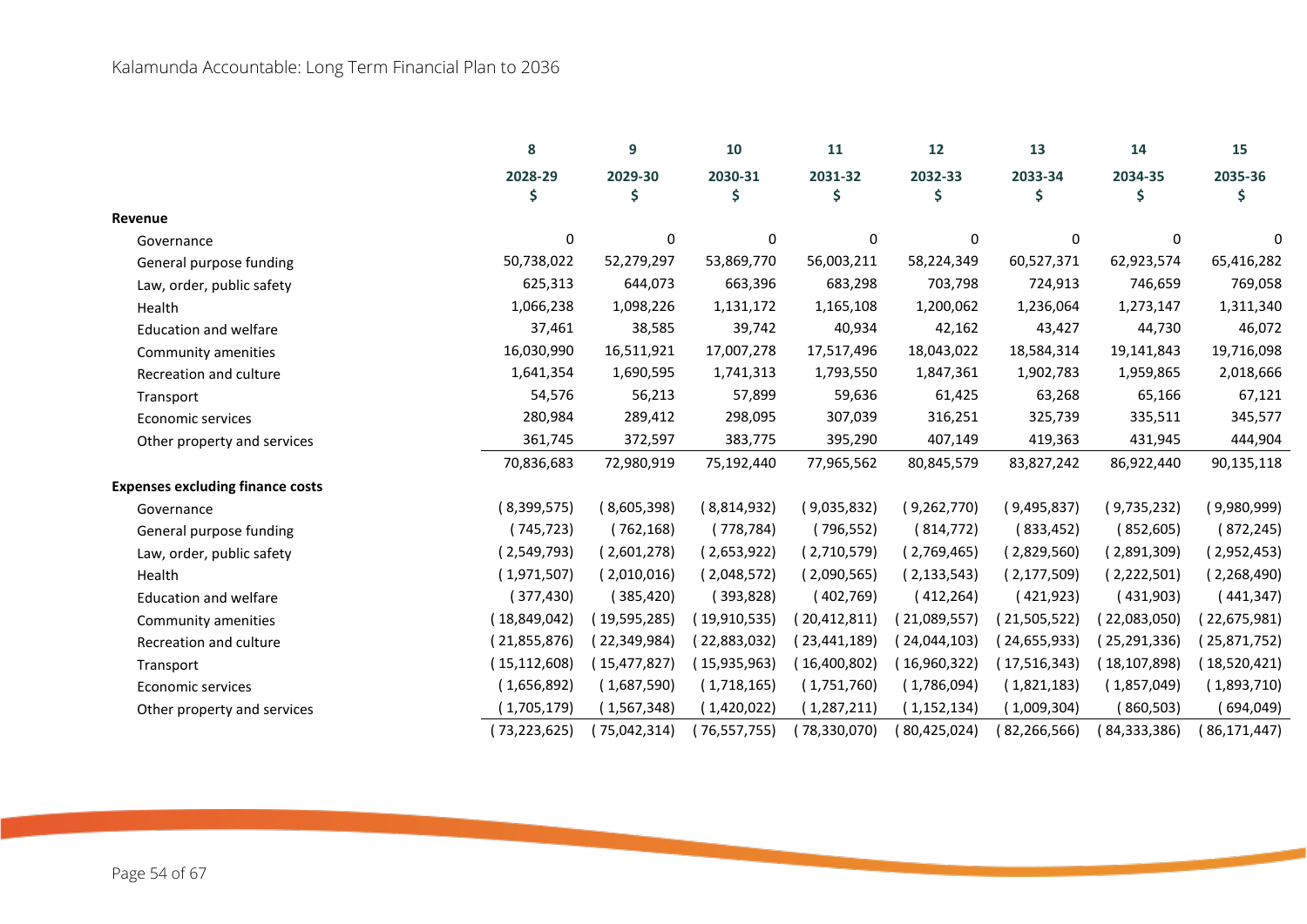|                                                                                               | 8         |           | 10        | 11         | $12 \overline{ }$ | 13         | 14         | 15        |
|-----------------------------------------------------------------------------------------------|-----------|-----------|-----------|------------|-------------------|------------|------------|-----------|
|                                                                                               | 2028-29   | 2029-30   | 2030-31   | 2031-32    | 2032-33           | 2033-34    | 2034-35    | 2035-36   |
|                                                                                               |           |           |           |            |                   |            |            |           |
| <b>Finance costs</b>                                                                          | (98,326)  | (70, 608) | (45,068)  | (29,200)   | (23, 240)         | (20,666)   | 18,028     | (15,326)  |
| Recreation and culture                                                                        | 1,319,748 | 461,192   | 0         | 0          | 0                 |            |            | 0         |
| Transport                                                                                     | 7,260,867 | 7,840,300 | 8,916,393 | 9,325,200  | 10,043,573        | 10,515,533 | 11,140,866 | 4,000,000 |
| Other property and services                                                                   |           | $\Omega$  | 0         |            | 0                 |            |            | 0         |
|                                                                                               | 8,580,615 | 8,301,492 | 8,916,393 | 9,325,200  | 10,043,573        | 10,515,533 | 11,140,866 | 4,000,000 |
| Share of net profit of associates and joint ventures<br>accounted for using the equity method | 1,108,079 | 1,124,700 | 1,141,571 | 1,158,695  | 1,176,075         | 1,193,716  | 1,211,622  | 1,229,796 |
| <b>NET RESULT</b>                                                                             | 7,203,426 | 7,294,189 | 8,647,581 | 10,090,187 | 11,616,963        | 13,249,259 | 14,923,514 | 9,178,141 |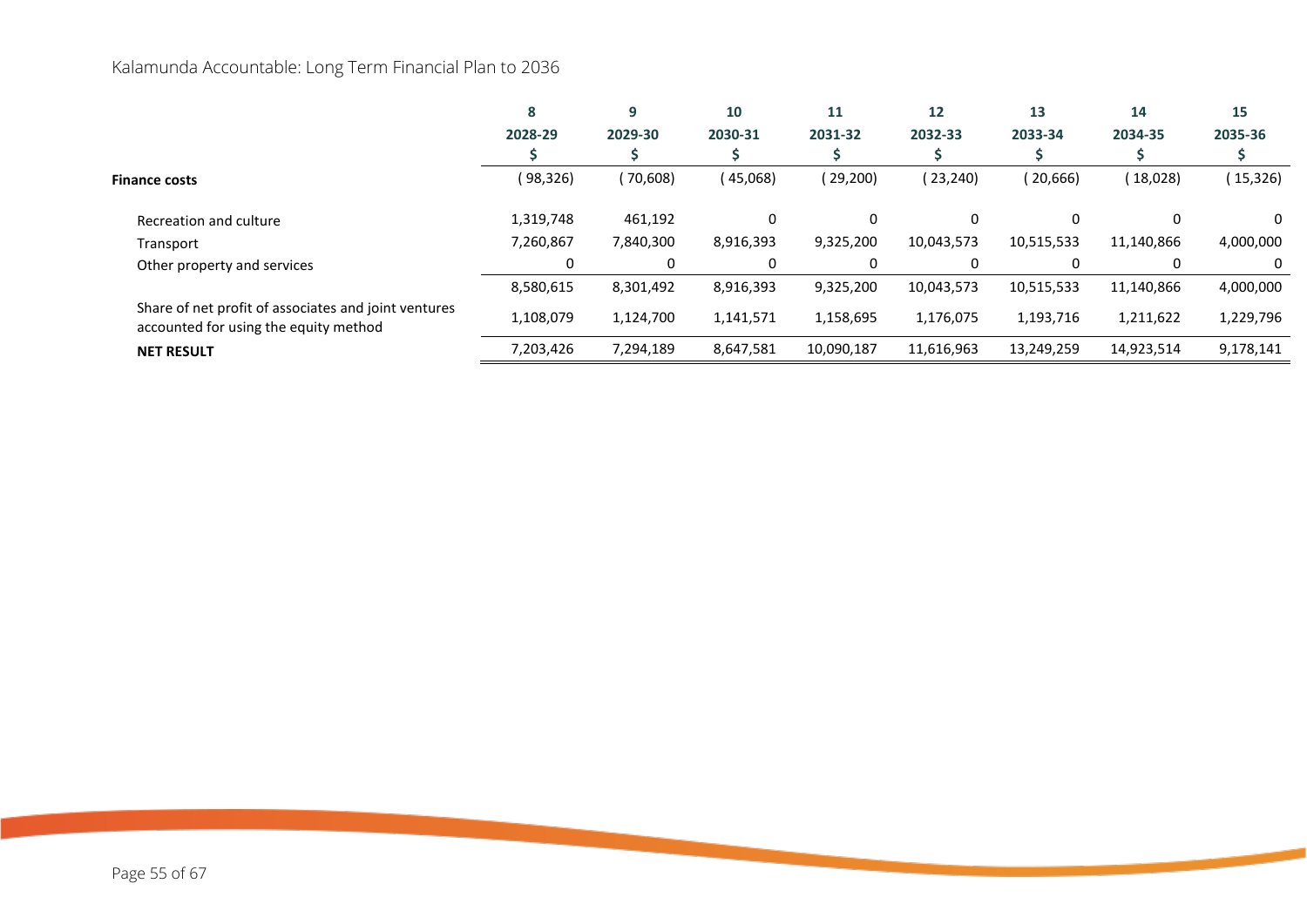### <span id="page-55-0"></span>**Summarised Statement of Financial Activity (Rate Setting Statement)**

|                                                        |                | $\overline{2}$ | 3              | 4              | 5              | 6              | 7              |
|--------------------------------------------------------|----------------|----------------|----------------|----------------|----------------|----------------|----------------|
|                                                        | 2021-22        | 2022-23        | 2023-24        | 2024-25        | 2025-26        | 2026-27        | 2027-28        |
|                                                        | \$             | \$             | \$             | \$             | \$             | S              | \$             |
| <b>FUNDING FROM OPERATIONAL ACTIVITIES</b>             |                |                |                |                |                |                |                |
| <b>Revenues</b>                                        |                | 782,756        | 798,411        | 1,221,569      | 1,258,216      | 1,295,962      | 1,334,841      |
| Rates                                                  | 39,137,784     | 39,920,540     | 40,718,951     | 41,940,520     | 43,198,736     | 44,494,698     | 45,829,539     |
| All other operating revenue                            | 19,742,533     | 19,913,584     | 20,294,911     | 20,924,864     | 21,571,279     | 22,237,583     | 22,926,382     |
|                                                        | 58,880,317     | 59,834,124     | 61,013,862     | 62,865,384     | 64,770,015     | 66,732,281     | 68,755,921     |
| <b>Expenses</b>                                        |                |                |                |                |                |                |                |
| Cash operating expenditure                             | (53, 580, 683) | (52, 727, 852) | (53, 720, 976) | (55, 413, 589) | (57, 148, 680) | (58, 329, 379) | (59, 592, 885) |
| Net funding available from operational activities      | 5,299,634      | 7,106,272      | 7,292,886      | 7,451,795      | 7,621,335      | 8,402,902      | 9,163,036      |
|                                                        |                |                |                |                |                |                |                |
| Net capital program (excluding carry over projects)    | (23, 234, 478) | (3,915,504)    | (5,288,703)    | (5,728,964)    | (5,867,799)    | (6, 283, 978)  | (7, 336, 562)  |
| <b>Net borrowings</b>                                  | (1,027,997)    | (978, 695)     | (1,011,823)    | (992, 202)     | (900, 002)     | (934,094)      | (911,067)      |
| Net reserve transfers                                  | 14,605,032     | (980, 542)     | (1,447,375)    | (639, 074)     | (608, 506)     | (714, 592)     | ( 621,739)     |
| Opening surplus/(deficit) July 1                       | 4,424,345      | 202,679        | 1,129,210      | 364,195        | 140,750        | 65,778         | 211,016        |
| Estimated surplus/(deficit) for the year ended 30 June | 66,535         | 1,434,210      | 674,195        | 455,750        | 385,778        | 536,016        | 504,684        |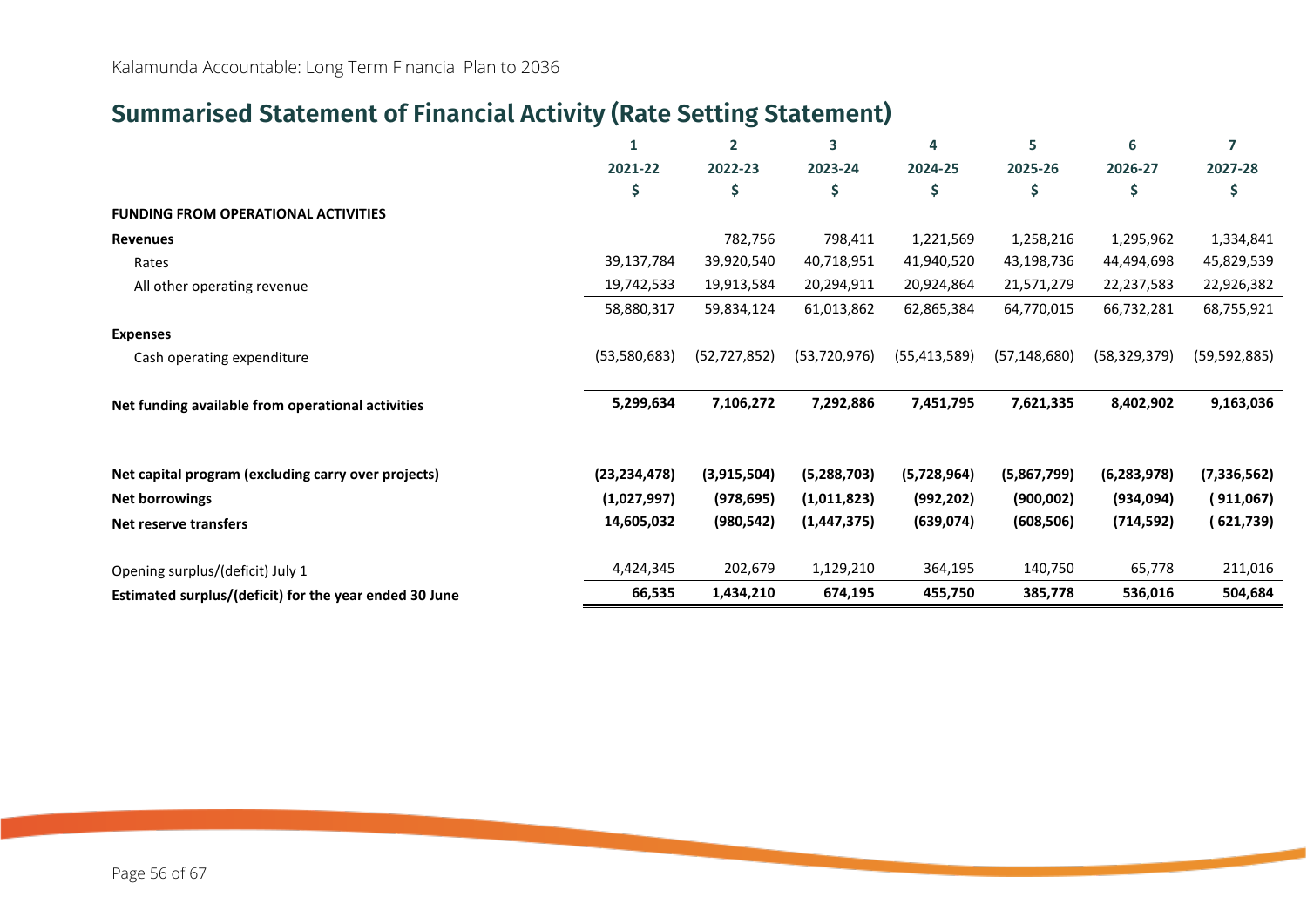|                                                        | 8            | 9              | 10             | 11             | 12             | 13             | 14             | 15             |
|--------------------------------------------------------|--------------|----------------|----------------|----------------|----------------|----------------|----------------|----------------|
|                                                        | 2028-29      | 2029-30        | 2030-31        | 2031-32        | 2032-33        | 2033-34        | 2034-35        | 2035-36        |
|                                                        | S            | \$             |                | S              | S              | Ś              | S              |                |
| <b>Revenues</b>                                        | 1,374,886    | 1,416,132      | 1,458,616      | 2,003,167      | 2,083,293      | 2,166,626      | 2,253,290      | 2,343,421      |
| Rates                                                  | 47,204,425   | 48,620,557     | 50,079,173     | 52,082,340     | 54,165,633     | 56,332,259     | 58,585,549     | 60,928,970     |
| All other operating revenue                            | 23,632,258   | 24,360,362     | 25,113,267     | 25,883,222     | 26,679,946     | 27,494,983     | 28,336,891     | 29,206,148     |
|                                                        | 70,836,683   | 72,980,919     | 75,192,440     | 77,965,562     | 80,845,579     | 83,827,242     | 86,922,440     | 90,135,118     |
| <b>Expenses</b>                                        |              |                |                |                |                |                |                |                |
| Cash operating expenditure                             | (60,805,576) | (62, 299, 193) | (63, 362, 421) | (64,692,829)   | (66, 225, 733) | (67, 520, 204) | (68,995,416)   | (70, 506, 711) |
| Net funding available from operational activities      | 10,031,107   | 10,681,726     | 11,830,019     | 13,272,733     | 14,619,846     | 16,307,038     | 17,927,024     | 19,628,407     |
|                                                        |              |                |                |                |                |                |                |                |
| Net capital program (excluding carry over projects)    | (8,398,874)  | (8,638,618)    | (10,466,325)   | (11, 568, 179) | (13, 494, 653) | (14,851,264)   | (16, 164, 640) | (18, 173, 001) |
| Net borrowings                                         | (531,043)    | (558,621)      | (334, 017)     | (223,952)      | ( 103,976)     | ( 106,549)     | (109,187)      | (111,890)      |
| <b>Net reserve transfers</b>                           | (727, 955)   | (835, 236)     | 1,043,588      | ( 1,054,022)   | (1,064,564)    | (1,075,211)    | ( 1,385,962)   | (899,820)      |
| Opening surplus/(deficit) July 1                       | 174,684      | 212,919        | 522,170        | 163,259        | 239,839        | (158,508)      | 244,494)       | (342, 259)     |
| Estimated surplus/(deficit) for the year ended 30 June | 547,919      | 862,170        | 508,259        | 589,839        | 196,492        | 115,506        | 22,741         | 101,437        |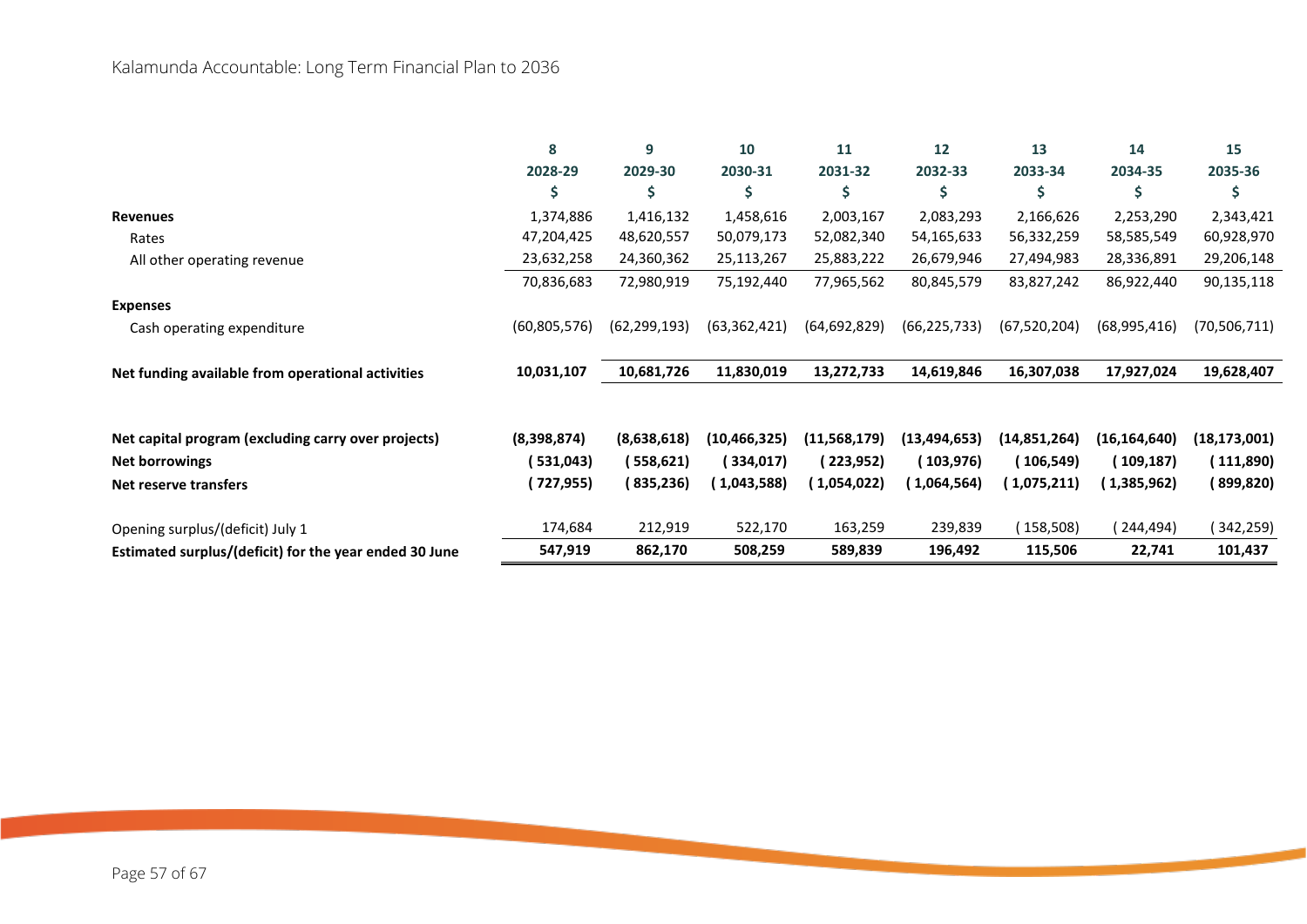### <span id="page-57-0"></span>**Statement of Financial Position**

|                                          | 1                 | $\overline{2}$    | 3                 | 4                 | 5                 | 6                 | $\overline{7}$    |
|------------------------------------------|-------------------|-------------------|-------------------|-------------------|-------------------|-------------------|-------------------|
|                                          | <b>30 June 22</b> | <b>30 June 23</b> | <b>30 June 24</b> | <b>30 June 25</b> | <b>30 June 26</b> | <b>30 June 27</b> | <b>30 June 28</b> |
|                                          | S                 | S                 |                   | \$                | \$                | \$                | S                 |
| <b>CURRENT ASSETS</b>                    |                   |                   |                   |                   |                   |                   |                   |
| Unrestricted cash and cash equivalents   | 1,191,087         | 2,635,436         | 3,900,940         | 5,820,943         | 7,902,579         | 10,217,820        | 12,365,125        |
| Restricted cash and cash equivalent      | 1,423,992         | 2,404,534         | 3,851,909         | 4,490,983         | 5,099,489         | 5,814,081         | 6,435,820         |
| <b>Financial assets</b>                  | 311,257           | 311,257           | 311,257           | 311,257           | 311,257           | 311,257           | 311,257           |
| Trade and other receivables              | 3,396,443         | 3,397,599         | 3,396,268         | 3,394,777         | 3,395,834         | 3,396,953         | 3,381,618         |
| Inventories                              | 116,822           | 116,822           | 116,822           | 116,822           | 116,822           | 116,822           | 116,822           |
| Other assets                             | 403,636           | 503,636           | 603,636           | 603,636           | 603,636           | 603,636           | 603,636           |
| <b>TOTAL CURRENT ASSETS</b>              | 6,843,237         | 9,369,284         | 12,180,832        | 14,738,418        | 17,429,617        | 20,460,569        | 23,214,278        |
| <b>NON-CURRENT ASSETS</b>                |                   |                   |                   |                   |                   |                   |                   |
| <b>Financial assets</b>                  | 226,335           | 226,335           | 226,335           | 226,335           | 226,335           | 226,335           | 226,335           |
| Other receivables                        | 1,005,589         | 985,244           | 966,230           | 948,707           | 930,127           | 910,428           | 906,064           |
| Inventories                              | 386,067           | 386,067           | 386,067           | 386,067           | 386,067           | 386,067           | 386,067           |
| Other assets                             | 28,756,019        | 27,251,019        | 25,741,019        | 24,226,019        | 22,706,019        | 21,181,019        | 19,651,019        |
| Property plant and equipment             | 138,914,046       | 140,351,424       | 141,983,378       | 142,260,625       | 143,153,342       | 144,393,437       | 145,547,945       |
| Infrastructure                           | 402,191,015       | 408,198,463       | 417,327,180       | 426,007,155       | 434,300,419       | 442,460,485       | 451,460,693       |
| Intangible assets                        | 865,958           | 865,958           | 865,958           | 865,958           | 865,958           | 865,958           | 865,958           |
| TOTAL NON-CURRENT ASSETS                 | 572,345,029       | 578,264,510       | 587,496,167       | 594,920,866       | 602,568,267       | 610,423,729       | 619,044,081       |
| <b>TOTAL ASSETS</b>                      | 579,188,266       | 587,633,794       | 599,676,999       | 609,659,284       | 619,997,884       | 630,884,298       | 642,258,359       |
| <b>CURRENT LIABILITIES</b>               |                   |                   |                   |                   |                   |                   |                   |
| Trade and other payables                 | 8,776,832         | 7,274,332         | 7,269,332         | 7,261,832         | 7,251,832         | 7,239,332         | 7,224,332         |
| <b>Contract liabilities</b>              | 2,214,705         | 2,214,705         | 2,214,705         | 2,214,705         | 2,214,705         | 2,214,705         | 2,214,705         |
| Current portion of long-term liabilities | 997,884           | 1,032,168         | 1,011,216         | 917,525           | 952,674           | 930,766           | 535,407           |
| Provisions                               | 3,896,505         | 3,591,505         | 3,281,505         | 2,966,505         | 2,646,505         | 2,321,505         | 1,991,505         |
| <b>TOTAL CURRENT LIABILITIES</b>         | 15,885,926        | 14,112,710        | 13,776,758        | 13,360,567        | 13,065,716        | 12,706,308        | 11,965,949        |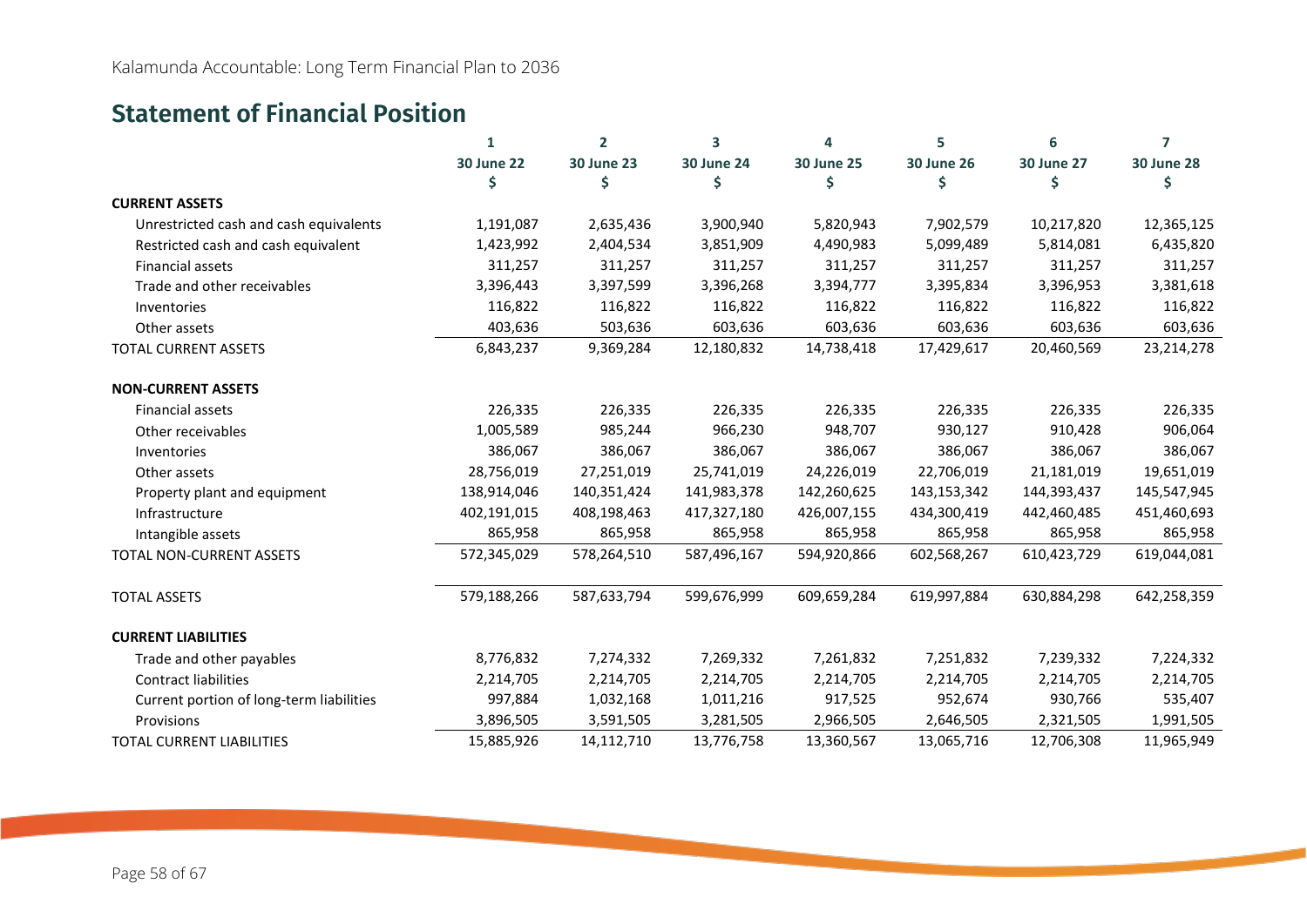|                                |                   |                   |                   | 4                 |                   |                   |                   |
|--------------------------------|-------------------|-------------------|-------------------|-------------------|-------------------|-------------------|-------------------|
|                                | <b>30 June 22</b> | <b>30 June 23</b> | <b>30 June 24</b> | <b>30 June 25</b> | <b>30 June 26</b> | <b>30 June 27</b> | <b>30 June 28</b> |
|                                |                   |                   |                   |                   |                   |                   |                   |
| <b>NON-CURRENT LIABILITIES</b> |                   |                   |                   |                   |                   |                   |                   |
| Long-term borrowings           | 7,466,734         | 6,434,566         | 5,423,350         | 4,505,825         | 3,553,151         | 2,622,385         | 2,086,978         |
| Provisions                     | 362,263           | 362,263           | 362,263           | 362,263           | 362,263           | 362,263           | 362,263           |
| TOTAL NON-CURRENT LIABILITIES  | 7,828,997         | 6,796,829         | 5,785,613         | 4,868,088         | 3,915,414         | 2,984,648         | 2,449,241         |
| <b>TOTAL LIABILITIES</b>       | 23,714,923        | 20,909,539        | 19,562,371        | 18,228,655        | 16,981,130        | 15,690,956        | 14,415,190        |
| <b>NET ASSETS</b>              | 555,473,343       | 566,724,255       | 580,114,628       | 591,430,629       | 603,016,754       | 615,193,342       | 627,843,169       |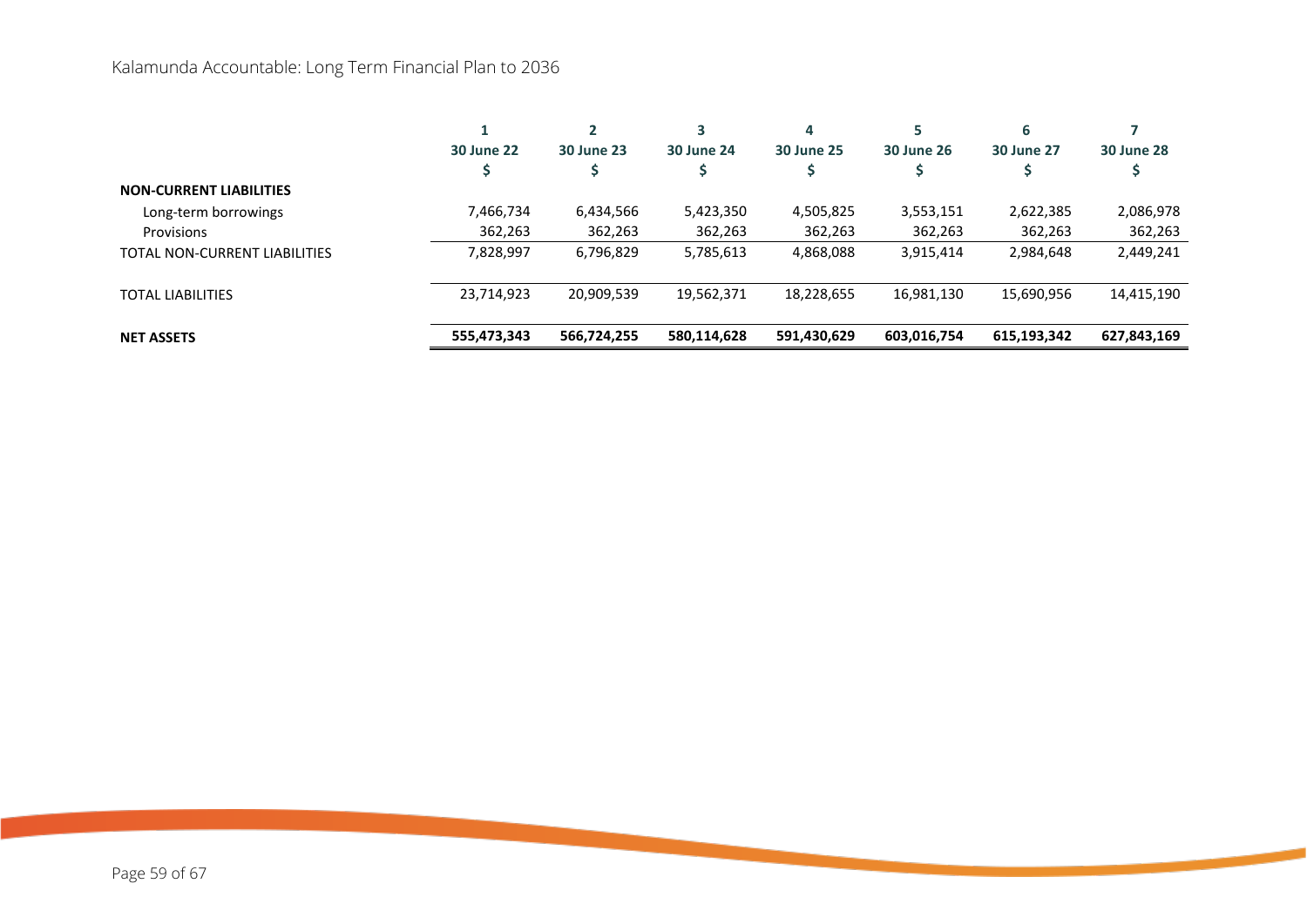|                                           | 8                 | 9                 | 10                | 11                | 12                | 13          | 14                | 15                |
|-------------------------------------------|-------------------|-------------------|-------------------|-------------------|-------------------|-------------|-------------------|-------------------|
|                                           | <b>30 June 29</b> | <b>30 June 30</b> | <b>30 June 31</b> | <b>30 June 32</b> | <b>30 June 33</b> | 30 June 34  | <b>30 June 35</b> | <b>30 June 36</b> |
|                                           |                   |                   |                   | \$                | S                 |             | Ś                 |                   |
| <b>CURRENT ASSETS</b>                     |                   |                   |                   |                   |                   |             |                   |                   |
| Unrestricted cash and cash<br>equivalents | 14,600,873        | 17,121,758        | 18,988,852        | 21,306,061        | 23, 163, 223      | 25,347,887  | 27,536,178        | 29,911,604        |
| Restricted cash and cash<br>equivalent    | 7,163,775         | 7,999,011         | 9,042,599         | 10,096,621        | 11,161,185        | 12,236,396  | 13,622,358        | 14,522,178        |
| Financial assets                          | 311,257           | 311,257           | 311,257           | 311,257           | 311,257           | 311,257     | 311,257           | 311,257           |
| Trade and other<br>receivables            | 3,377,254         | 3,377,254         | 3,377,254         | 3,377,254         | 3,377,254         | 3,377,254   | 3,377,254         | 3,377,254         |
| Inventories                               | 116,822           | 116,822           | 116,822           | 116,822           | 116,822           | 116,822     | 116,822           | 116,822           |
| Other assets                              | 603,636           | 603,636           | 603,636           | 603,636           | 603,636           | 603,636     | 603,636           | 603,636           |
| <b>TOTAL CURRENT ASSETS</b>               | 26,173,617        | 29,529,738        | 32,440,420        | 35,811,651        | 38,733,377        | 41,993,252  | 45,567,505        | 48,842,751        |
| Financial assets                          | 226,335           | 226,335           | 226,335           | 226,335           | 226,335           | 226,335     | 226,335           | 226,335           |
| Other receivables                         | 906,064           | 906,064           | 906,064           | 906,064           | 906,064           | 906,064     | 906,064           | 906,064           |
| Inventories                               | 386,067           | 386,067           | 386,067           | 386,067           | 386,067           | 386,067     | 386,067           | 386,067           |
| Other assets                              | 18,116,019        | 16,576,019        | 15,031,019        | 13,481,019        | 11,926,019        | 10,366,019  | 8,801,019         | 7,231,019         |
| Property plant and<br>equipment           | 146,597,688       | 147,344,217       | 149,455,984       | 151,858,806       | 154,712,670       | 157,997,259 | 161,212,950       | 161,586,661       |
| Infrastructure                            | 462,207,662       | 473,112,772       | 484,835,394       | 497,555,796       | 512,145,340       | 527,845,695 | 545,257,853       | 560,381,729       |
| Intangible assets                         | 865,958           | 865,958           | 865,958           | 865,958           | 865,958           | 865,958     | 865,958           | 865,958           |
| TOTAL NON-CURRENT ASSETS                  | 629,305,793       | 639,417,432       | 651,706,821       | 665,280,045       | 681,168,453       | 698,593,397 | 717,656,246       | 731,583,833       |
| <b>TOTAL ASSETS</b>                       | 655,479,410       | 668,947,170       | 684,147,241       | 701,091,696       | 719,901,830       | 740,586,649 | 763,223,751       | 780,426,584       |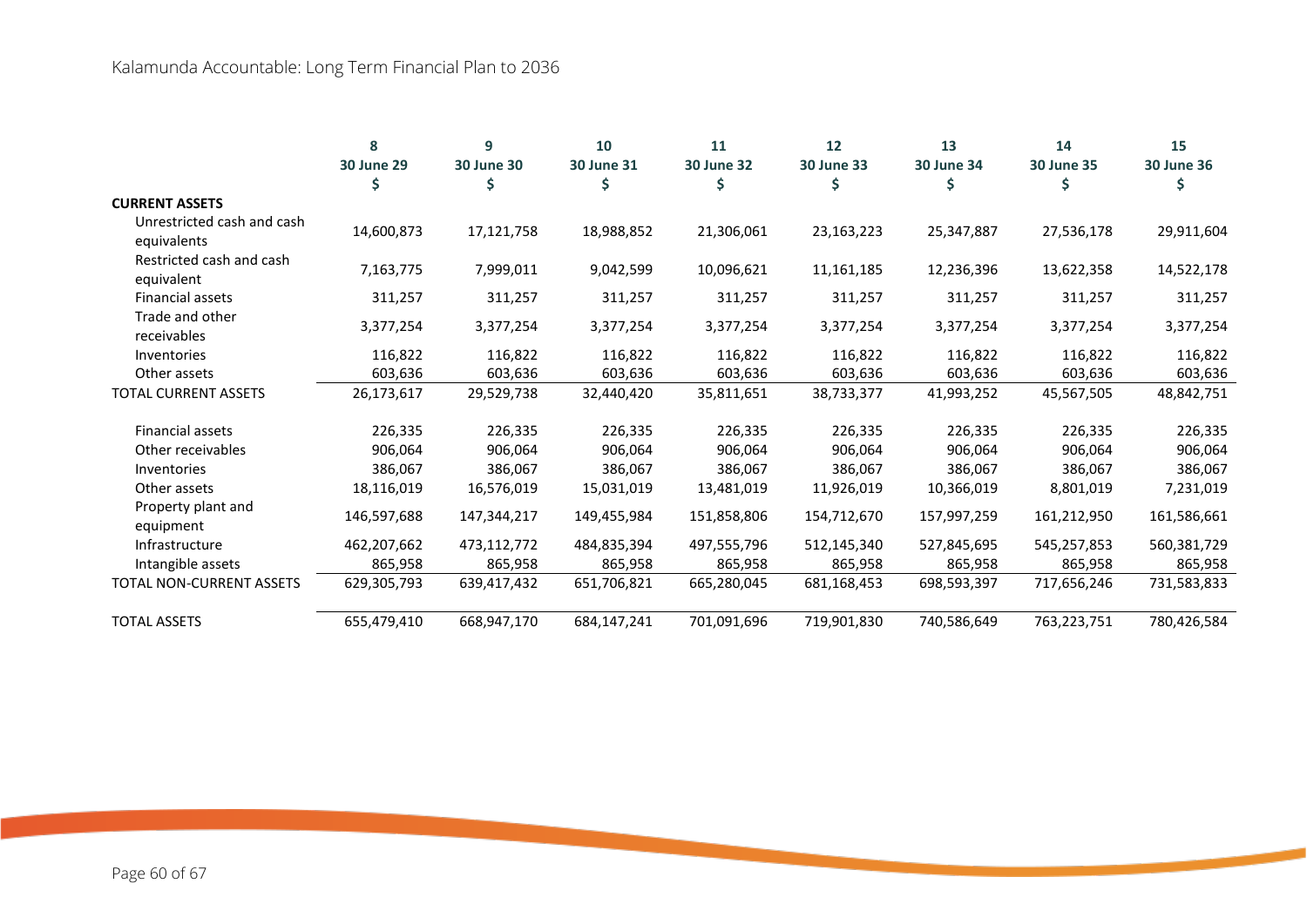|                                              | Я                 | 9                 | 10                | 11                | 12                | 13                | 14                | 15                |
|----------------------------------------------|-------------------|-------------------|-------------------|-------------------|-------------------|-------------------|-------------------|-------------------|
|                                              | <b>30 June 29</b> | <b>30 June 30</b> | <b>30 June 31</b> | <b>30 June 32</b> | <b>30 June 33</b> | <b>30 June 34</b> | <b>30 June 35</b> | <b>30 June 36</b> |
|                                              |                   |                   |                   |                   |                   |                   |                   |                   |
| <b>CURRENT LIABILITIES</b>                   |                   |                   |                   |                   |                   |                   |                   |                   |
| Trade and other payables                     | 7,206,832         | 7,186,832         | 7,164,332         | 7,139,332         | 7,111,832         | 7,081,832         | 7,049,332         | 7,014,332         |
| <b>Contract liabilities</b>                  | 2,214,705         | 2,214,705         | 2,214,705         | 2,214,705         | 2,214,705         | 2,214,705         | 2,214,705         | 2,214,705         |
| Current portion of long-<br>term liabilities | 558,621           | 334,017           | 223,952           | 103,976           | 106,549           | 109,187           | 111,890           | 114,661           |
| Provisions                                   | 1,656,505         | 1,316,505         | 971,505           | 621,505           | 266,505           | (93, 495)         | 458,495)          | 828,495)          |
| TOTAL CURRENT LIABILITIES                    | 11,636,663        | 11,052,059        | 10,574,494        | 10,079,518        | 9,699,591         | 9,312,229         | 8,917,432         | 8,515,203         |
| Long-term borrowings                         | 1,528,357         | 1,194,340         | 970,388           | 866,412           | 759,863           | 650,676           | 538,786           | 424,125           |
| Provisions                                   | 362,263           | 362,263           | 362,263           | 362,263           | 362,263           | 362,263           | 362,263           | 362,263           |
| TOTAL NON-CURRENT<br><b>LIABILITIES</b>      | 1,890,620         | 1,556,603         | 1,332,651         | 1,228,675         | 1,122,126         | 1,012,939         | 901,049           | 786,388           |
| TOTAL LIABILITIES                            | 13,527,283        | 12,608,662        | 11,907,145        | 11,308,193        | 10,821,717        | 10,325,168        | 9,818,481         | 9,301,591         |
| <b>NET ASSETS</b>                            | 641,952,127       | 656,338,508       | 672,240,096       | 689,783,503       | 709,080,113       | 730,261,481       | 753,405,270       | 771,124,993       |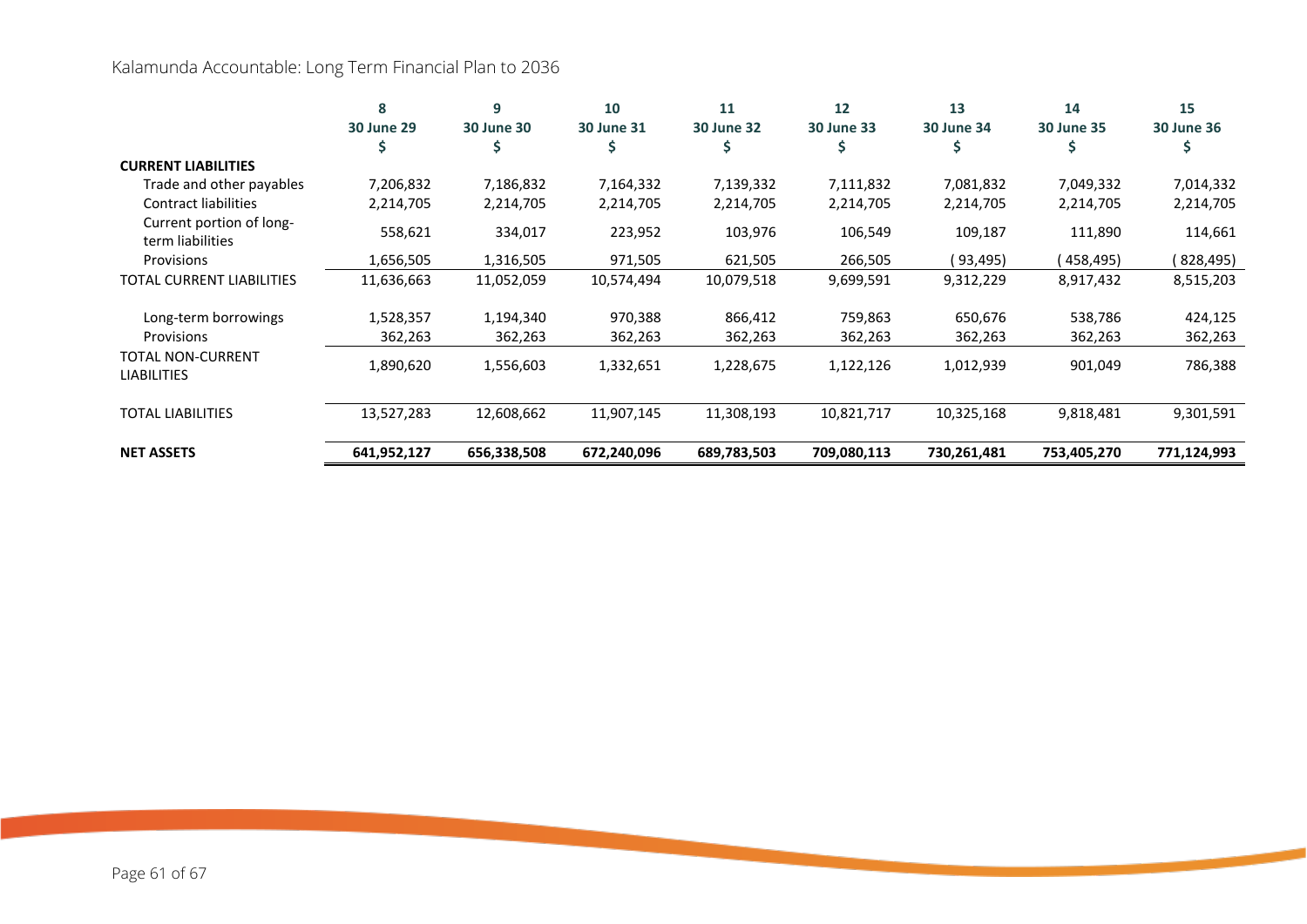### <span id="page-61-0"></span>**Statement of Equity**

|                                               |                   |                   |                   | 4                 | 5                 | հ                 |                   |
|-----------------------------------------------|-------------------|-------------------|-------------------|-------------------|-------------------|-------------------|-------------------|
|                                               | <b>30 June 22</b> | <b>30 June 23</b> | <b>30 June 24</b> | <b>30 June 25</b> | <b>30 June 26</b> | <b>30 June 27</b> | <b>30 June 28</b> |
|                                               |                   | s                 |                   |                   |                   |                   |                   |
| <b>RETAINED SURPLUS</b>                       |                   |                   |                   |                   |                   |                   |                   |
| Opening balance                               | 237,084,126       | 254,068,533       | 258,297,889       | 264,103,215       | 268,495,946       | 272,985,990       | 277,838,034       |
| Net result                                    | 5,408,399         | 5,209,898         | 7,252,701         | 5,031,805         | 5,098,550         | 5,566,636         | 5,888,330         |
| Amount transferred (to)/from reserves         | 11,576,008        | (980,542)         | (1,447,375)       | ( 639,074)        | (608,506)         | (714,592)         | (621,739)         |
| Closing balance                               | 254,068,533       | 258,297,889       | 264,103,215       | 268,495,946       | 272,985,990       | 277,838,034       | 283,104,625       |
| <b>RESERVES - CASH/INVESTMENT BACKED</b>      |                   |                   |                   |                   |                   |                   |                   |
| Opening balance                               | 9,359,702         | (2,216,306)       | (1,235,764)       | 211,611           | 850,685           | 1,459,191         | 2,173,783         |
| Amount transferred to/(from) retained surplus | 11,576,008)       | 980,542           | 1,447,375         | 639,074           | 608,506           | 714,592           | 621,739           |
| Closing balance                               | (2,216,306)       | (1,235,764)       | 211,611           | 850,685           | 1,459,191         | 2,173,783         | 2,795,522         |
| <b>ASSET REVALUATION SURPLUS</b>              |                   |                   |                   |                   |                   |                   |                   |
| Opening balance                               | 296,462,604       | 303,621,116       | 309,662,130       | 315,799,802       | 322,083,998       | 328,571,573       | 335,181,525       |
| Movement                                      | 7,158,512         | 6,041,014         | 6,137,672         | 6,284,196         | 6,487,575         | 6,609,952         | 6,761,497         |
| Closing balance                               | 303,621,116       | 309,662,130       | 315,799,802       | 322,083,998       | 328,571,573       | 335,181,525       | 341,943,022       |
|                                               |                   |                   |                   |                   |                   |                   |                   |
| <b>TOTAL EQUITY</b>                           | 555,473,343       | 566,724,255       | 580,114,628       | 591,430,629       | 603,016,754       | 615,193,342       | 627,843,169       |
|                                               |                   |                   |                   |                   |                   |                   |                   |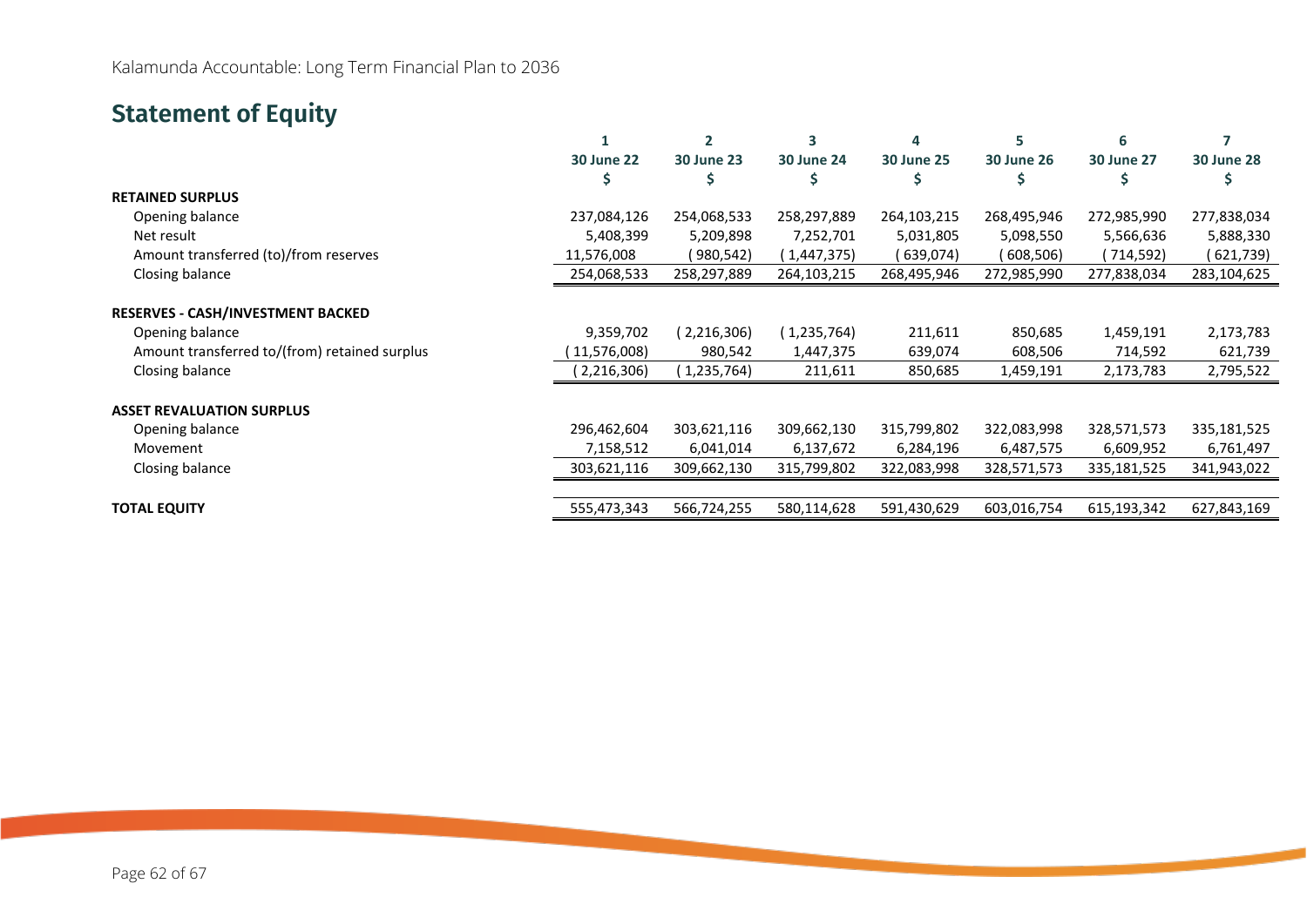|                                               | 8                 | 9                 | 10          | 11                | 12                | 13                | 14                | 15                |
|-----------------------------------------------|-------------------|-------------------|-------------|-------------------|-------------------|-------------------|-------------------|-------------------|
|                                               | <b>30 June 29</b> | <b>30 June 30</b> | 30 June 31  | <b>30 June 32</b> | <b>30 June 33</b> | <b>30 June 34</b> | <b>30 June 35</b> | <b>30 June 36</b> |
|                                               | Ş                 | S                 | Ş           | Ş                 | S                 | S                 | Ş                 | \$                |
| <b>RETAINED SURPLUS</b>                       |                   |                   |             |                   |                   |                   |                   |                   |
| Opening balance                               | 283,104,625       | 289,580,096       | 296,039,049 | 303,643,042       | 312,679,207       | 323,231,606       | 335,405,654       | 348,943,206       |
| Net result                                    | 7,203,426         | 7,294,189         | 8,647,581   | 10,090,187        | 11,616,963        | 13,249,259        | 14,923,514        | 9,178,141         |
| Amount transferred (to)/from reserves         | (727,955)         | (835, 236)        | (1,043,588) | (1,054,022)       | (1,064,564)       | (1,075,211)       | (1,385,962)       | (899, 820)        |
| Closing balance                               | 289,580,096       | 296,039,049       | 303,643,042 | 312,679,207       | 323,231,606       | 335,405,654       | 348,943,206       | 357,221,527       |
| <b>RESERVES - CASH/INVESTMENT BACKED</b>      |                   |                   |             |                   |                   |                   |                   |                   |
| Opening balance                               | 2,795,522         | 3,523,477         | 4,358,713   | 5,402,301         | 6,456,323         | 7,520,887         | 8,596,098         | 9,982,060         |
| Amount transferred to/(from) retained surplus | 727,955           | 835,236           | 1,043,588   | 1,054,022         | 1,064,564         | 1,075,211         | 1,385,962         | 899,820           |
| Closing balance                               | 3,523,477         | 4,358,713         | 5,402,301   | 6,456,323         | 7,520,887         | 8,596,098         | 9,982,060         | 10,881,880        |
| <b>ASSET REVALUATION SURPLUS</b>              |                   |                   |             |                   |                   |                   |                   |                   |
| Opening balance                               | 341,943,022       | 348,848,554       | 355,940,746 | 363,194,753       | 370,647,973       | 378,327,620       | 386,259,729       | 394,480,004       |
| Movement                                      | 6,905,532         | 7,092,192         | 7,254,007   | 7,453,220         | 7,679,647         | 7,932,109         | 8,22,275          | 8,541,582         |
| Closing balance                               | 348,848,554       | 355,940,746       | 363,194,753 | 370,647,973       | 378,327,620       | 386,259,729       | 394,480,004       | 403,021,586       |
|                                               |                   |                   |             |                   |                   |                   |                   |                   |
| <b>TOTAL EQUITY</b>                           | 641,952,127       | 656,338,508       | 672,240,096 | 689,783,503       | 709,080,113       | 730,261,481       | 753,405,270       | 771,124,993       |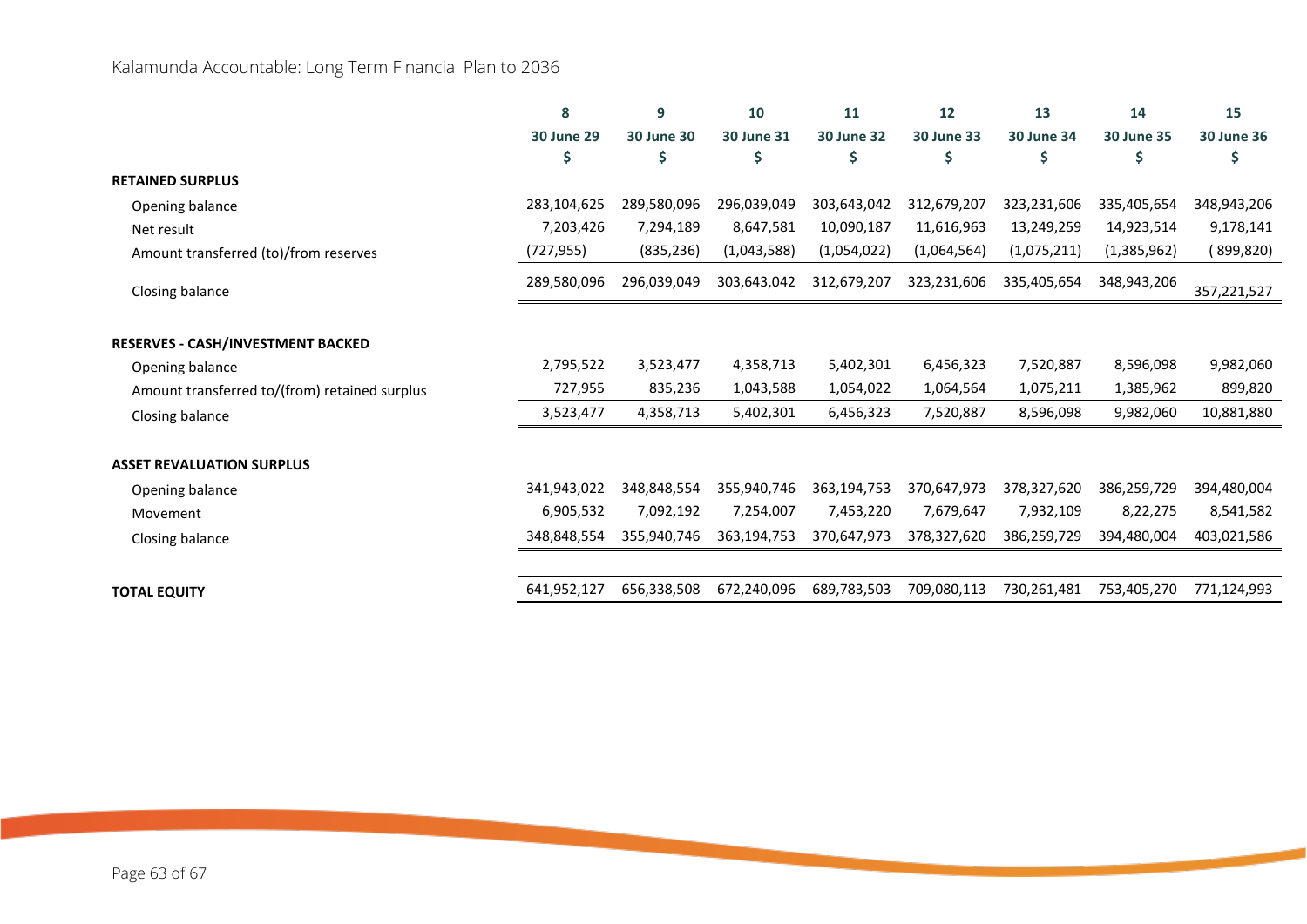### <span id="page-63-0"></span>**Conclusion**

The City is rich in diversity, characterised by the unique tourism opportunities on offer in the Bickley Valley, the spectacular views from the hills, the amazing bike trails, the freight and logistics opportunities in High Wycombe and the new housing developments within Wattle Grove. The plan provides a financial solution to meeting the competing demands for the provision of services and facilities to the community.

At the time of developing the plan, economic uncertainty is a constant theme which demands that the City is agile and responsive to changing economic conditions. The plan will be reviewed every 12 months to reflect the prevailing economic conditions and changes in community demands. Careful consideration has been given to the economic drivers that will influence the future costs of providing infrastructure, facilities, and services for the period 2021/22 to 2035/36.

The plan is focused on financial sustainability which is underpinned by the following principles:

#### Sustainability

Ensuring the City can afford to pay for all its services and manage its assets over the long term.

#### Responsibility

Making financial decisions that provide the greatest level of efficacy for the City and its community.

#### Accountability

Being compliant with all required financial management regulations.

#### **Transparency**

Ensuring full and proper disclosure of the City's financial arrangements at all times.

#### Innovation

To find creative ways and take calculated risks to maximise opportunities to increase revenue or reduce costs.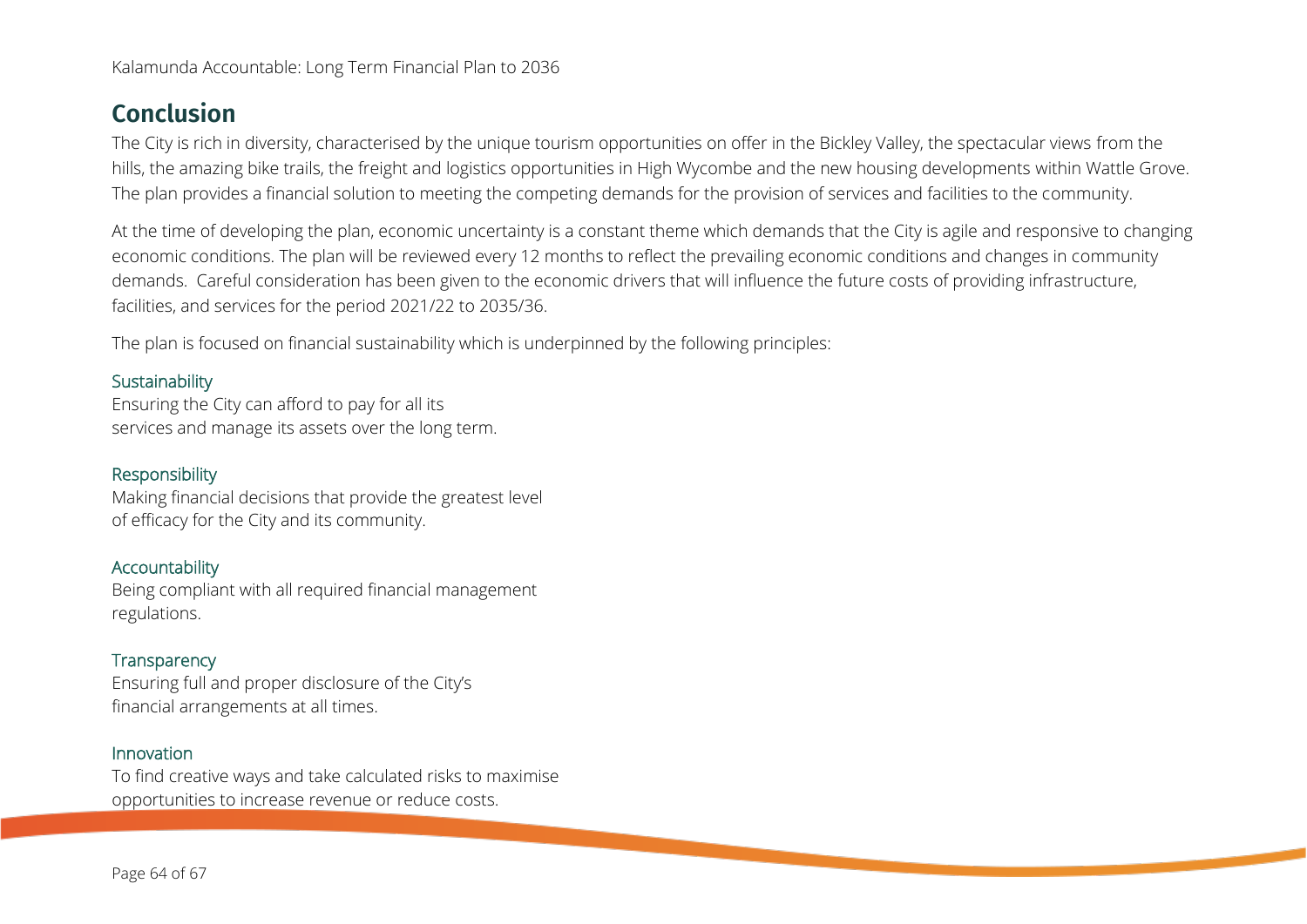The City's financial sustainability is measured by the Financial Health Index (FHI) which is formulated annually via a series of financial ratios. To this extent the City places strong emphasis on:

- Strengthening operating results to ensure long term financial sustainability
- Strategic use of borrowings to fund intergenerational assets or those assets with the capacity to produce an income stream
- Maintaining tight control over expenditure growth
- Building cash reserves to meet future needs
- Maintaining a fair and equitable rating structure, with rate increases tied to CPI where possible
- No new discretionary services, unless a corresponding revenue stream is identified
- Regular review of service levels balancing community needs and affordability
- Use of Developer Contribution Schemes to fund key infrastructure
- Advocacy to generate government funding support
- Focusing on continuous improvement to drive efficiencies (smart technologies)
- Use of benchmarking to achieve best practice
- Strategic management of assets ensuring underutilized assets are reviewed
- Revenue diversification
- Consideration of lease, buy, borrow funding sources

It is projected that the City will maintain a positive FHI averaged at 77 over the life of the Plan.

The plan is particularly sensitive to price movements and potentially movements in interest rates. The current climate of low inflation and low interest rates means that the impact of price and interest drivers is likely to see upward movements in many economic indicators.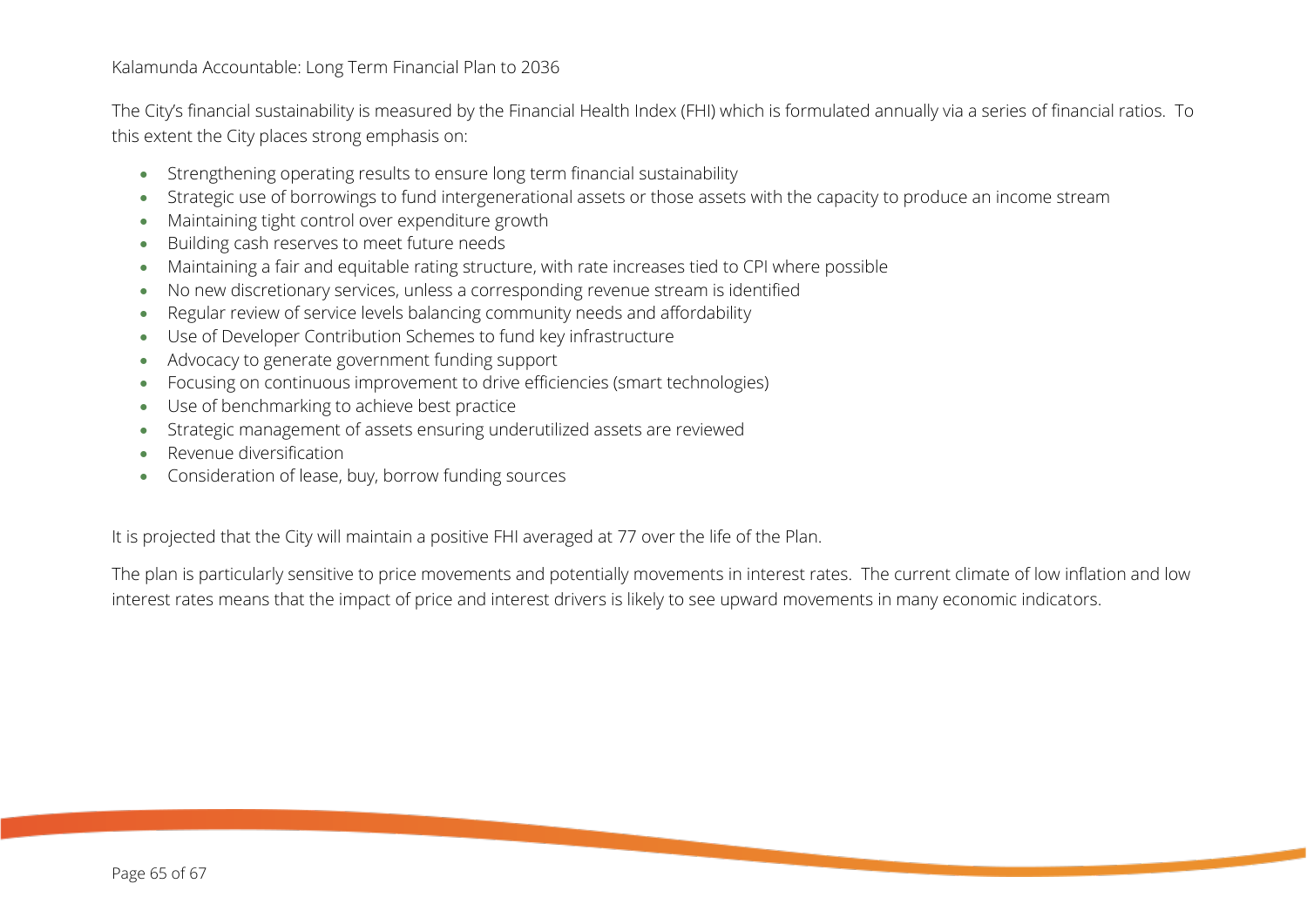### <span id="page-65-0"></span>**Implementation and Review**

The City's LTFP will be reviewed each year in conjunction with the approval of the Annual Budget. The current year of the LTFP will be removed and a new outer year will be added. Council will review an adopted the LTFP alongside of the annual budget.